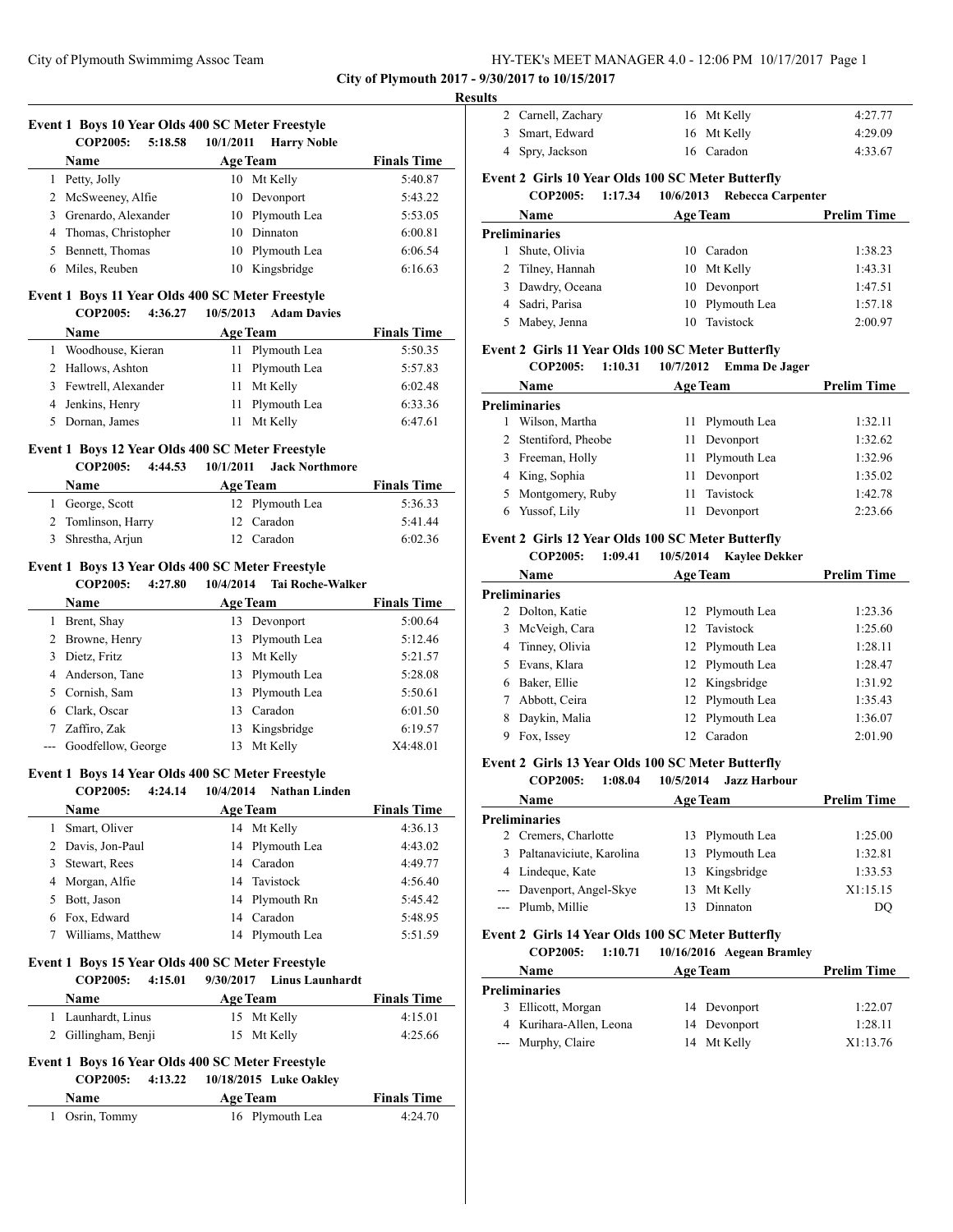**City of Plymouth 2017 - 9/30/2017 to 10/15/2017**

#### **Results**

|               | Event 2 Girls 15 Year Olds 100 SC Meter Butterfly       |                        |                    |
|---------------|---------------------------------------------------------|------------------------|--------------------|
|               | <b>COP2005:</b><br>1:06.84                              | 10/6/2013 Lucy Rowland |                    |
|               | <b>Name</b>                                             | <b>Age Team</b>        | <b>Prelim Time</b> |
|               | <b>Preliminaries</b>                                    |                        |                    |
|               | 4 France, Emily                                         | Tavistock<br>15        | 1:24.61            |
|               | Event 2 Girls 16 Year Olds 100 SC Meter Butterfly       |                        |                    |
|               | <b>COP2005:</b><br>1:07.59                              | 10/6/2013 Leah Picillo |                    |
|               | Name                                                    | <b>Age Team</b>        | <b>Prelim Time</b> |
|               | <b>Preliminaries</b>                                    |                        |                    |
| $\mathbf{1}$  | McGowan, Lily                                           | 16 Caradon             | 1:30.56            |
|               | <b>Event 2 Girls 100 SC Meter Butterfly Super Final</b> |                        |                    |
|               | <b>Name</b>                                             | <b>Age Team</b>        | <b>Finals Time</b> |
| <b>Finals</b> |                                                         |                        |                    |
| 1             | Bramley, Aegean                                         | 15 Caradon             | 1:10.32            |
| 2             | Lawrence, Rosie                                         | Kingsbridge<br>15      | 1:13.54            |
| 3             | Haque, Miraal                                           | Plymouth Lea<br>15     | 1:17.04            |
| 4             | Rickards, Ashley                                        | Caradon<br>14          | 1:17.40            |
| 5             | Chitty, Hannah                                          | Tavistock<br>17        | 1:17.93            |
| 6             | Hutchinson, Niamh                                       | Plymouth Lea<br>12     | 1:18.11            |
| $---$         | Murphy, Claire                                          | Mt Kelly<br>14         | X1:12.94           |
|               | --- Davenport, Angel-Skye                               | 13 Mt Kelly            | X1:18.85           |
|               | <b>Event 2 Girls 100 SC Meter Butterfly Super Final</b> |                        |                    |
|               | Name                                                    | <b>Age Team</b>        | <b>Prelim Time</b> |
|               | <b>Preliminaries Super Final</b>                        |                        |                    |
| $*1$          | Bramley, Aegean                                         | Caradon<br>15.         | 1:11.13            |
| $*1$          | Rickards, Ashley                                        | 14 Caradon             | 1:15.36            |

| <sup>*</sup> I Rickards, Ashley | 14 Caradon      | 1:15.36 |
|---------------------------------|-----------------|---------|
| *1 Chitty, Hannah               | 17 Tavistock    | 1:18.06 |
| *1 Chalk, Ellie                 | 13 Plymouth Lea | 1:19.32 |
| *1 Hutchinson, Niamh            | 12 Plymouth Lea | 1:21.04 |
| *2 Lawrence, Rosie              | 15 Kingsbridge  | 1:13.59 |
| *2 D'Cunha, Ella                | 14 Dinnaton     | 1:21.96 |
| 3 Haque, Miraal                 | 15 Plymouth Lea | 1:14.21 |
|                                 |                 |         |

# **Event 3 Boys 10 Year Olds 100 SC Meter Backstroke**

|   | <b>COP2005:</b><br>1:20.27 | 9/30/2017<br><b>Jolly Petty</b> |                    |
|---|----------------------------|---------------------------------|--------------------|
|   | Name                       | <b>Age Team</b>                 | <b>Prelim Time</b> |
|   | <b>Preliminaries</b>       |                                 |                    |
| 1 | Petty, Jolly               | Mt Kelly<br>10                  | 1:20.27            |
|   | 2 McSweeney, Alfie         | Devonport<br>10                 | 1:29.68            |
| 3 | Miles, Reuben              | 10 Kingsbridge                  | 1:30.79            |
| 4 | Lake, JJ                   | Tavistock<br>10                 | 1:32.98            |
|   | 5 Symons-Brown, Ethan      | Devonport<br>10                 | 1:35.58            |
| 6 | Partridge, Stanley         | Devonport<br>10                 | 1:36.27            |
|   | Taylor, Jack               | Caradon<br>10                   | 1:36.35            |
| 8 | Maunder, Ryan              | Devonport<br>10                 | 1:47.09            |

#### **Event 3 Boys 11 Year Olds 100 SC Meter Backstroke**

|   | <b>COP2005:</b><br>1:11.28 | 10/5/2013<br><b>Adam Davies</b> |                    |
|---|----------------------------|---------------------------------|--------------------|
|   | <b>Name</b>                | <b>Age Team</b>                 | <b>Prelim Time</b> |
|   | Preliminaries              |                                 |                    |
|   | Baker, Ellis               | Caradon<br>11                   | 1:13.45            |
|   | 2 Williams, Joshua         | 11 Plymouth Lea                 | 1:20.78            |
| 3 | Caldwell, Jack             | 11 Plymouth Lea                 | 1:22.42            |
|   | 4 Ayres, Edward            | 11 Devonport                    | 1:28.35            |
|   | Dornan, James              | Mt Kelly<br>11                  | 1:35.08            |

| 6 Stone, Haydn     | 11 Dinnaton     | 1:37.23 |
|--------------------|-----------------|---------|
| 7 Langman, Henry   | 11 Kingsbridge  | 1:43.16 |
| 8 Skinner, Daniel  | 11 Devonport    | 1:56.35 |
| --- Williams, Jack | 11 Plymouth Lea | DO      |
| --- Hopper, Oliver | 11 Caradon      | DO      |

# **Event 3 Boys 12 Year Olds 100 SC Meter Backstroke**

|    | <b>COP2005:</b><br>1:10.20 | 10/1/2011 | <b>Charlie Tod</b> |                    |
|----|----------------------------|-----------|--------------------|--------------------|
|    | <b>Name</b>                |           | <b>Age Team</b>    | <b>Prelim Time</b> |
|    | Preliminaries              |           |                    |                    |
|    | White, Danny               |           | 12 Devonport       | 1:23.14            |
|    | 2 Tomlinson, Harry         |           | 12 Caradon         | 1:26.77            |
| 3  | Suckling, Thomas           |           | 12 Caradon         | 1:28.12            |
|    | 4 Cary, Lawrence           |           | 12 Plymouth Lea    | 1:28.70            |
| 5. | Shrestha, Arjun            |           | 12 Caradon         | 1:38.06            |
| 6  | Sutton, Aaron              |           | 12 Dinnaton        | 1:44.70            |
|    | Weeks, Aiden               |           | 12 Tavistock       | 1:58.33            |

# **Event 3 Boys 13 Year Olds 100 SC Meter Backstroke**

# **COP2005: 1:07.06 10/6/2012 Benjamin Staig**

| <b>Name</b> |                      |    | <b>Age Team</b> | <b>Prelim Time</b> |  |
|-------------|----------------------|----|-----------------|--------------------|--|
|             | <b>Preliminaries</b> |    |                 |                    |  |
|             | Stone, Lloyd         | 13 | Dinnaton        | 1:14.59            |  |
|             | 2 Brent, Shay        | 13 | Devonport       | 1:16.84            |  |
|             | 3 Thomas, Morgan     | 13 | Mt Kelly        | 1:19.13            |  |
| 4           | Naylor, Oliver       | 13 | Caradon         | 1:19.60            |  |
|             | 5 Zaffiro, Zak       | 13 | Kingsbridge     | 1:29.40            |  |
| 6           | Clark, Oscar         | 13 | Caradon         | 1:30.48            |  |
|             | Saxby, George        | 13 | Plymouth Rn     | 1:39.05            |  |
|             | Goodfellow, George   | 13 | Mt Kelly        | X1:13.45           |  |
|             | Ray, Peter           | 13 | Mt Kelly        | DO                 |  |
|             | Byrom, Arthur        | 13 | Devonport       | DO                 |  |

## **Event 3 Boys 14 Year Olds 100 SC Meter Backstroke**

# **COP2005: 1:00.43 10/5/2013 Benjamin Staig Name Age Team Prelim Time Preliminaries** 2 Morgan, Alfie 14 Tavistock 1:12.18 3 Short, Leighton 14 Devonport 1:17.57 4 Fox, Edward 14 Caradon 1:20.68 5 Bott, Jason 14 Plymouth Rn 1:25.37 6 Chilton, Tom 14 Devonport 1:36.57

# --- Stewart, Rees 14 Caradon DQ **Event 3 Boys 15 Year Olds 100 SC Meter Backstroke**

# **COP2005: 1:01.03 10/5/2013 Myles Pillage**

# **Name Age Team Prelim Time Preliminaries** 3 Neuss, Tim 15 Plymouth Lea 1:12.58

| 3 Neuss, 1 m    | 15 Plymouth Lea | 1:12.58 |
|-----------------|-----------------|---------|
| 4 Gould, Hayden | 15 Plymouth Rn  | 1:21.21 |

# **Event 3 Boys 16 Year Olds 100 SC Meter Backstroke**

| <b>COP2005:</b>  | 1:01.53 |                 | 10/5/2013 Thomas Normington |                    |
|------------------|---------|-----------------|-----------------------------|--------------------|
| <b>Name</b>      |         | <b>Age Team</b> |                             | <b>Prelim Time</b> |
| Preliminaries    |         |                 |                             |                    |
| 4 Christie, Alex |         |                 | 16 Devonport                | 1:11.81            |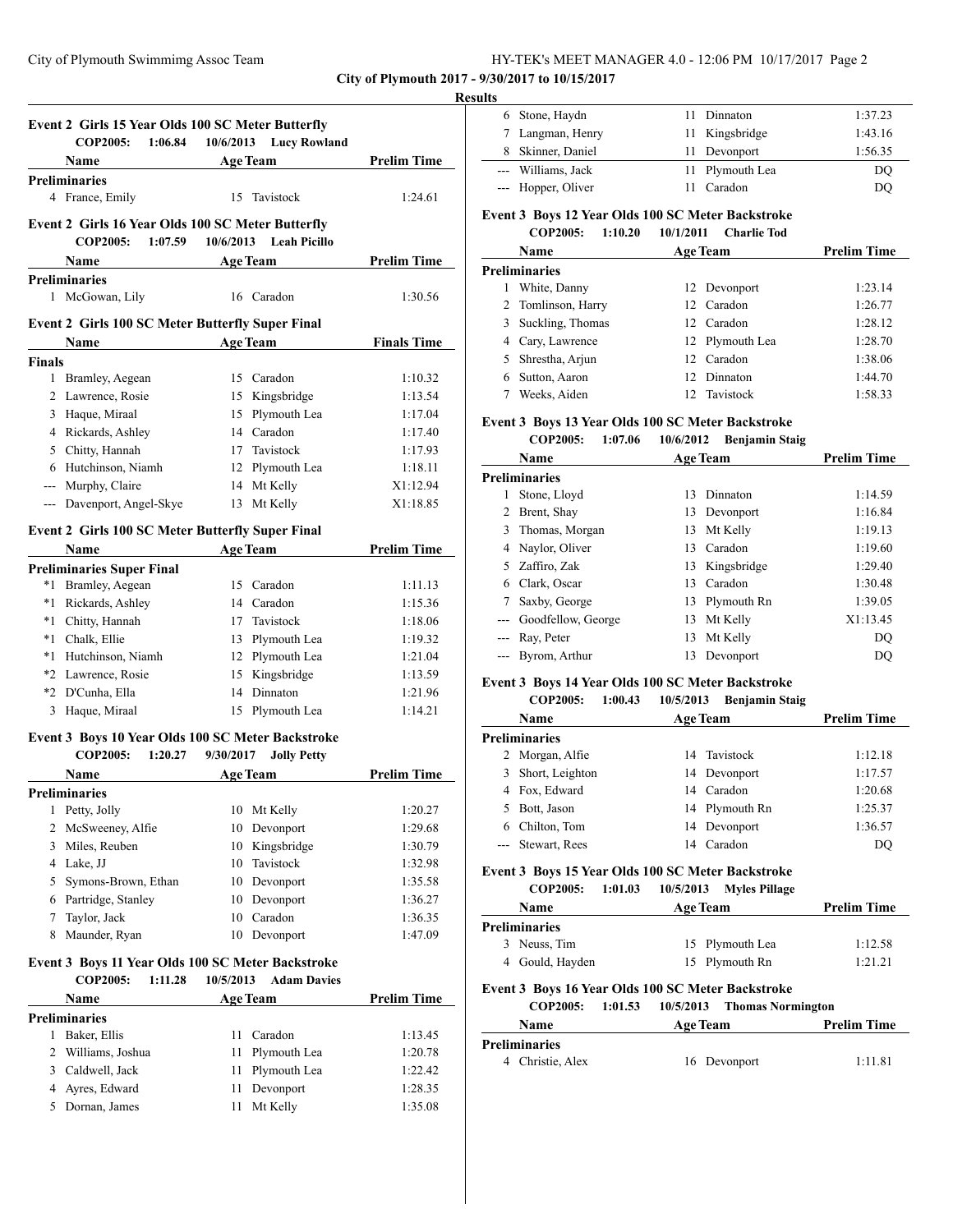**City of Plymouth 2017 - 9/30/2017 to 10/15/2017**

#### **Results**

|               | Event 3 Boys 100 SC Meter Backstroke Super Final        |    |                 |                    |
|---------------|---------------------------------------------------------|----|-----------------|--------------------|
|               | <b>Name</b>                                             |    | <b>Age Team</b> | <b>Finals Time</b> |
| <b>Finals</b> |                                                         |    |                 |                    |
| 1             | Spry, Jackson                                           |    | 16 Caradon      | 1:02.22            |
| 2             | Osrin, Tommy                                            |    | 16 Plymouth Lea | 1:02.91            |
| 3             | Launhardt, Linus                                        | 15 | Mt Kelly        | 1:03.45            |
| 4             | Brady, Joseph                                           | 17 | Devonport       | 1:04.91            |
| 5             | Cusack, Ben                                             | 17 | Kingsbridge     | 1:07.12            |
| 6             | Smart, Oliver                                           | 14 | Mt Kelly        | 1:08.91            |
| 7             | Mills-Shute, Sam                                        | 16 | Caradon         | 1:09.12            |
| 8             | Suckling, Ben                                           | 15 | Caradon         | 1:09.86            |
|               | <b>Event 3 Boys 100 SC Meter Backstroke Super Final</b> |    |                 |                    |
|               | <b>Name</b>                                             |    | <b>Age Team</b> | <b>Prelim Time</b> |
|               | <b>Preliminaries Super Final</b>                        |    |                 |                    |
| *1            | Spry, Jackson                                           |    | 16 Caradon      | 1:02.12            |
| $*_{1}$       | Launhardt, Linus                                        | 15 | Mt Kelly        | 1:03.50            |
| *1            | Brady, Joseph                                           | 17 | Devonport       | 1:06.92            |
|               |                                                         |    |                 | .                  |

\*1 Smart, Oliver 14 Mt Kelly 1:09.29 \*2 Osrin, Tommy 16 Plymouth Lea 1:06.74 \*2 Cusack, Ben 17 Kingsbridge 1:07.61 \*2 Suckling, Ben 15 Caradon 1:08.63 Mills-Shute, Sam 16 Caradon 1:08.42

#### **Event 4 Girls 9 Year Olds 50 SC Meter Backstroke COP2005: 41.10 10/1/2011 Vicki Wilkins**

 $\overline{\phantom{a}}$ 

|    | Name                  |   | <b>Age Team</b> | <b>Finals Time</b> |
|----|-----------------------|---|-----------------|--------------------|
|    | Gove, Ruby            | 9 | Kingsbridge     | 43.57              |
|    | Roberts, Lacey        | 9 | Devonport       | 45.54              |
| 3  | Philipson, Isabel     | 9 | Devonport       | 47.27              |
| 4  | Abbott, Torey         | 9 | Plymouth Lea    | 48.10              |
| 5. | Gallego-Cooper, Frida | 9 | Dinnaton        | 49.82              |
| 6  | Buckley, Mia          | 9 | Tavistock       | 51.68              |
|    | Crews, Atiyana        | 9 | Devonport       | 57.21              |
| 8  | Foley, Tianna-Eve     | 9 | Plymouth Lea    | 58.42              |
| 9  | Shute, Hollie         | 9 | Caradon         | 58.91              |
| 10 | Holloway, Ruby        | 9 | Plymouth Lea    | 59.00              |
| 11 | Maguire, Elsie        | 9 | Tavistock       | 59.24              |
|    | Turpin, Charlotte     | 9 | Plymouth Lea    | DO                 |

#### **Event 4 Girls 10 Year Olds 50 SC Meter Backstroke**

|                | <b>COP2005:</b>   | 37.84 | 10/1/2011 | Emma de Jager   |                    |
|----------------|-------------------|-------|-----------|-----------------|--------------------|
|                | Name              |       |           | <b>Age Team</b> | <b>Finals Time</b> |
| 1              | Tremayne, Holly   |       | 10        | Plymouth Lea    | 39.16              |
| $\mathfrak{D}$ | Kinsey, Alice     |       | 10        | Mt Kelly        | 43.69              |
| 3              | Braine, Verity    |       | 10        | Plymouth Lea    | 43.71              |
| 4              | Heal, Daisy       |       | 10        | Mt Kelly        | 44.45              |
| 5              | Riggott, Matilda  |       | 10        | Mt Kelly        | 44.83              |
| 6              | Pollak, Isla      |       | 10        | Dinnaton        | 45.30              |
| 7              | Hess, Louisa      |       | 10        | Mt Kelly        | 45.57              |
| 8              | Louis, Sarah      |       | 10        | Devonport       | 46.63              |
| 9              | Tilney, Hannah    |       | 10        | Mt Kelly        | 46.87              |
| 10             | Dawdry, Skyla     |       | 10        | Devonport       | 48.34              |
| 11             | Will, Amy         |       | 10        | Devonport       | 49.03              |
| 12             | Frankow, Natalie  |       | 10        | Devonport       | 49.61              |
| 13             | Fenwick, Evelyn   |       | 10        | Plymouth Lea    | 50.07              |
| 14             | Wisely, Annie     |       | 10        | Plymouth Lea    | 51.21              |
| 15             | Taylor, Millesime |       | 10        | Plymouth Lea    | 51.67              |

|  | 16 Pearce, Laura   | 10 Devonport    | 51.72   |
|--|--------------------|-----------------|---------|
|  | 17 Brewer, Sienna  | 10 Caradon      | 53.57   |
|  | 18 Head, Grace     | 10 Plymouth Lea | 54.24   |
|  | 19 Hayley, Harriet | 10 Tavistock    | 55.39   |
|  | 20 Johnson, Bella  | 10 Devonport    | 1:05.50 |
|  | --- Law, Olivia    | 10 Devonport    | DO      |
|  | --- Dawdry, Oceana | 10 Devonport    | DO      |

# **Event 4 Girls 11 Year Olds 50 SC Meter Backstroke**<br>COD2005: 23.44 10/6/2012 Olivia Hale

|                | COP2005:<br>33.44    | <b>Olivia Halcox</b><br>10/6/2012 |                    |
|----------------|----------------------|-----------------------------------|--------------------|
|                | Name                 | <b>Age Team</b>                   | <b>Finals Time</b> |
| 1              | Oman, Madison        | Dinnaton<br>11                    | 38.00              |
| $\mathfrak{D}$ | Fraser, Scarlett     | Plymouth Lea<br>11                | 38.34              |
| 3              | Nicholls, Sarah      | Plymouth Lea<br>11                | 38.43              |
| 4              | Davis, Charlotte     | 11<br>Mt Kelly                    | 40.18              |
| 5              | Van Der Stroom, Isis | Mt Kelly<br>11                    | 40.84              |
| 6              | King, Sophia         | Devonport<br>11                   | 41.02              |
| 7              | Mugleston, Kate      | Caradon<br>11                     | 41.08              |
| 8              | Dickenson, Ava       | Tavistock<br>11                   | 41.24              |
| 9              | Stentiford, Pheobe   | 11<br>Devonport                   | 41.35              |
| 10             | Wilson, Martha       | 11<br>Plymouth Lea                | 41.95              |
| 11             | Walker, Carys        | 11<br>Devonport                   | 42.12              |
| 12             | Daymond, Sophie      | Tavistock<br>11                   | 42.14              |
| 13             | Maguire, Orla        | Tavistock<br>11                   | 42.99              |
| 14             | Geddes, Lea          | 11<br>Devonport                   | 44.66              |
| 15             | King, Lyla           | Caradon<br>11                     | 46.03              |
| 16             | Frith, Connie        | 11<br>Caradon                     | 46.56              |
| 17             | Jones, Abigail       | 11<br>Caradon                     | 47.71              |
| 18             | Buckley, Erika       | Tavistock<br>11                   | 47.89              |
| 19             | Gethins, Georgia     | 11<br>Plymouth Lea                | 48.10              |
| 20             | Hearnden, Erynn      | Caradon<br>11                     | 49.21              |
| 21             | Howard, Lilyrose     | 11<br>Devonport                   | 49.78              |
| 22             | Cary, Poppy          | Plymouth Lea<br>11                | 51.07              |
| 23             | Yussof, Lily         | 11<br>Devonport                   | 56.98              |
| 24             | Toefy, Zara          | Plymouth Lea<br>11                | 1:09.33            |
| ---            | Schraibman, Isabella | 11<br>Tavistock                   | DO                 |

#### **Event 4 Girls 12 Year Olds 50 SC Meter Backstroke**

**COP2005: 32.59 10/6/2012 Lucy Burchell**

|    | Name                |    | <b>Age Team</b> | <b>Finals Time</b> |
|----|---------------------|----|-----------------|--------------------|
| 1  | Matonhodze, Shamiso | 12 | Mt Kelly        | 36.15              |
| 2  | Cowling, Morenwyn   | 12 | Caradon         | 36.62              |
| 3  | Mitchell, Alice     | 12 | Plymouth Lea    | 37.47              |
| 4  | McVeigh, Cara       | 12 | Tavistock       | 40.33              |
| 5  | Grudleva, Yoana     | 12 | Dinnaton        | 41.87              |
| 6  | Laseby, Polly       | 12 | Tavistock       | 42.51              |
| 7  | Small, Claire       | 12 | Tavistock       | 43.14              |
| 8  | Hocking, Lauren     | 12 | Caradon         | 43.63              |
| 9  | Louis, Amelia       | 12 | Devonport       | 44.07              |
| 10 | Duggan, Abi         | 12 | Plymouth Rn     | 44.38              |
| 11 | Gawron, Amber       | 12 | Devonport       | 45.35              |
| 12 | Stewart, Jessica    | 12 | Kingsbridge     | 45.81              |
| 13 | Green, Ruby         | 12 | Devonport       | 45.96              |
| 14 | Finnie, Abigail     | 12 | Plymouth Rn     | 46.65              |
| 15 | Ring, Josephine     | 12 | Plymouth Lea    | 46.90              |
| 16 | Keyworth, Elizabeth | 12 | Plymouth Lea    | 48.31              |
| 17 | Frankow, Hannah     | 12 | Devonport       | 49.33              |
| 18 | Roberts, Hannah     | 12 | Devonport       | 49.87              |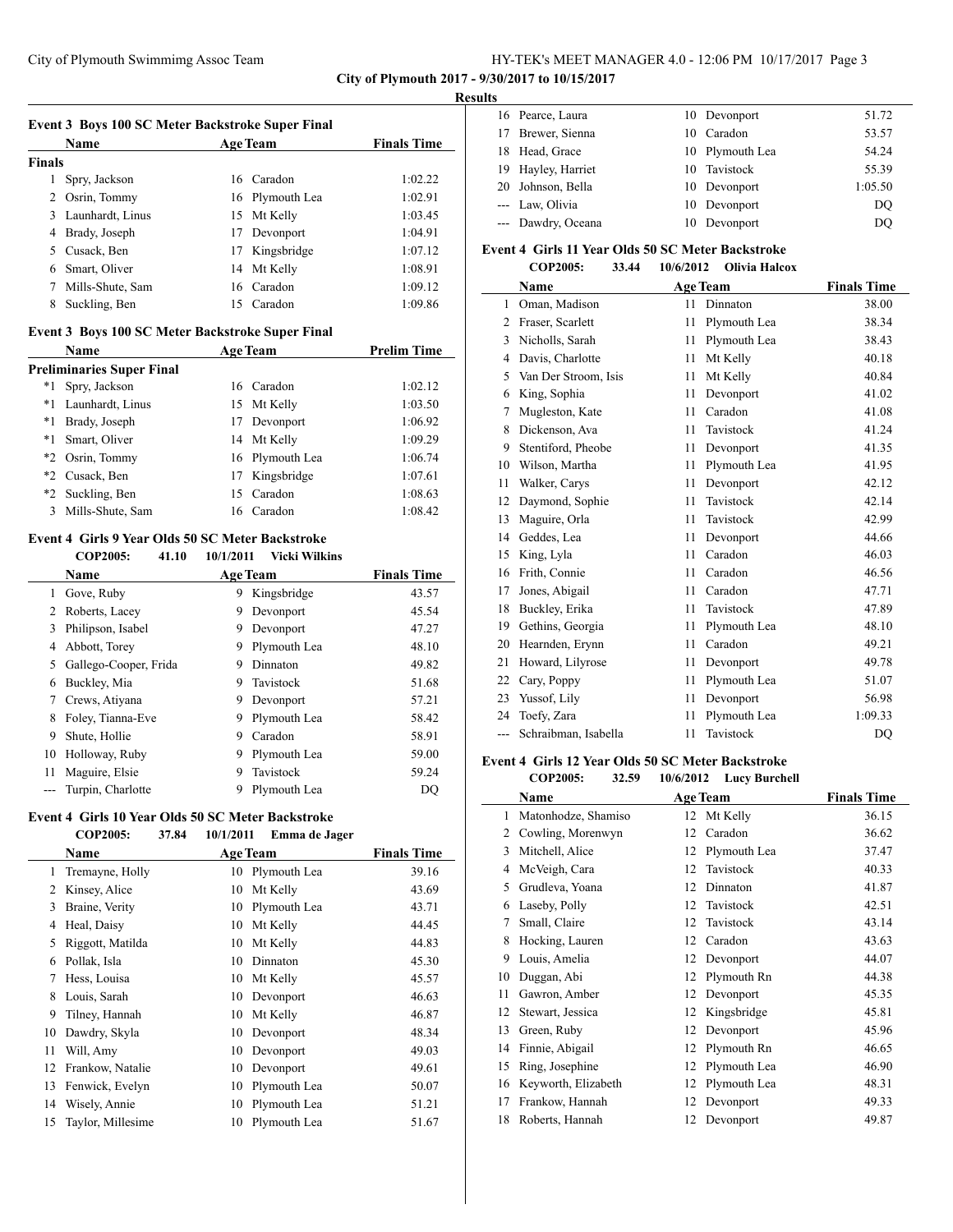#### **Results**

# **(Event 4 Girls 12 Year Olds 50 SC Meter Backstroke) Name Age Team Finals Time**  Fox, Issey 12 Caradon 52.64 20 Lovegrove, Grace 12 Caradon 53.04 --- Tout, Millie 12 Dinnaton DQ --- Atkin, Mollie 12 Caradon DQ

#### **Event 4 Girls 13 Year Olds 50 SC Meter Backstroke COP2005: 32.54 10/5/2013 Lucy Burchell**

|    | COL 2000.<br>----     | $10/3/2013$ Lucy Durchen |                    |
|----|-----------------------|--------------------------|--------------------|
|    | Name                  | <b>Age Team</b>          | <b>Finals Time</b> |
| 1  | Cowling, Bryluen      | Caradon<br>13            | 35.43              |
| 2  | Hine, Caitlin         | Plymouth Lea<br>13       | 35.65              |
| 3  | Smart, Aimee          | Plymouth Lea<br>13       | 37.75              |
| 4  | Cox, Izzy             | Tavistock<br>13          | 39.06              |
| 5  | Sparrow, Persephone   | Mt Kelly<br>13           | 39.11              |
| 6  | Aspen, Elizabeth      | Caradon<br>13            | 40.11              |
| 7  | Tilney, Charlotte     | Mt Kelly<br>13           | 40.68              |
| 8  | Lindeque, Kate        | Kingsbridge<br>13        | 41.12              |
| 9  | Warren, Rosie         | Mt Kelly<br>13           | 43.55              |
| 10 | Nichol-Garcia, Isabel | Mt Kelly<br>13           | 43.88              |
| 11 | Hearnden, Megan       | Caradon<br>13            | 44.08              |
| 12 | Hoskin, Daisy         | 13<br>Caradon            | 52.99              |
|    | Dallolio, Katey       | Mt Kelly<br>13           | X35.38             |
|    |                       |                          |                    |

# **Event 4 Girls 14 Year Olds 50 SC Meter Backstroke**

**COP2005: 32.12 10/6/2012 Georgia Jones**

| <b>Name</b>               | <b>Age Team</b> | <b>Finals Time</b> |
|---------------------------|-----------------|--------------------|
| D'Cunha, Ella             | 14 Dinnaton     | 37.38              |
| 2 Rickards, Ashley        | 14 Caradon      | 37.53              |
| 3 Fox, Millie             | 14 Dinnaton     | 40.28              |
| 4 Frisby, Nicole          | 14 Plymouth Rn  | 42.99              |
| 5 Carter-Lovell, Kian-Le  | 14 Plymouth Rn  | 45.53              |
| Gloyne-Valentine, Jessica | 14 Devonport    | 45.63              |
| --- Murphy, Claire        | 14 Mt Kelly     | X34.57             |

#### **Event 4 Girls 15 Year Olds 50 SC Meter Backstroke COP2005: 31.94 10/1/2011 Laura Lamb**

|    | COP2005:           | 31.94 | 10/1/2011 | Laura Lamb      |                    |
|----|--------------------|-------|-----------|-----------------|--------------------|
|    | <b>Name</b>        |       |           | <b>Age Team</b> | <b>Finals Time</b> |
|    | Fatti, Cecilia     |       |           | 15 Plymouth Lea | 32.99              |
|    | 2 Vorbeck, Carolin |       |           | 15 Mt Kelly     | 34.67              |
| 3. | Langman, Ellie     |       |           | 15 Kingsbridge  | 35.37              |
|    | 4 Dunn, Nicole     |       |           | 15 Mt Kelly     | 36.29              |
|    | 5 Norris, Gemma    |       |           | 15 Kingsbridge  | 38.58              |
|    | 6 Zaffiro, Tegan   |       |           | 15 Kingsbridge  | 38.62              |

#### **Event 4 Girls 16 Year Olds 50 SC Meter Backstroke COP2005: 31.19 10/16/2016 Jessie Manning**

| <b>Name</b>     | <b>Age Team</b> | <b>Finals Time</b> |
|-----------------|-----------------|--------------------|
| Stewart, Jess   | 16 Devonport    | 31.99              |
| 2 Aspen, Isobel | 16 Caradon      | 32.91              |
| 3 Teague, Sarah | 16 Tavistock    | 34.48              |
| 4 McGowan, Lily | 16 Caradon      | 37.53              |

## **Event 4 Girls 17 & Over 50 SC Meter Backstroke**

**COP2005: 31.21 10/5/2013 Deandre Small**

| <b>Name</b>   | <b>Age Team</b> | <b>Finals Time</b> |
|---------------|-----------------|--------------------|
| 1 Shaw, Laura | 18 Plymouth Lea | 36.68              |

| Event 5 Boys 9 Year Olds 50 SC Meter Breaststroke |       |           |                |  |
|---------------------------------------------------|-------|-----------|----------------|--|
| <b>COP2005:</b>                                   | 47.05 | 9/30/2017 | Nathan McManus |  |

|   | <u> COL 2000.</u><br>T1.11.1 | ,,,,,,,,,<br><b>Trathan Mithanus</b> |                    |
|---|------------------------------|--------------------------------------|--------------------|
|   | <b>Name</b>                  | <b>Age Team</b>                      | <b>Finals Time</b> |
|   | 1 McManus, Nathan            | 9 Plymouth Lea                       | 47.05              |
| 2 | Wotton, Ben                  | 9 Plymouth Lea                       | 54.93              |
|   | 3 Pearse, Harry              | 9 Tavistock                          | 1:01.90            |
|   | 4 Oman, Oliver               | Dinnaton<br>9                        | 1:05.92            |
|   | --- Bennett, Oliver          | Plymouth Lea<br>9                    | DO                 |

#### **Event 5 Boys 10 Year Olds 50 SC Meter Breaststroke**

|              | COP2005:            | 40.74<br>10/4/2010 | <b>Ben Gittins</b> |                    |
|--------------|---------------------|--------------------|--------------------|--------------------|
|              | <b>Name</b>         |                    | <b>Age Team</b>    | <b>Finals Time</b> |
|              | Grenardo, Alexander | 10                 | Plymouth Lea       | 46.96              |
| $\mathbf{Z}$ | Thomas, Christopher | 10                 | Dinnaton           | 47.61              |
| 3            | Partridge, Stanley  |                    | 10 Devonport       | 49.75              |
| 4            | Bennett, Thomas     | 10                 | Plymouth Lea       | 50.50              |
| 5.           | McSweeney, Alfie    | 10                 | Devonport          | 50.63              |
| 6            | Lake, JJ            | 10.                | Tavistock          | 51.23              |
| 7            | Taylor, Jack        | 10                 | Caradon            | 52.33              |
| 8            | Hallows, Leighton   | 10                 | Plymouth Lea       | 1:01.48            |
| 9            | Maunder, Ryan       | 10                 | Devonport          | 1:04.64            |
|              | Fileman, Owen       | 10                 | Tavistock          | DQ                 |
|              | Keslake, Aiden      | 10                 | Plymouth Lea       | DO                 |
|              |                     |                    |                    |                    |

#### **Event 5 Boys 11 Year Olds 50 SC Meter Breaststroke COP2005: 38.28 10/8/2012 Thomas Brew**

|    | Name               | <b>Age Team</b> |              | <b>Finals Time</b> |
|----|--------------------|-----------------|--------------|--------------------|
| 1  | Tait, Finlay       | 11              | Plymouth Lea | 41.46              |
| 2  | Wheatley, James    | 11              | Mt Kelly     | 43.05              |
| 3  | Williams, Joshua   | 11              | Plymouth Lea | 44.25              |
| 4  | Paker, Berk Emre   | 11              | Plymouth Lea | 44.58              |
| 5  | Caldwell, Jack     | 11              | Plymouth Lea | 46.23              |
| 6  | Hallows, Ashton    | 11              | Plymouth Lea | 46.52              |
| 7  | Ayres, Edward      | 11              | Devonport    | 46.67              |
| 8  | Hopper, Oliver     | 11              | Caradon      | 49.10              |
| 9  | Overton, Tom       | 11              | Plymouth Lea | 51.36              |
| 10 | Langman, Henry     | 11              | Kingsbridge  | 53.27              |
| 11 | Jenkins, Henry     | 11              | Plymouth Lea | 53.44              |
| 12 | Skinner, Daniel    | 11              | Devonport    | 56.00              |
| 13 | Taylor, Noah       | 11              | Mt Kelly     | 1:01.04            |
| 14 | Forgan, Archie     | 11              | Mt Kelly     | 1:04.99            |
|    | Underwood, Cameron | 11              | Tavistock    | DO                 |

#### **Event 5 Boys 12 Year Olds 50 SC Meter Breaststroke COP2005: 36.90 10/3/2011 Charlie Tod**

|    | Name              | <b>Age Team</b> | <b>Finals Time</b> |
|----|-------------------|-----------------|--------------------|
| 1  | Coleman, James    | 12 Devonport    | 39.73              |
|    | 2 Godwin, Anthony | 12 Plymouth Lea | 44.35              |
| 3  | George, Scott     | 12 Plymouth Lea | 44.76              |
| 4  | Palmer, Samuel    | 12 Tavistock    | 45.02              |
| 5. | White, Danny      | 12 Devonport    | 45.06              |
| 6  | Suckling, Thomas  | 12 Caradon      | 46.98              |
|    | Gloyns, Daniel    | 12 Kingsbridge  | 51.61              |
| 8  | Tomlinson, Harry  | 12 Caradon      | 52.45              |
| 9  | Weeks. Aiden      | 12 Tavistock    | 1:00.05            |
|    | Cary, Lawrence    | 12 Plymouth Lea | <b>DQ</b>          |
|    | O'Connor, Jamie   | 12 Mt Kelly     | DQ                 |
|    |                   |                 |                    |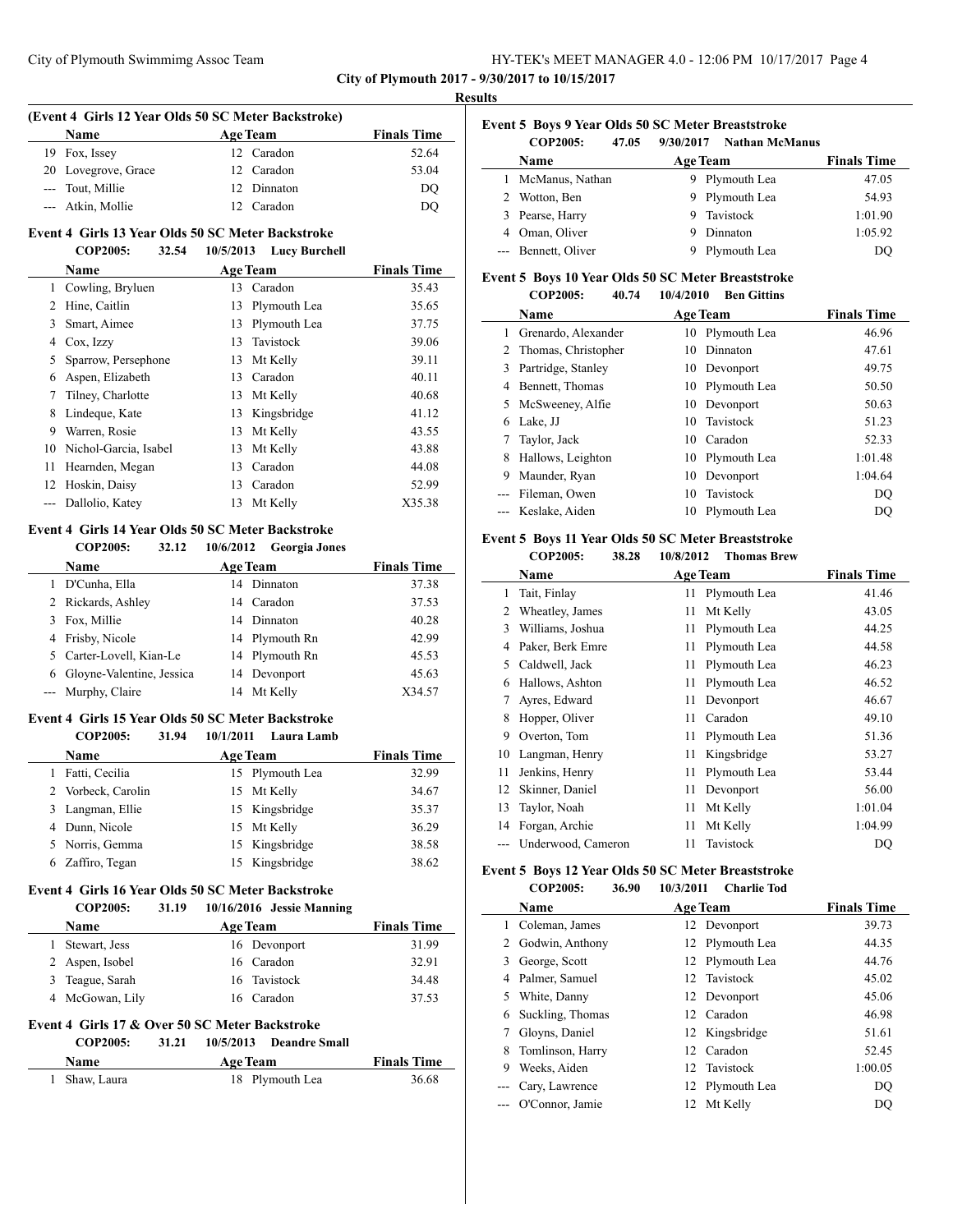| HY-TEK's MEET MANAGER 4.0 - 12:06 PM 10/17/2017 Page 5 |  |  |
|--------------------------------------------------------|--|--|
|--------------------------------------------------------|--|--|

#### **Results**

# **Event 5 Boys 13 Year Olds 50 SC Meter Breaststroke**

|    | <b>COP2005:</b> | 35.06 |                 | 10/18/2015 Joseph Thompson |                    |
|----|-----------------|-------|-----------------|----------------------------|--------------------|
|    | <b>Name</b>     |       | <b>Age Team</b> |                            | <b>Finals Time</b> |
|    | Naylor, Oliver  |       |                 | 13 Caradon                 | 39.92              |
| 2  | Brent, Shay     |       | 13              | Devonport                  | 40.61              |
| 3  | Thomas, Morgan  |       | 13              | Mt Kelly                   | 42.13              |
| 4  | Ord, Evan       |       |                 | 13 Tavistock               | 43.74              |
| 5. | Dietz, Fritz    |       |                 | 13 Mt Kelly                | 43.96              |
| 6  | Cornish, Sam    |       |                 | 13 Plymouth Lea            | 47.23              |
| 7  | Chant, Liam     |       | 13              | Devonport                  | 47.29              |
| 8  | Zaffiro, Zak    |       | 13              | Kingsbridge                | 48.37              |
| 9  | Saxby, George   |       | 13              | Plymouth Rn                | 54.76              |
| 10 | Harris, Xander  |       | 13              | Devonport                  | 1:05.80            |
|    | Brew, Jamie     |       | 13              | Mt Kelly                   | X39.76             |
|    |                 |       |                 |                            |                    |

# **Event 5 Boys 14 Year Olds 50 SC Meter Breaststroke**

|   | <b>COP2005:</b>    | 34.11 | 10/7/2013 | <b>Mazen Youssef</b> |                    |
|---|--------------------|-------|-----------|----------------------|--------------------|
|   | Name               |       |           | <b>Age Team</b>      | <b>Finals Time</b> |
|   | 1 Davies, Blake    |       |           | 14 Plymouth Lea      | 38.76              |
|   | 2 Morgan, Alfie    |       |           | 14 Tavistock         | 39.18              |
| 3 | Bott, Jason        |       |           | 14 Plymouth Rn       | 41.46              |
|   | 4 Fox, Edward      |       |           | 14 Caradon           | 45.34              |
|   | --- Barnsley, Luke |       |           | 14 Mt Kelly          | X35.60             |

# **Event 5 Boys 15 Year Olds 50 SC Meter Breaststroke**

# **COP2005: 32.12 10/7/2013 William Luckham-Down**

| <b>Name</b>     | <b>Age Team</b> | <b>Finals Time</b> |
|-----------------|-----------------|--------------------|
| 1 Suckling, Ben | 15 Caradon      | 34.26              |
| 2 Tong, Jeffrey | 15 Mt Kelly     | 35.68              |
| 3 Gould, Hayden | 15 Plymouth Rn  | 42.60              |

#### **Event 5 Boys 16 Year Olds 50 SC Meter Breaststroke**

**COP2005: 30.78 10/7/2013 Donovan McAntagart**

| <b>Name</b>        | <b>Age Team</b> | <b>Finals Time</b> |
|--------------------|-----------------|--------------------|
| 1 Christie, Alex   | 16 Devonport    | 36.21              |
| 2 Mills-Shute, Sam | 16 Caradon      | 36.23              |
| 3 Spry, Jackson    | 16 Caradon      | 37.31              |
|                    |                 |                    |

# **Event 5 Boys 17 & Over 50 SC Meter Breaststroke**

| COP2005: | 30.46 | 10/8/2012 | <b>Iain Chalmers</b> |
|----------|-------|-----------|----------------------|
| Name     |       | A ge Team |                      |

| Name              | <b>Age Team</b> | <b>Finals Time</b> |
|-------------------|-----------------|--------------------|
| Rookes, Nathaniel | 23 Tavistock    | 30.73              |
| 2 Bowden, Finley  | 18 Devonport    | 32.03              |
| 3 Lakeman, Jack   | 20 Devonport    | 32.38              |
| 4 Cusack, Ben     | 17 Kingsbridge  | 33.89              |
| 5 Chan, Huggins   | 17 Plymouth Lea | 35.82              |
| Choi, Matthew     | 18 Plymouth Lea | 38.38              |

# **Event 6 Girls 9 Year Olds 200 SC Meter Breaststroke**

**COP2005: 3:43.02 10/2/2010 Alice Gray**

| <b>Name</b>          | <b>Age Team</b>   | <b>Finals Time</b> |
|----------------------|-------------------|--------------------|
| 1 Whittingham, Lilly | Plymouth Lea<br>9 | 3:48.78            |
| 2 Morris, Isabella   | 9 Plymouth Lea    | 3:56.50            |
| 3 Atkin, Lucy        | Caradon<br>9      | 4:24.10            |
| 4 Wood, Lillie       | Plymouth Lea<br>9 | 4:28.95            |
| 5 Abbott, Torey      | Plymouth Lea<br>9 | 4:32.29            |
| 6 Shute, Hollie      | Caradon           | 4:48.21            |

|  |  | Event 6 Girls 10 Year Olds 200 SC Meter Breaststroke |  |
|--|--|------------------------------------------------------|--|
|  |  |                                                      |  |

| <b>COP2005:</b><br>3:11.11 | 10/5/2013<br><b>Rebecca Carpenter</b> |                    |
|----------------------------|---------------------------------------|--------------------|
| Name                       | <b>Age Team</b>                       | <b>Finals Time</b> |
| 1 Tremayne, Holly          | 10 Plymouth Lea                       | 3:41.52            |
| 2 Hess, Louisa             | 10 Mt Kelly                           | 3:44.05            |
| 3 Shute, Olivia            | 10 Caradon                            | 3:48.32            |
| 4 Braine, Verity           | 10 Plymouth Lea                       | 3:48.80            |
| 5 Kinsey, Alice            | 10 Mt Kelly                           | 3:54.24            |
| 6 Sadri, Parisa            | 10 Plymouth Lea                       | 4:11.86            |

#### **Event 6 Girls 11 Year Olds 200 SC Meter Breaststroke**

| <b>COP2005:</b> | 2:58.37 | 10/4/2014 Rebecca Carpenter |  |
|-----------------|---------|-----------------------------|--|
|                 |         |                             |  |

|    | Name                 |    | <b>Age Team</b> | <b>Finals Time</b> |
|----|----------------------|----|-----------------|--------------------|
| 1  | Robinson, Holly      | 11 | Mt Kelly        | 3:03.16            |
| 2  | Van Der Stroom, Isis | 11 | Mt Kelly        | 3:13.53            |
| 3  | Griffiths, Ruby      | 11 | Plymouth Lea    | 3:15.39            |
| 4  | Powell, Erin         | 11 | Plymouth Lea    | 3:20.47            |
| 5  | Oman, Madison        | 11 | Dinnaton        | 3:23.23            |
| 6  | Mugleston, Kate      | 11 | Caradon         | 3:30.16            |
| 7  | Nicholls, Sarah      | 11 | Plymouth Lea    | 3:35.16            |
| 8  | Davis, Charlotte     | 11 | Mt Kelly        | 3:37.48            |
| 9  | Chilton, Emma        | 11 | Devonport       | 3:37.80            |
| 10 | Fraser, Scarlett     | 11 | Plymouth Lea    | 3:39.45            |
| 11 | Montgomery, Ruby     | 11 | Tavistock       | 3:40.00            |
| 12 | Zaleski, Aiya        | 11 | Tavistock       | 3:41.61            |
| 13 | Perkins, Kaia-Lily   | 11 | Plymouth Lea    | 3:44.17            |
| 14 | Hearnden, Erynn      | 11 | Caradon         | 3:47.26            |
| 15 | Harris, Megan        | 11 | Dinnaton        | 3:52.54            |
| 16 | Frith, Connie        | 11 | Caradon         | 3:54.18            |
| 17 | Buckley, Erika       | 11 | Tavistock       | 4:02.48            |
| 18 | Geddes, Lea          | 11 | Devonport       | 4:04.26            |
| 19 | King, Lyla           | 11 | Caradon         | 4:05.38            |
| 20 | Schraibman, Isabella | 11 | Tavistock       | 4:08.37            |
| 21 | Stevens, Jorga       | 11 | Dinnaton        | 4:11.04            |
| 22 | Jones, Abigail       | 11 | Caradon         | 4:28.14            |

### **Event 6 Girls 12 Year Olds 200 SC Meter Breaststroke**

**COP2005: 2:59.08 10/2/2010 Dani Baker**

|    | Name<br><b>Age Team</b> |    |              | <b>Finals Time</b> |
|----|-------------------------|----|--------------|--------------------|
| 1  | Matonhodze, Shamiso     | 12 | Mt Kelly     | 2:59.15            |
| 2  | Sheil, Isabel           | 12 | Plymouth Lea | 3:02.33            |
| 3  | Crews, Tia              | 12 | Devonport    | 3:04.40            |
| 4  | Tinney, Olivia          | 12 | Plymouth Lea | 3:10.16            |
| 5  | Hutchinson, Niamh       | 12 | Plymouth Lea | 3:14.04            |
| 6  | Evans, Klara            | 12 | Plymouth Lea | 3:18.45            |
| 7  | Tout, Millie            | 12 | Dinnaton     | 3:21.35            |
| 8  | Hocking, Lauren         | 12 | Caradon      | 3:28.83            |
| 9  | Cowling, Morenwyn       | 12 | Caradon      | 3:32.79            |
| 10 | Daykin, Malia           | 12 | Plymouth Lea | 3:38.84            |
| 11 | Atkin, Mollie           | 12 | Caradon      | 3:39.92            |
| 12 | Abbott, Ceira           | 12 | Plymouth Lea | 3:43.57            |
| 13 | Baker, Ellie            | 12 | Kingsbridge  | 3:44.10            |
| 14 | Duggan, Abi             | 12 | Plymouth Rn  | 3:48.19            |
| 15 | Howes, Isabella         | 12 | Plymouth Lea | 3:53.57            |
| 16 | Finnie, Abigail         | 12 | Plymouth Rn  | 4:16.90            |
| 17 | Fox, Issey              | 12 | Caradon      | 4:20.54            |
| 18 | Lovegrove, Grace        | 12 | Caradon      | 4:38.71            |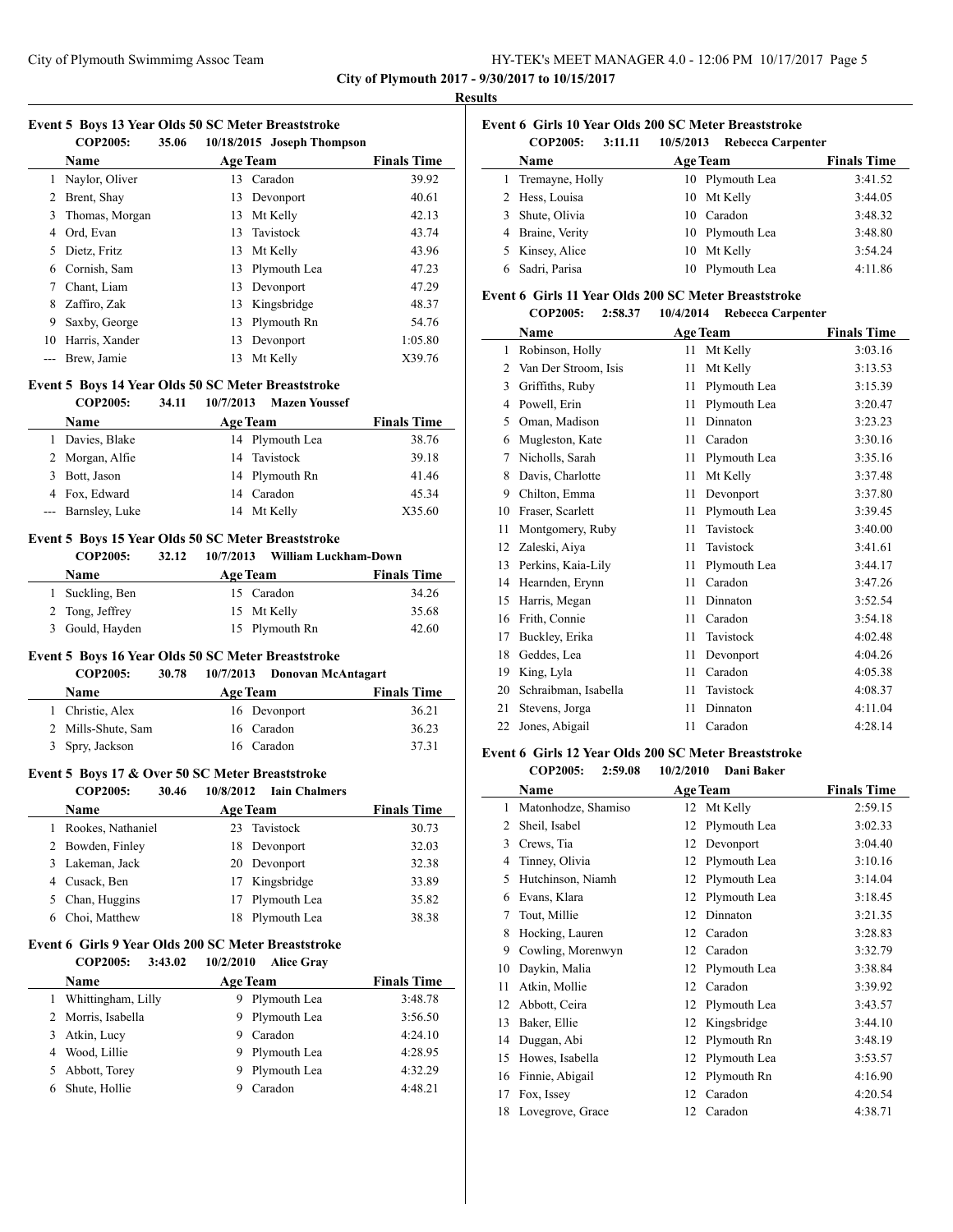**Event 7 Boys 13 Year Olds 200 SC Meter Butterfly**

**City of Plymouth 2017 - 9/30/2017 to 10/15/2017**

#### **Results**

| Event 6 Girls 13 Year Olds 200 SC Meter Breaststroke |         |           |                     |
|------------------------------------------------------|---------|-----------|---------------------|
| COP2005:                                             | 2:49.91 | 10/1/2011 | <b>Beth Watmore</b> |

|    | <b>Name</b>              |    | <b>Age Team</b> | <b>Finals Time</b> |
|----|--------------------------|----|-----------------|--------------------|
|    | 1 Chalk, Ellie           |    | 13 Plymouth Lea | 3:10.67            |
| 2  | Botley, Yana             | 13 | Devonport       | 3:14.10            |
| 3  | Hughes, Evie             | 13 | Devonport       | 3:14.62            |
| 4  | Gloyns, Lucy             | 13 | Kingsbridge     | 3:14.80            |
| 5  | Smart, Aimee             | 13 | Plymouth Lea    | 3:14.97            |
| 6  | Tilney, Charlotte        | 13 | Mt Kelly        | 3:21.37            |
| 7  | Aspen, Elizabeth         | 13 | Caradon         | 3:24.70            |
| 8  | Thorp, Lily              | 13 | Caradon         | 3:26.99            |
| 9  | Sparrow, Persephone      | 13 | Mt Kelly        | 3:33.67            |
| 10 | Paltanaviciute, Karolina | 13 | Plymouth Lea    | 3:34.62            |
| 11 | Windrum, Talia           | 13 | Caradon         | 3:41.19            |
| 12 | Hearnden, Megan          | 13 | Caradon         | 3:41.20            |
|    | Davenport, Angel-Skye    | 13 | Mt Kelly        | X2:51.45           |
|    | Dallolio, Katey          | 13 | Mt Kelly        | X3:00.42           |

# **Event 6 Girls 14 Year Olds 200 SC Meter Breaststroke**

#### **COP2005: 2:42.54 10/1/2011 Alicia Parsons**

| Name                     | <b>Age Team</b> | <b>Finals Time</b> |
|--------------------------|-----------------|--------------------|
| 1 Coleman, Jasmin        | 14 Devonport    | 3:12.63            |
| 2 Carter-Lovell, Kian-Le | 14 Plymouth Rn  | 4:12.91            |

#### **Event 6 Girls 15 Year Olds 200 SC Meter Breaststroke COP2005: 2:44.97 10/4/2014 Emily Lawrence**

| <b>Name</b>      | <b>Age Team</b> | <b>Finals Time</b> |
|------------------|-----------------|--------------------|
| 1 Langman, Ellie | 15 Kingsbridge  | 3:00.05            |
| 2 Cramp, Rebecca | 15 Mt Kelly     | 3:06.01            |
| 3 Dunn, Nicole   | 15 Mt Kelly     | 3:13.96            |

#### **Event 6 Girls 16 Year Olds 200 SC Meter Breaststroke**

**COP2005: 2:43.47 10/5/2013 Natasha-lin Low**

| Name            | <b>Age Team</b> | <b>Finals Time</b> |
|-----------------|-----------------|--------------------|
| 1 Teague, Sarah | 16 Tavistock    | 2:52.68            |
| 2 Aspen, Isobel | 16 Caradon      | 2:59.09            |
| 3 McGowan, Lily | 16 Caradon      | 3:01.33            |

# **Event 6 Girls 17 & Over 200 SC Meter Breaststroke**

**COP2005: 2:45.81 9/30/2017 Emily Lawrence**

| Name              | <b>Age Team</b> | <b>Finals Time</b> |
|-------------------|-----------------|--------------------|
| 1 Lawrence, Emily | 18 Kingsbridge  | 2:45.81            |

# **Event 7 Boys 10 Year Olds 200 SC Meter Butterfly**

| <b>COP2005:</b>                                  |                 | 2:57.56 10/7/2006 Reece Worth          |                    |
|--------------------------------------------------|-----------------|----------------------------------------|--------------------|
| Name                                             | <b>Age Team</b> |                                        | <b>Finals Time</b> |
| 1 Lake, JJ                                       |                 | 10 Tavistock                           | 3:47.16            |
| Event 7 Boys 11 Year Olds 200 SC Meter Butterfly |                 | COP2005: 2:46.04 10/6/2012 Thomas Brew |                    |

# **Name Age Team Finals Time**

| 1 Fewtrell, Alexander | 11 Mt Kelly | 3:31.39 |
|-----------------------|-------------|---------|
|                       |             |         |

# **Event 7 Boys 12 Year Olds 200 SC Meter Butterfly**

**COP2005: 2:33.64 10/6/2012 Nathan Linden**

| Name            | <b>Age Team</b> | <b>Finals Time</b> |
|-----------------|-----------------|--------------------|
| Shrestha, Arjun | 12. Caradon     | 3:51.04            |

|   | <b>COP2005:</b>                             | 2:27.54 | 10/5/2013       | <b>Nathan Linden</b>    |                    |
|---|---------------------------------------------|---------|-----------------|-------------------------|--------------------|
|   | Name                                        |         | <b>Age Team</b> |                         | <b>Finals Time</b> |
|   | Symons-Brown, Aiden                         |         |                 | 13 Devonport            | 2:53.10            |
| 2 | Browne, Henry                               |         |                 | 13 Plymouth Lea         | 3:14.86            |
|   | Event 10 Girls 11 Year Olds 400 SC Meter IM |         |                 |                         |                    |
|   | <b>COP2005:</b>                             | 5:31.90 |                 | 10/8/2012 Emma De Jager |                    |
|   |                                             |         |                 |                         |                    |
|   | Name                                        |         | <b>Age Team</b> |                         | <b>Finals Time</b> |
| 1 | Murphy, Fiona                               |         |                 | 11 Mt Kelly             | 5:49.73            |
|   | 2 D'Cunha, Jasmine                          |         |                 | 11 Dinnaton             | 6:07.20            |
| 3 | Murphy, Louise                              |         |                 | 11 Mt Kelly             | 6:18.03            |
|   | 4 Stentiford, Pheobe                        |         |                 | 11 Devonport            | 6:45.47            |

#### **Event 10 Girls 12 Year Olds 400 SC Meter IM**

**COP2005: 5:26.84 10/6/2014 Vickie Wilkins**

| <b>Name</b>       | <b>Age Team</b> | <b>Finals Time</b> |
|-------------------|-----------------|--------------------|
| Wright, Elizabeth | 12 Plymouth Lea | 5:55.21            |
| 2 Hall, Angelean  | 12 Plymouth Lea | 5:58.05            |
| 3 Bain, Jemma     | 12 Plymouth Lea | 6:10.89            |
| 4 Sheil, Isabel   | 12 Plymouth Lea | 6:12.01            |

#### **Event 10 Girls 13 Year Olds 400 SC Meter IM**

**COP2005: 5:22.77 10/3/2011 Corrie Fairbairn**

### **Name Age Team Finals Time**

--- Davenport, Angel-Skye 13 Mt Kelly X5:36.87 **Event 10 Girls 14 Year Olds 400 SC Meter IM**

# **COP2005: 5:23.33 10/18/2015 Sydney Wood**

| <b>Name</b>     | <b>Age Team</b> | <b>Finals Time</b> |  |
|-----------------|-----------------|--------------------|--|
| 1 Cragg, Megan  | 14 Dinnaton     | 5:44.27            |  |
| 2 D'Cunha, Ella | 14 Dinnaton     | 6:07.62            |  |

#### **Event 10 Girls 15 Year Olds 400 SC Meter IM**

#### **COP2005: 5:17.99 10/7/2013 Corrie Fairbairn**

| <b>Name</b>        | <b>Age Team</b> | <b>Finals Time</b> |
|--------------------|-----------------|--------------------|
| Bramley, Aegean    | 15 Caradon      | 5:24.87            |
| 2 Oerlemans, Tonya | 15 Plymouth Lea | 5:56.99            |
| 3 Norris, Gemma    | 15 Kingsbridge  | 6:42.71            |

#### **Event 11 Boys 9 Year Olds 100 SC Meter IM**

**COP2005: 1:27.81 10/4/2009 Benjamin Gittens**

|   | <b>Name</b><br><b>Age Team</b> |                | <b>Prelim Time</b> |
|---|--------------------------------|----------------|--------------------|
|   | Preliminaries                  |                |                    |
|   | Blackwell, James               | 9 Plymouth Lea | 1:36.96            |
|   | 2 McManus, Nathan              | 9 Plymouth Lea | 1:37.25            |
| 3 | Wotton, Ben                    | 9 Plymouth Lea | 1:44.49            |
|   | 4 Pearse, Harry                | Tavistock      | 1:49.69            |

#### **Event 11 Boys 10 Year Olds 100 SC Meter IM**

**COP2005: 1:20.62 10/5/2008 Myles Pillage**

| Name<br><b>Preliminaries</b> |                       | <b>Age Team</b> |                 | <b>Prelim Time</b> |
|------------------------------|-----------------------|-----------------|-----------------|--------------------|
|                              |                       |                 |                 |                    |
|                              | 1 McSweeney, Alfie    |                 | 10 Devonport    | 1:29.42            |
|                              | 2 Grenardo, Alexander |                 | 10 Plymouth Lea | 1:30.35            |
| 3                            | Lake, JJ              |                 | 10 Tavistock    | 1:30.93            |
|                              | 4 Bennett, Thomas     |                 | 10 Plymouth Lea | 1:33.18            |
|                              | Miles, Reuben         |                 | Kingsbridge     | 1:34.29            |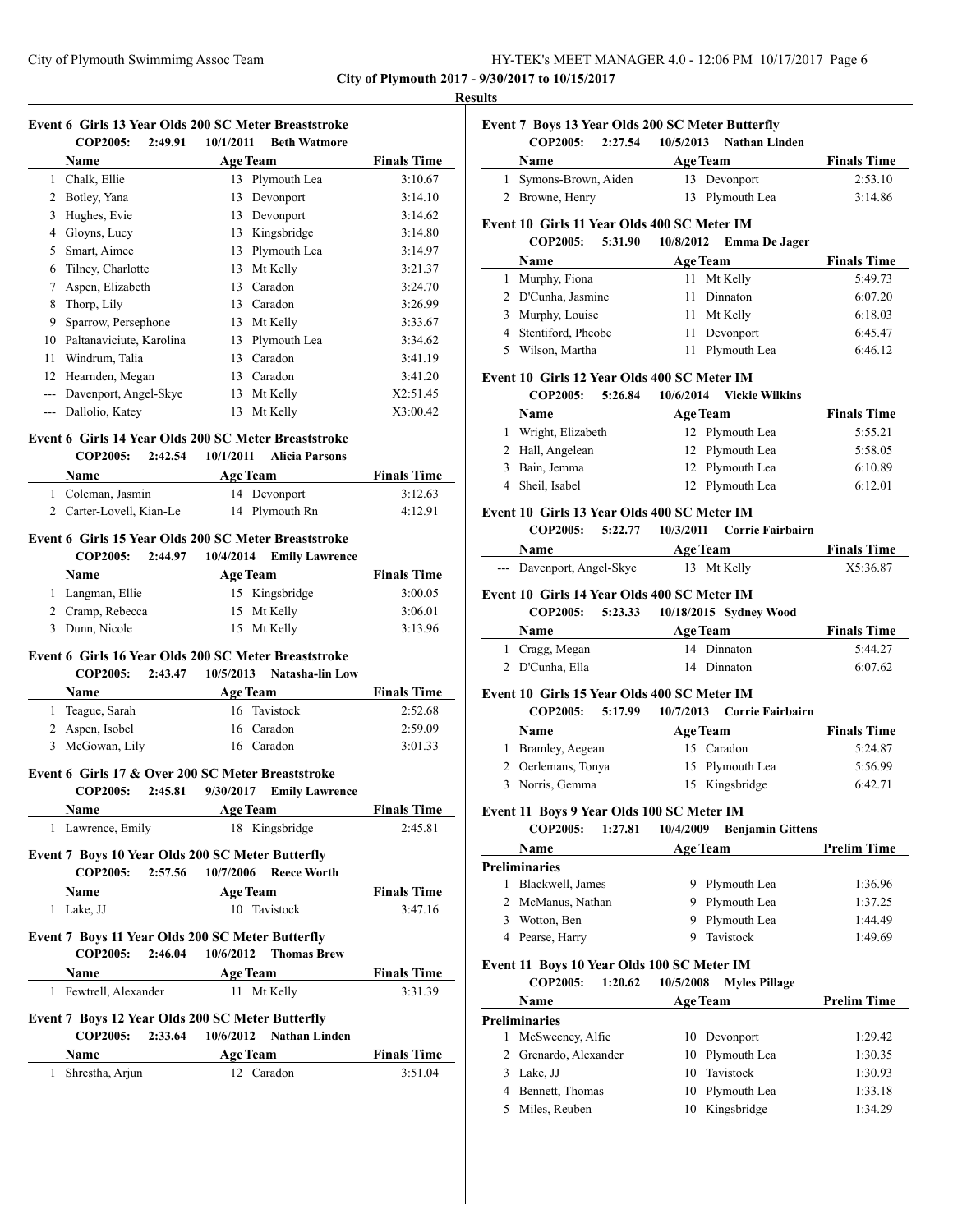#### **Results Preliminaries ... (Event 11 Boys 10 Year Olds 100 SC Meter IM)**

|      |                      | Preliminaries  (Event II Boys 10 Year Olds 100 SC Meter IM) |                 |                    |  |
|------|----------------------|-------------------------------------------------------------|-----------------|--------------------|--|
| Name |                      | Age Team                                                    |                 | <b>Prelim Time</b> |  |
| 6    | Thomas, Christopher  | 10                                                          | Dinnaton        | 1:37.57            |  |
|      | Smallshaw, Finley    |                                                             | 10 Tavistock    | 1:38.39            |  |
| 8    | Taylor, Jack         | 10                                                          | Caradon         | 1:40.13            |  |
| 9    | Keslake, Aiden       |                                                             | 10 Plymouth Lea | 1:48.57            |  |
|      | 10 Cusack, Tom       |                                                             | 10 Kingsbridge  | 1:55.11            |  |
|      | 11 Maunder, Ryan     | 10                                                          | Devonport       | 1:55.25            |  |
|      | 12 Hallows, Leighton | 10                                                          | Plymouth Lea    | 1:59.72            |  |
|      | --- Fileman, Owen    | 10                                                          | Tavistock       | DO                 |  |
|      | --- Ashford, Oli     | 10                                                          | Caradon         | DO                 |  |

### **Event 11 Boys 11 Year Olds 100 SC Meter IM**

|    | <b>COP2005:</b><br>1:13.94 | 10/6/2013       | <b>Adam Davies</b> |                    |
|----|----------------------------|-----------------|--------------------|--------------------|
|    | Name                       | <b>Age Team</b> |                    | <b>Prelim Time</b> |
|    | <b>Preliminaries</b>       |                 |                    |                    |
| 1  | Wheatley, James            | 11              | Mt Kelly           | 1:19.83            |
| 2  | Tait, Finlay               | 11              | Plymouth Lea       | 1:21.28            |
| 3  | Paker, Berk Emre           | 11              | Plymouth Lea       | 1:23.60            |
| 4  | Williams, Joshua           | 11              | Plymouth Lea       | 1:24.35            |
| 5  | Schroeder, Quinlan         | 11              | Mt Kelly           | 1:24.71            |
| 6  | Lansdale, Aaron            | 11              | Kingsbridge        | 1:31.02            |
| 7  | Hallows, Ashton            | 11              | Plymouth Lea       | 1:32.82            |
| 8  | Fewtrell, Alexander        | 11              | Mt Kelly           | 1:34.47            |
| 9  | Jenkins, Henry             | 11              | Plymouth Lea       | 1:39.73            |
| 10 | Dornan, James              | 11              | Mt Kelly           | 1:41.36            |
| 11 | Hopper, Oliver             | 11              | Caradon            | 1:45.06            |
| 12 | Furnell, Markos            | 11              | Plymouth Lea       | 1:48.96            |
| 13 | Overton, Tom               | 11              | Plymouth Lea       | 1:49.27            |
| 14 | Langman, Henry             | 11              | Kingsbridge        | 1:51.80            |
| 15 | Skinner, Daniel            | 11              | Devonport          | 1:52.20            |
|    | Underwood, Cameron         | 11              | Tavistock          | DQ                 |
|    | Rice, Samuel               | 11              | Tavistock          | DQ                 |
|    | Ayres, Edward              | 11              | Devonport          | DQ                 |

#### **Event 11 Boys 12 Year Olds 100 SC Meter IM**

|    | <b>COP2005:</b><br>1:09.40 | 10/2/2011<br><b>Charlie Tod</b> |                    |
|----|----------------------------|---------------------------------|--------------------|
|    | Name                       | <b>Age Team</b>                 | <b>Prelim Time</b> |
|    | <b>Preliminaries</b>       |                                 |                    |
|    | O'Connor, Jamie            | Mt Kelly<br>12                  | 1:12.54            |
| 2  | Ellis, Samuel              | Plymouth Lea<br>12              | 1:13.94            |
| 3  | Coleman, James             | Devonport<br>12                 | 1:18.74            |
| 4  | George, Scott              | Plymouth Lea<br>12              | 1:20.51            |
| 5. | Godwin, Anthony            | Plymouth Lea<br>12              | 1:23.98            |
| 6  | White, Danny               | Devonport<br>12                 | 1:26.54            |
|    | Palmer, Samuel             | Tavistock<br>12                 | 1:31.00            |
| 8  | Suckling, Thomas           | Caradon<br>12                   | 1:33.53            |
| 9  | Shrestha, Arjun            | Caradon<br>12                   | 1:34.48            |
| 10 | Cary, Lawrence             | Plymouth Lea<br>12              | 1:35.35            |
| 11 | MacDonald, Henry           | Devonport<br>12                 | 1:40.55            |
|    | Tomlinson, Harry           | Caradon<br>12                   | DO                 |

| Event 11 Boys 13 Year Olds 100 SC Meter IM |                            |           |                      |                    |  |
|--------------------------------------------|----------------------------|-----------|----------------------|--------------------|--|
|                                            | 1:10.04<br><b>COP2005:</b> | 10/5/2008 | <b>Elliot G Boon</b> |                    |  |
|                                            | Name                       |           | <b>Age Team</b>      | <b>Prelim Time</b> |  |
|                                            | <b>Preliminaries</b>       |           |                      |                    |  |
| 1                                          | Philipson, Ethan           | 13        | Plymouth Lea         | 1:14.77            |  |
| 2                                          | Pitt. Charlie              | 13        | Devonport            | 1:15.01            |  |
| 3                                          | Ray, Peter                 | 13        | Mt Kelly             | 1:15.41            |  |
| 4                                          | Cann, Joshua               | 13        | Plymouth Lea         | 1:15.69            |  |
| 5                                          | Brent, Shay                | 13        | Devonport            | 1:16.02            |  |
| 6                                          | Naylor, Oliver             | 13        | Caradon              | 1:19.54            |  |
| 7                                          | Anderson, Tane             | 13        | Plymouth Lea         | 1:20.06            |  |
| 8                                          | Byrom, Arthur              | 13        | Devonport            | 1:20.25            |  |
| 9                                          | Dietz, Fritz               | 13        | Mt Kelly             | 1:21.44            |  |
| 10                                         | Thomas, Morgan             | 13        | Mt Kelly             | 1:21.60            |  |
| 11                                         | Ord, Evan                  | 13        | Tavistock            | 1:26.96            |  |
| 12                                         | Cornish, Sam               | 13        | Plymouth Lea         | 1:28.87            |  |
| 13                                         | Zaffiro, Zak               | 13        | Kingsbridge          | 1:34.71            |  |
| 14                                         | Chant, Liam                | 13        | Devonport            | 1:36.01            |  |
| 15                                         | Saxby, George              | 13        | Plymouth Rn          | 1:45.05            |  |
| 16                                         | Harris, Xander             | 13        | Devonport            | 2:03.80            |  |
| ---                                        | Brew, Jamie                | 13        | Mt Kelly             | X1:10.65           |  |
| $---$                                      | Goodfellow, George         | 13        | Mt Kelly             | X1:12.39           |  |
| $---$                                      | Browne, Henry              | 13        | Plymouth Lea         | DQ                 |  |

# **Event 11 Boys 14 Year Olds 100 SC Meter IM**

# **COP2005: 1:06.24 10/5/2008 Bruce W Traill**

|     | Name<br><b>Age Team</b> |    |                 | <b>Prelim Time</b> |
|-----|-------------------------|----|-----------------|--------------------|
|     | <b>Preliminaries</b>    |    |                 |                    |
|     | Davis, Jon-Paul         | 14 | Plymouth Lea    | 1:11.06            |
|     | Stewart, Sam            |    | 14 Kingsbridge  | 1:11.35            |
| 3   | Darlington-Eyre, Rimae  |    | 14 Plymouth Lea | 1:11.50            |
| 4   | Morgan, Alfie           | 14 | Tavistock       | 1:16.42            |
| 5.  | Bott, Jason             |    | 14 Plymouth Rn  | 1:18.88            |
|     | Davies, George          |    | 14 Devonport    | 1:22.23            |
|     | Fox, Edward             | 14 | Caradon         | 1:22.84            |
| 8   | Rhodes, Samuel          | 14 | Plymouth Rn     | 1:27.14            |
| 9   | Williams, Matthew       | 14 | Plymouth Lea    | 1:28.68            |
| 10  | Chilton, Tom            |    | 14 Devonport    | 1:39.23            |
| --- | Barnsley, Luke          | 14 | Mt Kelly        | X1:11.05           |

### **Event 11 Boys 15 Year Olds 100 SC Meter IM**

| <b>COP2005:</b>      | 1:01.25 | 10/6/2013       | <b>Myles Pillage</b> |                    |
|----------------------|---------|-----------------|----------------------|--------------------|
| <b>Name</b>          |         | <b>Age Team</b> |                      | <b>Prelim Time</b> |
| <b>Preliminaries</b> |         |                 |                      |                    |
| 1 Gillingham, Benji  |         |                 | 15 Mt Kelly          | 1:09.33            |
| 2 Gould, Hayden      |         |                 | 15 Plymouth Rn       | 1:18.86            |
| 3 Bowles, Benjamin   |         |                 | 15 Tavistock         | 1:24.33            |

# **Event 11 Boys 16 Year Olds 100 SC Meter IM**

**COP2005: 1:01.44 10/6/2013 Thomas Normington**

| <b>Name</b>          | <b>Age Team</b> | <b>Prelim Time</b> |  |
|----------------------|-----------------|--------------------|--|
| <b>Preliminaries</b> |                 |                    |  |
| 1 Christie, Alex     | 16 Devonport    | 1:10.73            |  |
| 2 Mills-Shute, Sam   | 16 Caradon      | 1:15.55            |  |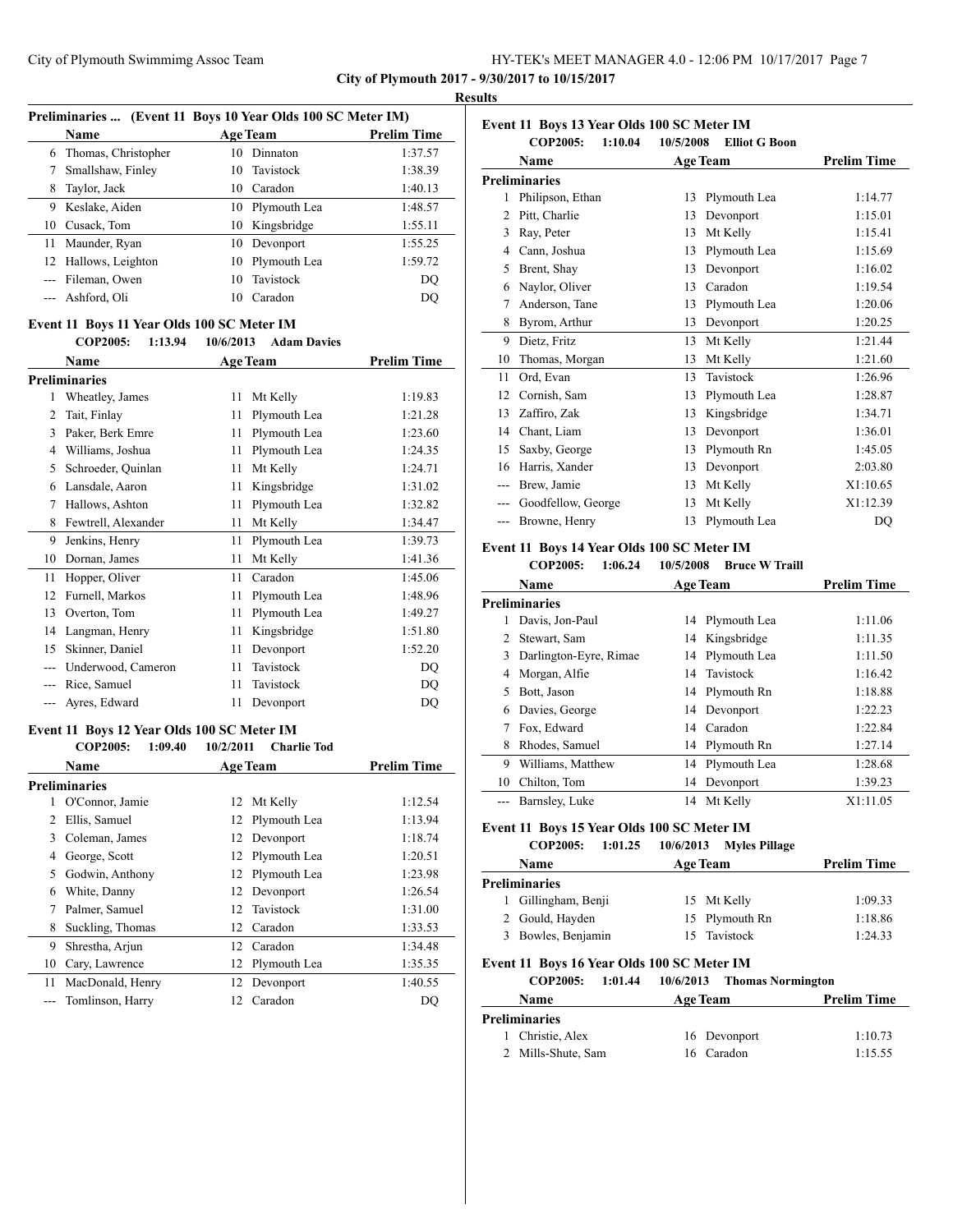**City of Plymouth 2017 - 9/30/2017 to 10/15/2017**

#### **Results**

| Event 11 Boys 17 & Over 100 SC Meter IM<br><b>COP2005:</b><br>1:01.76<br>9/30/2017<br><b>Finley Bowden</b> |                                             |                      |                           |                    |  |
|------------------------------------------------------------------------------------------------------------|---------------------------------------------|----------------------|---------------------------|--------------------|--|
|                                                                                                            | Name                                        |                      | <b>Age Team</b>           | <b>Prelim Time</b> |  |
|                                                                                                            | <b>Preliminaries</b>                        |                      |                           |                    |  |
|                                                                                                            | 1 Chan, Huggins                             | 17                   | Plymouth Lea              | 1:09.16            |  |
| 2                                                                                                          | Brady, Joseph                               | 17                   | Devonport                 | 1:10.21            |  |
|                                                                                                            |                                             |                      |                           |                    |  |
| Event 11 Boys 100 SC Meter IM Super Final                                                                  | <b>Finals Time</b>                          |                      |                           |                    |  |
| <b>Finals</b>                                                                                              | Name                                        |                      | <b>Age Team</b>           |                    |  |
|                                                                                                            | 1 Bowden, Finley                            | 18                   | Devonport                 | 1:01.76            |  |
|                                                                                                            | 2 Osrin, Tommy                              |                      | 16 Plymouth Lea           | 1:03.71            |  |
|                                                                                                            | 3 Smart, Edward                             |                      | 16 Mt Kelly               | 1:04.26            |  |
|                                                                                                            | 4 Cusack, Ben                               | 17                   | Kingsbridge               | 1:06.18            |  |
|                                                                                                            | 5 Smart, Oliver                             |                      | 14 Mt Kelly               | 1:07.99            |  |
|                                                                                                            | 6 Tong, Jeffrey                             | 15                   | Mt Kelly                  | 1:08.60            |  |
|                                                                                                            | 7 Suckling, Ben                             |                      | 15 Caradon                | 1:09.04            |  |
| 8                                                                                                          | Spry, Jackson                               | 16                   | Caradon                   | 1:09.58            |  |
|                                                                                                            |                                             |                      |                           |                    |  |
|                                                                                                            | Event 11 Boys 100 SC Meter IM Super Final   |                      |                           |                    |  |
|                                                                                                            | Name                                        |                      | <b>Age Team</b>           | <b>Prelim Time</b> |  |
|                                                                                                            | <b>Preliminaries Super Final</b>            |                      |                           |                    |  |
|                                                                                                            | 1 Smart, Edward                             |                      | 16 Mt Kelly               | 1:04.97            |  |
|                                                                                                            | 2 Bowden, Finley                            |                      | 18 Devonport              | 1:05.59            |  |
|                                                                                                            | 3 Osrin, Tommy                              |                      | 16 Plymouth Lea           | 1:06.30            |  |
|                                                                                                            | 4 Cusack, Ben                               |                      | 17 Kingsbridge            | 1:06.58            |  |
|                                                                                                            | 5 Spry, Jackson                             |                      | 16 Caradon                | 1:08.16            |  |
|                                                                                                            | 6 Tong, Jeffrey                             |                      | 15 Mt Kelly               | 1:08.41            |  |
| 7                                                                                                          | Smart, Oliver                               | 14                   | Mt Kelly                  | 1:08.61            |  |
| 8                                                                                                          | Suckling, Ben                               | 15                   | Caradon                   | 1:09.09            |  |
|                                                                                                            | Event 12 Girls 9 Year Olds 100 SC Meter IM  |                      |                           |                    |  |
|                                                                                                            | <b>COP2005:</b>                             | 1:22.95              | 10/16/2016 Blythe Kinsman |                    |  |
|                                                                                                            | Name                                        |                      | <b>Age Team</b>           | <b>Prelim Time</b> |  |
|                                                                                                            | <b>Preliminaries</b>                        |                      |                           |                    |  |
|                                                                                                            | 1 Whittingham, Lilly                        |                      | 9 Plymouth Lea            | 1:33.92            |  |
|                                                                                                            | 2 Philipson, Isabel                         |                      | 9 Devonport               | 1:39.52            |  |
|                                                                                                            | 3 Morris, Isabella                          | 9.                   | Plymouth Lea              | 1:39.68            |  |
|                                                                                                            | 4 Roberts, Lacey                            | 9                    | Devonport                 | 1:41.92            |  |
|                                                                                                            | 5 Gove, Ruby                                |                      | 9 Kingsbridge             | 1:45.51            |  |
| 6                                                                                                          | Turpin, Charlotte                           |                      | 9 Plymouth Lea            | 1:52.58            |  |
| 7                                                                                                          | Shute, Hollie                               | 9.                   | Caradon                   | 1:59.03            |  |
| 8                                                                                                          | Spry, Rosie                                 | 9                    | Caradon                   | 1:59.76            |  |
| 9                                                                                                          | Maguire, Elsie                              | 9                    | Tavistock                 | 2:01.53            |  |
|                                                                                                            | 10 Atkin, Lucy                              |                      | 9 Caradon                 | 2:09.88            |  |
| $\overline{a}$                                                                                             | Wood, Lillie                                | 9.                   | Plymouth Lea              | DQ                 |  |
| $--$                                                                                                       | Gallego-Cooper, Frida                       |                      | 9 Dinnaton                | DQ                 |  |
|                                                                                                            |                                             |                      |                           |                    |  |
|                                                                                                            | Event 12 Girls 10 Year Olds 100 SC Meter IM |                      |                           |                    |  |
|                                                                                                            | <b>COP2005:</b>                             | 1:18.94<br>10/5/2013 | <b>Rebecca Carpenter</b>  |                    |  |
|                                                                                                            | Name                                        |                      | Age Team                  | <b>Prelim Time</b> |  |

| <b>Preliminaries</b> |                 |         |  |  |  |  |
|----------------------|-----------------|---------|--|--|--|--|
| 1 Tremayne, Holly    | 10 Plymouth Lea | 1:29.02 |  |  |  |  |
| 2 Heal, Daisy        | 10 Mt Kelly     | 1:32.37 |  |  |  |  |
| 3 Shute, Olivia      | 10 Caradon      | 1:32.93 |  |  |  |  |
| 4 Dawdry, Oceana     | 10 Devonport    | 1:36.91 |  |  |  |  |
| 5 Tilney, Hannah     | 10 Mt Kelly     | 1:37.90 |  |  |  |  |
|                      |                 |         |  |  |  |  |

| 6  | Braine, Verity    | 10 | Plymouth Lea | 1:40.35 |
|----|-------------------|----|--------------|---------|
| 7  | Hess, Louisa      | 10 | Mt Kelly     | 1:41.47 |
| 8  | Donne, Chloe      | 10 | Plymouth Lea | 1:44.28 |
| 9  | Louis, Sarah      | 10 | Devonport    | 1:44.44 |
| 10 | Coy, Olivia       | 10 | Plymouth Lea | 1:46.22 |
| 11 | Sadri, Parisa     | 10 | Plymouth Lea | 1:47.45 |
| 12 | Pollak, Isla      | 10 | Dinnaton     | 1:48.78 |
| 13 | Dawdry, Skyla     | 10 | Devonport    | 1:50.75 |
| 14 | Mabey, Jenna      | 10 | Tavistock    | 1:51.02 |
| 15 | Will, Amy         | 10 | Devonport    | 1:51.18 |
| 16 | Brewer, Sienna    | 10 | Caradon      | 1:51.31 |
| 17 | Whitford, Erin    | 10 | Tavistock    | 1:51.43 |
| 18 | Frankow, Natalie  | 10 | Devonport    | 1:53.39 |
| 19 | Wisely, Annie     | 10 | Plymouth Lea | 1:55.41 |
| 20 | Taylor, Millesime | 10 | Plymouth Lea | 1:56.09 |
| 21 | Hayley, Harriet   | 10 | Tavistock    | 1:57.31 |
| 22 | Roberts, Katie    | 10 | Tavistock    | 2:02.91 |
| 23 | Head, Grace       | 10 | Plymouth Lea | 2:04.17 |
| 24 | Law, Olivia       | 10 | Devonport    | 2:10.53 |
|    | Fenwick, Evelyn   | 10 | Plymouth Lea | DQ      |
|    |                   |    |              |         |

#### **Event 12 Girls 11 Year Olds 100 SC Meter IM**

|                | COP2005:<br>1:17.60  | 10/6/2012<br><b>Olivia Halcox</b> |                    |
|----------------|----------------------|-----------------------------------|--------------------|
|                | Name                 | <b>Age Team</b>                   | <b>Prelim Time</b> |
|                | <b>Preliminaries</b> |                                   |                    |
| $\mathbf{1}$   | Griffiths, Ruby      | 11<br>Plymouth Lea                | 1:21.83            |
| 2              | Freeman, Holly       | Plymouth Lea<br>11                | 1:23.62            |
| 3              | Chilton, Emma        | 11<br>Devonport                   | 1:25.12            |
| $\overline{4}$ | Oman, Madison        | Dinnaton<br>11                    | 1:25.80            |
| 5              | Nicholls, Sarah      | Plymouth Lea<br>11                | 1:27.13            |
| 6              | Stentiford, Pheobe   | 11<br>Devonport                   | 1:27.55            |
| 7              | Dickenson, Ava       | Tavistock<br>11                   | 1:28.50            |
| 8              | Van Der Stroom, Isis | 11<br>Mt Kelly                    | 1:28.79            |
| 9              | Fraser, Scarlett     | 11<br>Plymouth Lea                | 1:29.24            |
| 10             | King, Sophia         | Devonport<br>11                   | 1:30.47            |
| 11             | Mugleston, Kate      | Caradon<br>11                     | 1:31.12            |
| 12             | Perkins, Kaia-Lily   | 11<br>Plymouth Lea                | 1:31.51            |
| 13             | Walker, Carys        | Devonport<br>11                   | 1:33.19            |
| 14             | Maguire, Orla        | Tavistock<br>11                   | 1:34.17            |
| 15             | Harris, Megan        | 11<br><b>Dinnaton</b>             | 1:34.79            |
| 16             | Montgomery, Ruby     | Tavistock<br>11                   | 1:36.03            |
| 17             | Frith, Connie        | 11<br>Caradon                     | 1:38.94            |
| 18             | Gethins, Georgia     | Plymouth Lea<br>11                | 1:40.64            |
| 19             | Daymond, Sophie      | Tavistock<br>11                   | 1:41.68            |
| 20             | Hearnden, Erynn      | Caradon<br>11                     | 1:42.97            |
| 21             | Geddes, Lea          | 11<br>Devonport                   | 1:44.56            |
| 22             | Schraibman, Isabella | Tavistock<br>11                   | 1:44.58            |
| 23             | Stevens, Jorga       | 11<br>Dinnaton                    | 1:45.00            |
| 24             | Townshend, Olivia    | Tavistock<br>11                   | 1:46.44            |
| 25             | Buckley, Erika       | Tavistock<br>11                   | 1:46.97            |
| 26             | King, Lyla           | Caradon<br>11                     | 1:47.96            |
| 27             | Cary, Poppy          | Plymouth Lea<br>11                | 1:53.38            |
| 28             | Jones, Abigail       | Caradon<br>11                     | 1:53.87            |
| 29             | Yussof, Lily         | 11<br>Devonport                   | 2:06.05            |
| ---            | Davis, Charlotte     | Mt Kelly<br>11                    | DQ                 |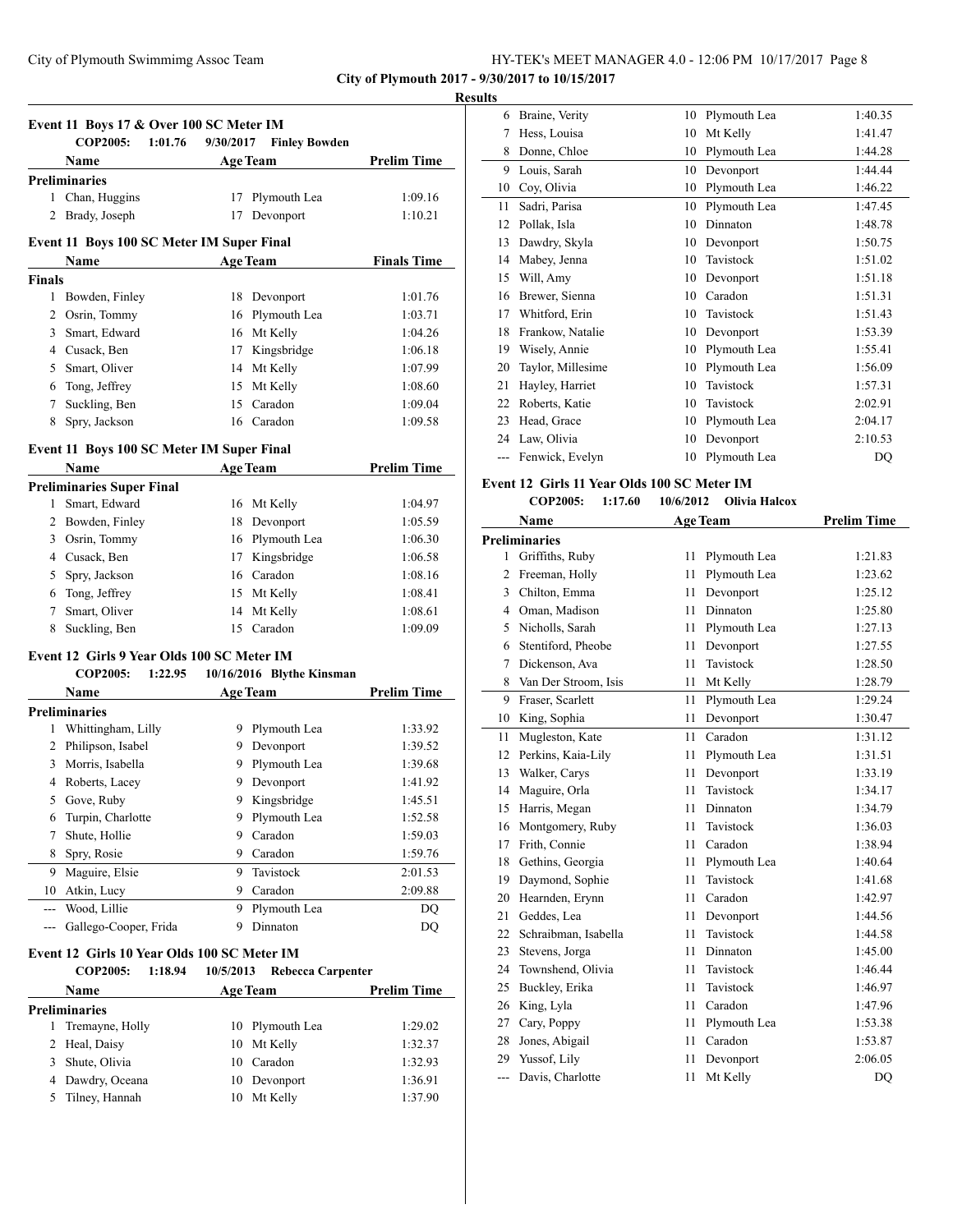| HY-TEK's MEET MANAGER 4.0 - 12:06 PM 10/17/2017 Page 9 |  |
|--------------------------------------------------------|--|
|--------------------------------------------------------|--|

**COP2005: 1:11.30 10/6/2012 Corrie Fairbairn**

**Name Age Team Prelim Time** 

 Gautier, Maddie 14 Kingsbridge 1:18.89 Page, Amelia 14 Plymouth Lea 1:19.35 Ellicott, Morgan 14 Devonport 1:22.74 Fox, Millie 14 Dinnaton 1:26.97 Spry, Hannah 14 Caradon 1:27.99 Frisby, Nicole 14 Plymouth Rn 1:31.58 Gloyne-Valentine, Jessica 14 Devonport 1:41.72 8 Carter-Lovell, Kian-Le 14 Plymouth Rn 1:42.67 --- Murphy, Claire 14 Mt Kelly X1:13.76

**Event 12 Girls 14 Year Olds 100 SC Meter IM**

**Event 12 Girls 15 Year Olds 100 SC Meter IM**

**Event 12 Girls 16 Year Olds 100 SC Meter IM**

**COP2005: 1:09.55 10/5/2013 Beth Watmore**

**COP2005: 1:07.00 10/16/2016 Jessie Manning**

**Name Age Team Prelim Time** 

**Name Age Team Prelim Time** 

 Pitt, Lucy 15 Dinnaton 1:16.00 2 Botley, Tia 15 Devonport 1:16.54 Cramp, Rebecca 15 Mt Kelly 1:18.38 France, Emily 15 Tavistock 1:19.46 Dunn, Nicole 15 Mt Kelly 1:19.50 Garland-Tsirka, Thanae 15 Tavistock 1:23.84 Norris, Gemma 15 Kingsbridge 1:28.32 Zaffiro, Tegan 15 Kingsbridge 1:28.57

**City of Plymouth 2017 - 9/30/2017 to 10/15/2017**

**Preliminaries**

**Preliminaries**

**Preliminaries**

#### **Results**

|                | <b>COP2005:</b><br>1:12.63                  | 9/30/2017<br><b>Tia Crews</b>   |                    |
|----------------|---------------------------------------------|---------------------------------|--------------------|
|                | Name                                        | <b>Age Team</b>                 | <b>Prelim Time</b> |
|                | <b>Preliminaries</b>                        |                                 |                    |
| 1              | Matonhodze, Shamiso                         | 12<br>Mt Kelly                  | 1:15.48            |
| 2              | Dolton, Katie                               | 12<br>Plymouth Lea              | 1:18.74            |
| 3              | Hutchinson, Niamh                           | Plymouth Lea<br>12              | 1:19.17            |
| $\overline{4}$ | Tinney, Olivia                              | Plymouth Lea<br>12              | 1:20.06            |
| 5              | Evans, Klara                                | Plymouth Lea<br>12              | 1:22.16            |
| 6              | Tout, Millie                                | Dinnaton<br>12                  | 1:24.01            |
| $\tau$         | Walker, Hannah                              | 12<br>Tavistock                 | 1:24.52            |
| 8              | Roberts, Amy                                | 12<br>Tavistock                 | 1:25.83            |
| 9              | Cowling, Morenwyn                           | Caradon<br>12                   | 1:26.91            |
| 10             | Abbott, Ceira                               | 12<br>Plymouth Lea              | 1:28.05            |
| 11             | Walker, Charlotte                           | 12<br>Tavistock                 | 1:28.75            |
| 12             | Baker, Ellie                                | 12<br>Kingsbridge               | 1:28.76            |
| 13             | Atkin, Mollie                               | 12<br>Caradon                   | 1:29.50            |
| 14             | Mitchell, Alice                             | 12<br>Plymouth Lea              | 1:30.12            |
| 15             | McVeigh, Cara                               | Tavistock<br>12                 | 1:30.41            |
| 16             | Hocking, Lauren                             | 12<br>Caradon                   | 1:30.97            |
| 17             | Louis, Amelia                               | 12<br>Devonport                 | 1:31.64            |
| 18             | Howes, Isabella                             | 12<br>Plymouth Lea              | 1:36.98            |
| 19             | Laseby, Polly                               | Tavistock<br>12                 | 1:37.65            |
| 20             | Duggan, Abi                                 | 12<br>Plymouth Rn               | 1:37.86            |
| 21             | Jarvis, Rosie                               | Plymouth Lea<br>12              | 1:39.22            |
| 22             | Green, Ruby                                 | 12<br>Devonport                 | 1:40.67            |
| 23             | McGeachy, Holly                             | 12<br>Devonport                 | 1:45.55            |
| 24             | Keyworth, Elizabeth                         | Plymouth Lea<br>12              | 1:45.88            |
| 25             | Fox, Issey                                  | 12<br>Caradon                   | 1:46.80            |
| 26             | Frankow, Hannah                             | 12<br>Devonport                 | 1:50.11            |
|                | 27 Gloyne-Valentine, Amy                    | Plymouth Lea<br>12              | 1:51.16            |
| 28             | Small, Claire                               | Tavistock<br>12                 | 1:53.96            |
| 29             | Lovegrove, Grace                            | 12 Caradon                      | 1:57.23            |
|                | Event 12 Girls 13 Year Olds 100 SC Meter IM |                                 |                    |
|                | <b>COP2005:</b><br>1:10.40                  | 10/5/2013<br><b>Jeanri Buys</b> |                    |
|                | <b>Name</b>                                 | <b>Age Team</b>                 | <b>Prelim Time</b> |
|                | <b>Preliminaries</b>                        |                                 |                    |
| 1              | Cowling, Bryluen                            | 13<br>Caradon                   | 1:16.91            |
| $\overline{c}$ | Hine, Caitlin                               | Plymouth Lea<br>13              | 1:20.22            |

3 Smart, Aimee 13 Plymouth Lea 1:21.88 4 Hughes, Evie 13 Devonport 1:25.58 5 Lindeque, Kate 13 Kingsbridge 1:26.20 6 Thorp, Lily 13 Caradon 1:27.91 7 Plumb, Millie 13 Dinnaton 1:28.36 8 Sparrow, Persephone 13 Mt Kelly 1:29.59 9 Aspen, Elizabeth 13 Caradon 1:31.72 10 Warren, Rosie 13 Mt Kelly 1:33.00 11 Windrum, Talia 13 Caradon 1:34.08 12 Hearnden, Megan 13 Caradon 1:36.99 --- Davenport, Angel-Skye 13 Mt Kelly X1:14.67 --- Dallolio, Katey 13 Mt Kelly X1:18.35 --- Nichol-Garcia, Isabel 13 Mt Kelly DQ

| 1             | McGowan, Lily                                                          | 16        | Caradon                | 1:19.22            |
|---------------|------------------------------------------------------------------------|-----------|------------------------|--------------------|
|               | Event 12 Girls 17 & Over 100 SC Meter IM<br><b>COP2005:</b><br>1:07.40 | 9/30/2017 | <b>Jessica Manning</b> |                    |
|               | Name                                                                   |           | <b>Age Team</b>        | <b>Prelim Time</b> |
|               | <b>Preliminaries</b>                                                   |           |                        |                    |
|               | 1 Chitty, Hannah                                                       | 17        | Tavistock              | 1:18.64            |
|               | Event 12 Girls 100 SC Meter IM Super Final                             |           |                        |                    |
|               | Name                                                                   |           | <b>Age Team</b>        | <b>Finals Time</b> |
| <b>Finals</b> |                                                                        |           |                        |                    |
| 1             | Manning, Jessica                                                       | 17        | Devonport              | 1:07.40            |
| 2             | Lawrence, Emily                                                        | 18        | Kingsbridge            | 1:08.27            |
| 3             | Crews, Tia                                                             | 12        | Devonport              | 1:12.63            |
| 4             | Vorbeck, Carolin                                                       | 15        | Mt Kelly               | 1:13.11            |
| 5             | Aspen, Isobel                                                          | 16        | Caradon                | 1:13.69            |
| 6             | Langman, Ellie                                                         | 15        | Kingsbridge            | 1:14.34            |
| $---$         | Murphy, Claire                                                         | 14        | Mt Kelly               | X1:11.97           |
|               | Event 12 Girls 100 SC Meter IM Super Final                             |           |                        |                    |
|               | Name                                                                   |           | <b>Age Team</b>        | <b>Prelim Time</b> |
|               | <b>Preliminaries Super Final</b>                                       |           |                        |                    |
|               | 1 Manning, Jessica                                                     | 17        | Devonport              | 1:08.08            |
| 2             | Lawrence, Emily                                                        | 18        | Kingsbridge            | 1:08.41            |
| 3             | Vorbeck, Carolin                                                       | 15        | Mt Kelly               | 1:12.53            |

4 Aspen, Isobel 16 Caradon 1:13.32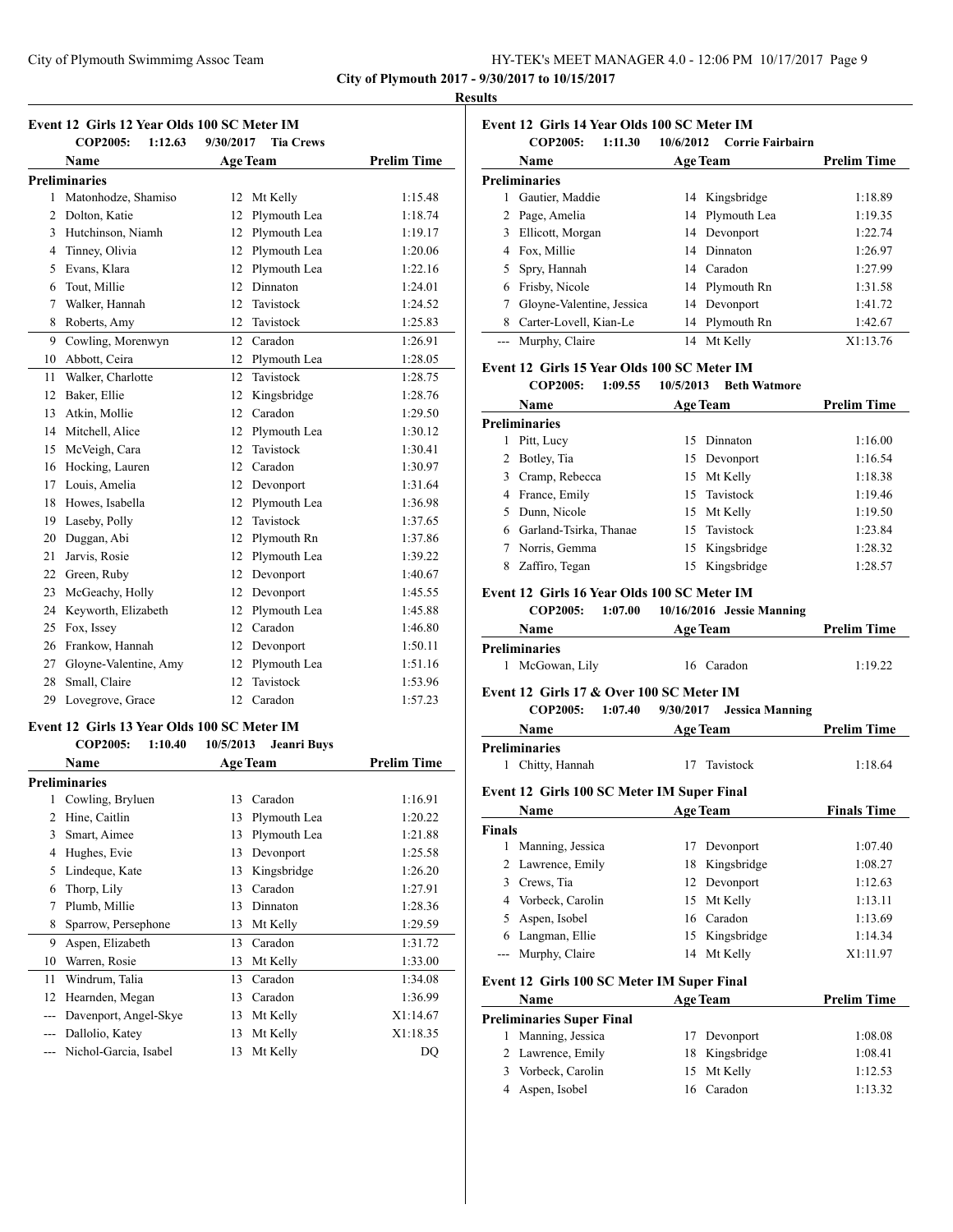**City of Plymouth 2017 - 9/30/2017 to 10/15/2017**

 $\overline{\phantom{a}}$ 

l,

# **Results** Preliminaries Super Final ... (Event 12 Girls 100 SC Meter IM Super Fin **Name Age Team Prelim Time** Crews, Tia 12 Devonport 1:13.52 Langman, Ellie 15 Kingsbridge 1:14.35 Teague, Sarah 16 Tavistock 1:14.52 Lawrence, Rosie 15 Kingsbridge 1:14.61

# **Event 13 Boys 9 Year Olds 50 SC Meter Freestyle**

|    | <b>COP2005:</b>      | 35.90 | 10/3/2010       | <b>Harry Noble</b> |                    |
|----|----------------------|-------|-----------------|--------------------|--------------------|
|    | <b>Name</b>          |       | <b>Age Team</b> |                    | <b>Finals Time</b> |
|    | McManus, Nathan      |       | 9.              | Plymouth Lea       | 37.08              |
|    | 2 Wotton, Ben        |       |                 | 9 Plymouth Lea     | 39.41              |
|    | 3 Howes, Aiden       |       |                 | 9 Plymouth Lea     | 40.84              |
|    | 4 Herring-Green, Zak |       |                 | 9 Plymouth Lea     | 41.66              |
| 5. | Pearse, Harry        |       | 9               | Tavistock          | 43.36              |
| 6  | Bennett, Oliver      |       |                 | Plymouth Lea       | 45.37              |

7 Oman, Oliver 9 Dinnaton 46.82

# **Event 13 Boys 10 Year Olds 50 SC Meter Freestyle**

|    | <b>COP2005:</b>     | 32.77 | 10/3/2010 | <b>Ben Gittins</b> |                    |
|----|---------------------|-------|-----------|--------------------|--------------------|
|    | Name                |       |           | <b>Age Team</b>    | <b>Finals Time</b> |
| 1  | McSweeney, Alfie    |       | 10        | Devonport          | 34.90              |
|    | Grenardo, Alexander |       | 10        | Plymouth Lea       | 36.01              |
| 3  | Thomas, Christopher |       | 10        | Dinnaton           | 36.57              |
| 4  | Partridge, Stanley  |       | 10        | Devonport          | 37.09              |
| 5  | Lake, JJ            |       | 10        | Tavistock          | 37.29              |
| 6  | Smallshaw, Finley   |       | 10.       | Tavistock          | 37.74              |
|    | Symons-Brown, Ethan |       | 10        | Devonport          | 39.60              |
| 8  | Taylor, Jack        |       | 10        | Caradon            | 41.06              |
| 9  | Maunder, Ryan       |       | 10        | Devonport          | 41.62              |
| 10 | Keslake, Aiden      |       | 10        | Plymouth Lea       | 43.95              |
| 11 | Ashford, Oli        |       | 10        | Caradon            | 44.02              |
| 12 | Cusack, Tom         |       | 10        | Kingsbridge        | 49.84              |
|    |                     |       |           |                    |                    |

# **Event 13 Boys 11 Year Olds 50 SC Meter Freestyle**<br>COP2005: 30.34 10/7/2012 Thomas Br

|      | COP2005:<br>30.34   | 10/7/2012 | <b>Thomas Brew</b> |                    |
|------|---------------------|-----------|--------------------|--------------------|
|      | <b>Name</b>         |           | <b>Age Team</b>    | <b>Finals Time</b> |
| 1    | Wheatley, James     | 11        | Mt Kelly           | 31.28              |
| 2    | Paker, Berk Emre    | 11        | Plymouth Lea       | 32.87              |
| 3    | Caldwell, Jack      | 11        | Plymouth Lea       | 33.37              |
| 4    | Tait, Finlay        | 11        | Plymouth Lea       | 33.39              |
| 5    | Ayres, Edward       | 11        | Devonport          | 34.28              |
| 6    | Williams, Joshua    | 11        | Plymouth Lea       | 34.78              |
| $*7$ | Hallows, Ashton     | 11        | Plymouth Lea       | 35.10              |
| $*7$ | Lansdale, Aaron     | 11        | Kingsbridge        | 35.10              |
| 9    | Schroeder, Quinlan  | 11        | Mt Kelly           | 35.55              |
| 10   | Fewtrell, Alexander | 11        | Mt Kelly           | 36.43              |
| 11   | Rice, Samuel        | 11        | Tavistock          | 36.77              |
| 12   | Dornan, James       | 11        | Mt Kelly           | 38.61              |
| 13   | Underwood, Cameron  | 11        | Tavistock          | 39.11              |
| 14   | Baker, Ellis        | 11        | Caradon            | 39.28              |
| 15   | Stone, Haydn        | 11        | Dinnaton           | 39.92              |
| 16   | Williams, Jack      | 11        | Plymouth Lea       | 40.38              |
| 17   | Overton, Tom        | 11        | Plymouth Lea       | 41.38              |
| 18   | Hopper, Oliver      | 11        | Caradon            | 42.81              |
| 19   | Furnell, Markos     | 11        | Plymouth Lea       | 43.24              |
| 20   | Skinner, Daniel     | 11        | Devonport          | 44.03              |
| 21   | Taylor, Noah        | 11        | Mt Kelly           | 44.90              |
| 22   | Langman, Henry      | 11        | Kingsbridge        | 45.97              |
|      |                     |           |                    |                    |

| 23 | Forgan, Archie                                                               | Mt Kelly<br>11                  | 49.83              |
|----|------------------------------------------------------------------------------|---------------------------------|--------------------|
|    | Event 13 Boys 12 Year Olds 50 SC Meter Freestyle<br><b>COP2005:</b><br>28.56 | 10/2/2011<br><b>Charlie Tod</b> |                    |
|    | Name                                                                         | <b>Age Team</b>                 | <b>Finals Time</b> |
| 1  | O'Connor, Jamie                                                              | Mt Kelly<br>12                  | 29.05              |
| 2  | Coleman, James                                                               | Devonport<br>12                 | 29.85              |
| 3  | Godwin, Anthony                                                              | Plymouth Lea<br>12              | 31.57              |
| 4  | White, Danny                                                                 | Devonport<br>12                 | 32.40              |
| 5  | Tomlinson, Harry                                                             | Caradon<br>12                   | 33.45              |
| 6  | Suckling, Thomas                                                             | Caradon<br>12                   | 33.77              |
| 7  | Gloyns, Daniel                                                               | Kingsbridge<br>12               | 35.23              |
| 8  | Palmer, Samuel                                                               | Tavistock<br>12                 | 36.07              |
| 9  | Shrestha, Arjun                                                              | Caradon<br>12                   | 36.69              |
| 10 | MacDonald, Henry                                                             | Devonport<br>12                 | 37.32              |
| 11 | Cary, Lawrence                                                               | Plymouth Lea<br>12              | 37.42              |
| 12 | Sutton, Aaron                                                                | Dinnaton<br>12                  | 39.05              |
| 13 | Weeks, Aiden                                                                 | Tavistock<br>12                 | 45.50              |

#### **Event 13 Boys 13 Year Olds 50 SC Meter Freestyle COP2005: 27.36 10/18/2015 Lenel Ah Wan**

|     | COL 4000.<br>41.JU |                 | $10/10/2013$ Echeral Wall |                    |
|-----|--------------------|-----------------|---------------------------|--------------------|
|     | Name               | <b>Age Team</b> |                           | <b>Finals Time</b> |
| 1   | Pitt, Charlie      | 13              | Devonport                 | 29.65              |
| 2   | Brent, Shay        | 13              | Devonport                 | 29.77              |
| 3   | Ray, Peter         | 13              | Mt Kelly                  | 29.80              |
| 4   | Stone, Lloyd       | 13              | Dinnaton                  | 30.37              |
| 5   | Byrom, Arthur      | 13              | Devonport                 | 30.43              |
| 6   | Dietz, Fritz       | 13              | Mt Kelly                  | 30.65              |
| 7   | Thomas, Morgan     | 13              | Mt Kelly                  | 31.12              |
| 8   | Browne, Henry      | 13              | Plymouth Lea              | 31.17              |
| 9   | Naylor, Oliver     | 13              | Caradon                   | 31.95              |
| 10  | Ord, Evan          | 13              | Tavistock                 | 33.42              |
| 11  | Noakes, Hamish     | 13              | Tavistock                 | 33.58              |
| 12  | Cornish, Sam       | 13              | Plymouth Lea              | 35.82              |
| 13  | Zaffiro, Zak       | 13              | Kingsbridge               | 35.93              |
| 14  | Chant, Liam        | 13              | Devonport                 | 36.57              |
| 15  | Noble, Thomas      | 13              | Devonport                 | 36.76              |
| 16  | Saxby, George      | 13              | Plymouth Rn               | 38.49              |
| 17  | Harris, Xander     | 13              | Devonport                 | 49.14              |
|     | Goodfellow, George | 13              | Mt Kelly                  | X28.90             |
| --- | Brew, Jamie        | 13              | Mt Kelly                  | X29.41             |

# **Event 13 Boys 14 Year Olds 50 SC Meter Freestyle**

| <b>COP2005:</b><br>25.94 | 10/5/2014 | Wolfram O'Connor |
|--------------------------|-----------|------------------|
|--------------------------|-----------|------------------|

| Name                   |    |          | <b>Finals Time</b>                                                                                                                                                                                             |
|------------------------|----|----------|----------------------------------------------------------------------------------------------------------------------------------------------------------------------------------------------------------------|
| Nile, Angus            | 14 |          | 26.00                                                                                                                                                                                                          |
| Davis, Jon-Paul        |    |          | 27.65                                                                                                                                                                                                          |
| Smart, Oliver          |    |          | 27.89                                                                                                                                                                                                          |
| Darlington-Eyre, Rimae | 14 |          | 28.55                                                                                                                                                                                                          |
| Stewart, Rees          |    |          | 29.29                                                                                                                                                                                                          |
| Stewart, Sam           |    |          | 29.35                                                                                                                                                                                                          |
| Morgan, Alfie          |    |          | 29.49                                                                                                                                                                                                          |
| Davies, George         |    |          | 30.79                                                                                                                                                                                                          |
| Bott, Jason            |    |          | 31.16                                                                                                                                                                                                          |
| Davies, Blake          |    |          | 31.58                                                                                                                                                                                                          |
| Fox. Edward            | 14 |          | 32.16                                                                                                                                                                                                          |
| Chilton, Tom           |    |          | 38.75                                                                                                                                                                                                          |
| Barnsley, Luke         | 14 | Mt Kelly | X29.75                                                                                                                                                                                                         |
|                        |    |          | <b>Age Team</b><br>Devonport<br>14 Plymouth Lea<br>14 Mt Kelly<br>Plymouth Lea<br>14 Caradon<br>14 Kingsbridge<br>14 Tavistock<br>14 Devonport<br>14 Plymouth Rn<br>14 Plymouth Lea<br>Caradon<br>14 Devonport |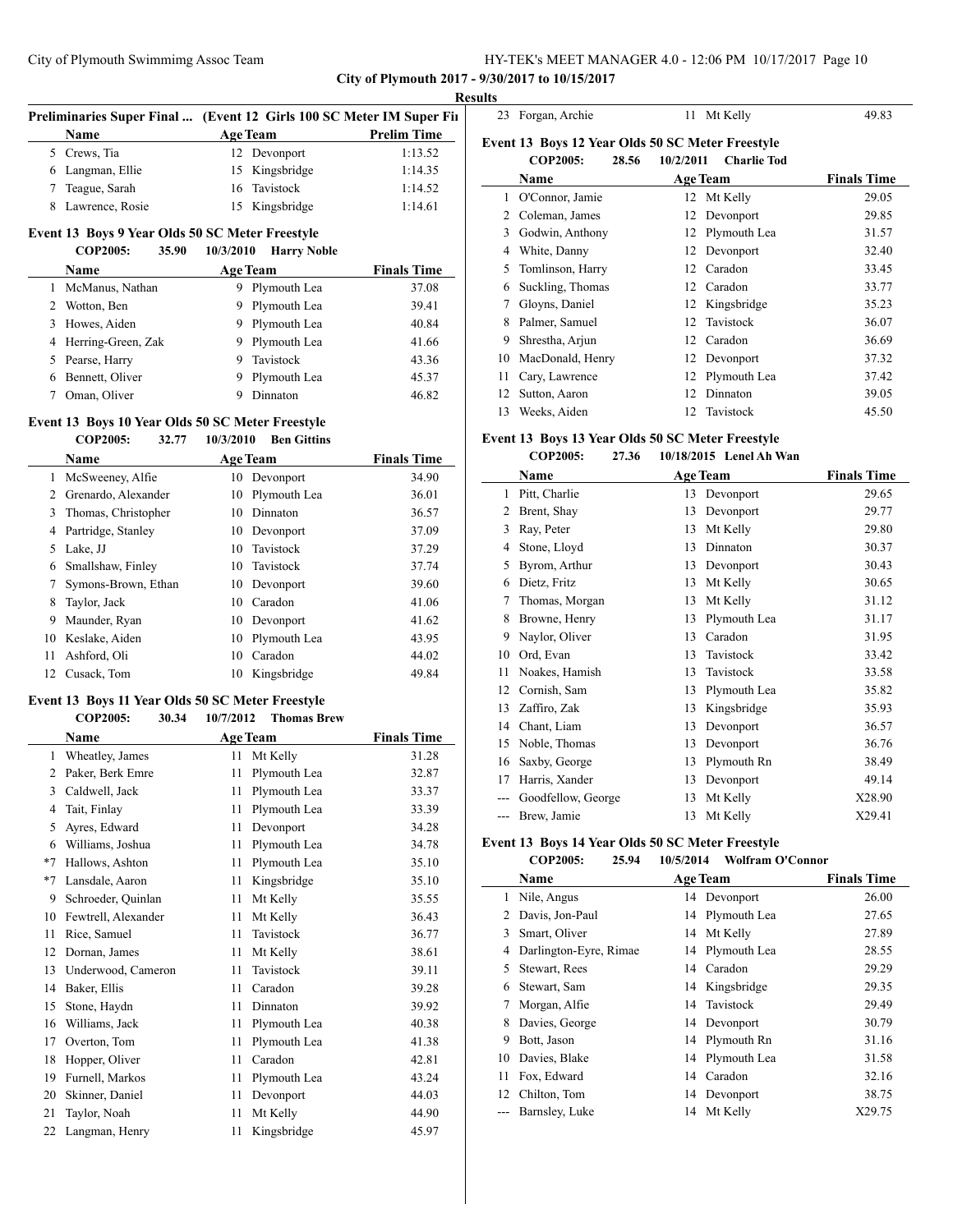**City of Plymouth 2017 - 9/30/2017 to 10/15/2017**

#### **Results**

# **Event 13 Boys 15 Year Olds 50 SC Meter Freestyle**

|   | <b>COP2005:</b>    | 25.10 | 10/7/2012 Louis Gautier |                    |
|---|--------------------|-------|-------------------------|--------------------|
|   | <b>Name</b>        |       | <b>Age Team</b>         | <b>Finals Time</b> |
| 1 | Gillingham, Benji  |       | 15 Mt Kelly             | 26.64              |
|   | 2 Launhardt, Linus |       | 15 Mt Kelly             | 26.83              |
| 3 | Suckling, Ben      |       | 15 Caradon              | 27.23              |
|   | 4 Tong, Jeffrey    |       | 15 Mt Kelly             | 27.83              |
|   | 5 Gould, Hayden    |       | 15 Plymouth Rn          | 29.15              |
| 6 | Neuss, Tim         |       | 15 Plymouth Lea         | 29.73              |
|   | Bowles, Benjamin   |       | 15 Tavistock            | 34.03              |

# **Event 13 Boys 16 Year Olds 50 SC Meter Freestyle**

| <b>COP2005:</b>    | 25.15 | 10/18/2015 Alex Raw |                    |
|--------------------|-------|---------------------|--------------------|
| <b>Name</b>        |       | <b>Age Team</b>     | <b>Finals Time</b> |
| Manuilov, Peter    |       | 16 Plymouth Lea     | 25.39              |
| 2 Smart, Edward    |       | 16 Mt Kelly         | 26.29              |
| Christie, Alex     |       | 16 Devonport        | 27.59              |
| 4 Carnell, Zachary |       | 16 Mt Kelly         | 27.93              |
| Mills-Shute, Sam   |       | 16 Caradon          | 28.39              |

## **Event 13 Boys 17 & Over 50 SC Meter Freestyle**

#### **COP2005: 24.30 10/16/2016 James Stocks-Reid**

| Name             | <b>Age Team</b> | <b>Finals Time</b> |
|------------------|-----------------|--------------------|
| 1 Lakeman, Jack  | 20 Devonport    | 24.82              |
| 2 Bowden, Finley | 18 Devonport    | 25.19              |
| 3 Chan, Huggins  | 17 Plymouth Lea | 25.97              |
| 4 Brady, Joseph  | 17 Devonport    | 26.46              |
| 5 Choi, Matthew  | 18 Plymouth Lea | 27.79              |

#### **Event 14 Girls 9 Year Olds 50 SC Meter Butterfly**

# **COP2005: 38.38 10/7/2013 Oriana Noel Name Age Team Finals Time**  Philipson, Isabel 9 Devonport 45.61 2 Roberts, Lacey 9 Devonport 50.90 3 Turpin, Charlotte 9 Plymouth Lea 51.62 4 Gallego-Cooper, Frida 9 Dinnaton 52.61 Morris, Isabella 9 Plymouth Lea 52.71 Maguire, Elsie 9 Tavistock 54.95 7 Shute, Hollie 9 Caradon 55.30 8 Abbott, Torey 9 Plymouth Lea 56.49

## **Event 14 Girls 10 Year Olds 50 SC Meter Butterfly**

### **COP2005: 33.98 10/7/2013 Rebecca Carpenter**

9 Gove, Ruby 9 Kingsbridge 56.86 --- Holloway, Ruby 9 Plymouth Lea DQ

|    | <b>Name</b>      |    | <b>Age Team</b> | <b>Finals Time</b> |
|----|------------------|----|-----------------|--------------------|
| 1  | Tremayne, Holly  | 10 | Plymouth Lea    | 41.68              |
| 2  | Shute, Olivia    | 10 | Caradon         | 42.09              |
| 3  | Tilney, Hannah   | 10 | Mt Kelly        | 44.38              |
| 4  | Louis, Sarah     | 10 | Devonport       | 52.27              |
| 5  | Frankow, Natalie | 10 | Devonport       | 54.38              |
| 6  | Head, Grace      | 10 | Plymouth Lea    | 56.21              |
| 7  | Pollak, Isla     | 10 | Dinnaton        | 57.30              |
| 8  | Dawdry, Skyla    | 10 | Devonport       | 58.87              |
| 9  | Will, Amy        | 10 | Devonport       | 1:03.22            |
| 10 | Wisely, Annie    | 10 | Plymouth Lea    | 1:03.70            |
|    | Pearce, Laura    | 10 | Devonport       | DQ                 |
|    | Law, Olivia      | 10 | Devonport       | DO                 |
|    | Hess, Louisa     | 10 | Mt Kelly        | DO                 |

| Event 14 Girls 11 Year Olds 50 SC Meter Butterfly |                          |           |                      |                    |  |
|---------------------------------------------------|--------------------------|-----------|----------------------|--------------------|--|
|                                                   | <b>COP2005:</b><br>32.12 | 10/8/2012 | <b>Emma De Jager</b> |                    |  |
|                                                   | Name                     |           | <b>Age Team</b>      | <b>Finals Time</b> |  |
| 1                                                 | D'Cunha, Jasmine         | 11        | Dinnaton             | 35.68              |  |
| $\overline{c}$                                    | Robinson, Holly          | 11        | Mt Kelly             | 37.33              |  |
| 3                                                 | Powell, Erin             | 11        | Plymouth Lea         | 38.85              |  |
| 4                                                 | Fraser, Scarlett         | 11        | Plymouth Lea         | 39.32              |  |
| 5                                                 | Nicholls, Sarah          | 11        | Plymouth Lea         | 39.91              |  |
| 6                                                 | Stentiford, Pheobe       | 11        | Devonport            | 40.28              |  |
| 7                                                 | King, Sophia             | 11        | Devonport            | 40.37              |  |
| 8                                                 | Maguire, Orla            | 11        | Tavistock            | 41.07              |  |
| 9                                                 | Van Der Stroom, Isis     | 11        | Mt Kelly             | 42.80              |  |
| 10                                                | Davis, Charlotte         | 11        | Mt Kelly             | 45.02              |  |
| 11                                                | Montgomery, Ruby         | 11        | Tavistock            | 47.23              |  |
| 12                                                | Walker, Carys            | 11        | Devonport            | 47.85              |  |
| 13                                                | Frith, Connie            | 11        | Caradon              | 48.08              |  |
| 14                                                | Daymond, Sophie          | 11        | Tavistock            | 49.70              |  |
| 15                                                | Stevens, Jorga           | 11        | Dinnaton             | 50.18              |  |
| 16                                                | Howard, Lilyrose         | 11        | Devonport            | 51.88              |  |
| 17                                                | Cary, Poppy              | 11        | Plymouth Lea         | 55.25              |  |
| 18                                                | King, Lyla               | 11        | Caradon              | 57.72              |  |
| 19                                                | Yussof, Lily             | 11        | Devonport            | 1:05.73            |  |

#### **Event 14 Girls 12 Year Olds 50 SC Meter Butterfly**

# **COP2005: 31.04 10/6/2014 Kaylee Dekker**

|    | Name                |    | <b>Age Team</b> | <b>Finals Time</b> |
|----|---------------------|----|-----------------|--------------------|
| 1  | Crews, Tia          |    | 12 Devonport    | 33.17              |
| 2  | Matonhodze, Shamiso | 12 | Mt Kelly        | 34.47              |
| 3  | Cowling, Morenwyn   | 12 | Caradon         | 39.13              |
| 4  | Baker, Ellie        | 12 | Kingsbridge     | 39.61              |
| 5  | Tout, Millie        | 12 | Dinnaton        | 40.27              |
| 6  | Louis, Amelia       | 12 | Devonport       | 40.68              |
| 7  | Walker, Charlotte   | 12 | Tavistock       | 41.31              |
| 8  | Atkin, Mollie       | 12 | Caradon         | 43.80              |
| 9  | Small, Claire       | 12 | Tavistock       | 47.47              |
| 10 | Green, Ruby         | 12 | Devonport       | 49.75              |
| 11 | Howes, Isabella     | 12 | Plymouth Lea    | 51.56              |
| 12 | Fox, Issey          | 12 | Caradon         | 51.80              |
| 13 | Frankow, Hannah     | 12 | Devonport       | 55.08              |
| 14 | Duggan, Abi         | 12 | Plymouth Rn     | 57.15              |
| 15 | Lovegrove, Grace    | 12 | Caradon         | 59.31              |
| 16 | Finnie, Abigail     | 12 | Plymouth Rn     | 1:02.88            |

#### **Event 14 Girls 13 Year Olds 50 SC Meter Butterfly**

|       | <b>COP2005:</b><br>30.71 | 10/8/2012       | <b>Chloe Barrow</b> |                    |
|-------|--------------------------|-----------------|---------------------|--------------------|
|       | Name                     | <b>Age Team</b> |                     | <b>Finals Time</b> |
|       | Cremers, Charlotte       | 13              | Plymouth Lea        | 35.18              |
|       | Bowles, Jessica          | 13              | Tavistock           | 36.44              |
| 3     | Smart, Aimee             | 13              | Plymouth Lea        | 38.09              |
|       | Plumb, Millie            | 13              | Dinnaton            | 38.64              |
| 5.    | Thorp, Lily              | 13.             | Caradon             | 40.04              |
| 6     | Lindeque, Kate           | 13              | Kingsbridge         | 40.72              |
|       | Aspen, Elizabeth         | 13              | Caradon             | 47.30              |
| 8     | Hearnden, Megan          | 13.             | Caradon             | 51.49              |
| 9     | Nichol-Garcia, Isabel    | 13              | Mt Kelly            | 52.17              |
| $---$ | Davenport, Angel-Skye    | 13              | Mt Kelly            | X33.47             |
|       | --- Dallolio, Katey      | 13              | Mt Kelly            | X34.54             |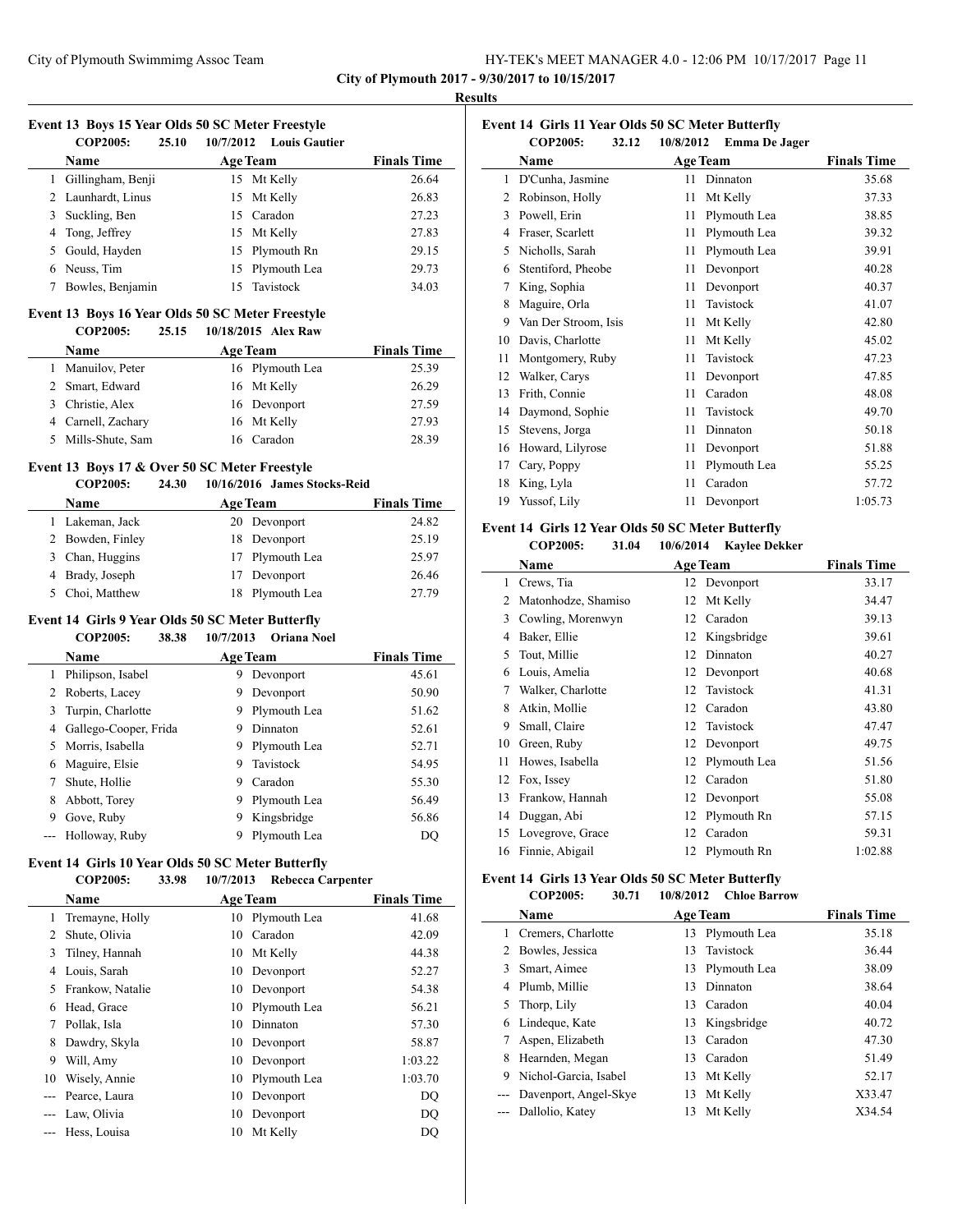**City of Plymouth 2017 - 9/30/2017 to 10/15/2017**

#### **Results**

 $\overline{\phantom{a}}$ 

 $\overline{\phantom{a}}$ 

# **Event 14 Girls 14 Year Olds 50 SC Meter Butterfly**

|   | <b>COP2005:</b><br>32.00  | 10/7/2013<br><b>Defne Kahraman</b> |                    |
|---|---------------------------|------------------------------------|--------------------|
|   | <b>Name</b>               | <b>Age Team</b>                    | <b>Finals Time</b> |
|   | Gautier, Maddie           | 14 Kingsbridge                     | 32.24              |
|   | 2 D'Cunha, Ella           | 14 Dinnaton                        | 35.05              |
| 3 | Page, Amelia              | 14 Plymouth Lea                    | 35.89              |
|   | 4 Kurihara-Allen, Leona   | 14 Devonport                       | 35.99              |
|   | 5 Frisby, Nicole          | 14 Plymouth Rn                     | 44.67              |
|   | 6 Carter-Lovell, Kian-Le  | 14 Plymouth Rn                     | 49.59              |
|   | Gloyne-Valentine, Jessica | 14 Devonport                       | 50.68              |
|   | --- Murphy, Claire        | Mt Kelly<br>14                     | X32.66             |

#### **Event 14 Girls 15 Year Olds 50 SC Meter Butterfly**

#### **COP2005: 30.58 10/3/2011 Lara Cosford**

| Name               | <b>Age Team</b> | <b>Finals Time</b> |
|--------------------|-----------------|--------------------|
| Stephens, Isabelle | 15 Plymouth Lea | 30.85              |
| 2 Fatti, Cecilia   | 15 Plymouth Lea | 31.87              |
| 3 Lawrence, Rosie  | 15 Kingsbridge  | 33.11              |
| 4 Pitt, Lucy       | 15 Dinnaton     | 33.98              |
| 5 Haque, Miraal    | 15 Plymouth Lea | 34.23              |
| 6 Cramp, Rebecca   | 15 Mt Kelly     | 35.96              |
| Zaffiro, Tegan     | 15 Kingsbridge  | 36.43              |
| Norris, Gemma      | 15 Kingsbridge  | 38.54              |

# **Event 14 Girls 16 Year Olds 50 SC Meter Butterfly**

# **COP2005: 30.59 10/16/2016 Jessie Manning**

| <b>Name</b>      | <b>Age Team</b> | <b>Finals Time</b> |
|------------------|-----------------|--------------------|
| Stewart, Jess    | 16 Devonport    | 32.32              |
| 2 De Jager, Emma | 16 Plymouth Lea | 32.99              |
| 3 Teague, Sarah  | 16 Tavistock    | 33.71              |
| 4 McGowan, Lily  | 16 Caradon      | 37.87              |

# **Event 14 Girls 17 & Over 50 SC Meter Butterfly**

# **COP2005: 30.04 9/30/2017 Jessica Manning Name Age Team Finals Time** 1 Manning, Jessica 17 Devonport 30.04 2 Noyce, Becky 17 Kingsbridge 31.63

3 Chitty, Hannah 17 Tavistock 33.55

# **Event 15 Boys 9 Year Olds 200 SC Meter Backstroke**

#### **COP2005: 2:57.04 10/3/2010 Taylor Wynn**

| <b>Name</b>        | <b>Age Team</b> | <b>Finals Time</b> |
|--------------------|-----------------|--------------------|
| 1 Blackwell, James | 9 Plymouth Lea  | 3:16.34            |

#### **Event 15 Boys 10 Year Olds 200 SC Meter Backstroke COP2005: 2:45.99 10/8/2006 Reece Worth**

| COLZUU5:<br>- 43.77 | TV/0/2000 Reece Worth |                    |
|---------------------|-----------------------|--------------------|
| <b>Name</b>         | <b>Age Team</b>       | <b>Finals Time</b> |
| 1 Petty, Jolly      | 10 Mt Kelly           | 2:54.83            |
| 2 Miles, Reuben     | 10 Kingsbridge        | 3:12.50            |
| 3 Bennett, Thomas   | 10 Plymouth Lea       | 3:18.55            |
|                     |                       |                    |

#### **Event 15 Boys 11 Year Olds 200 SC Meter Backstroke COP2005: 2:32.48 10/6/2013 Adam Davies**

| ~~~ <u>~</u> ~~~<br>------ | 1 <i>0000001</i><br>$\cdots$ |                    |
|----------------------------|------------------------------|--------------------|
| Name                       | <b>Age Team</b>              | <b>Finals Time</b> |
| 1 Tait, Finlay             | 11 Plymouth Lea              | 3:01.86            |
| 2 Jenkins, Henry           | 11 Plymouth Lea              | 3:22.21            |
| 3 Stone, Haydn             | 11 Dinnaton                  | 3:36.80            |
| --- Dornan, James          | Mt Kelly                     | DO                 |
|                            |                              |                    |

|         |                |           | Event 15 Boys 12 Year Olds 200 SC Meter Backstroke |
|---------|----------------|-----------|----------------------------------------------------|
| CODJOS. | <b>2.21 70</b> | 10/2/2011 | Dontomin Chain                                     |

| COLZVU5:<br>2:31.79 | 10/ <i>2</i> /2011<br>- репјашни знај |                    |
|---------------------|---------------------------------------|--------------------|
| <b>Name</b>         | <b>Age Team</b>                       | <b>Finals Time</b> |
| 1 Ellis, Samuel     | 12 Plymouth Lea                       | 2:41.45            |
| 2 Godwin, Anthony   | 12 Plymouth Lea                       | 2:56.67            |
| 3 Tomlinson, Harry  | 12 Caradon                            | 3:05.43            |
| 4 Suckling, Thomas  | 12 Caradon                            | 3:17.87            |
| 5 Weeks, Aiden      | 12 Tavistock                          | 4:19.53            |
| --- Shrestha, Arjun | 12 Caradon                            | DO                 |

#### **Event 15 Boys 13 Year Olds 200 SC Meter Backstroke**

**COP2005: 2:23.45 10/7/2012 Benjamin Staig**

| <b>Name</b>      |     | <b>Age Team</b> | <b>Finals Time</b> |
|------------------|-----|-----------------|--------------------|
| Ray, Peter       |     | 13 Mt Kelly     | 2:35.42            |
| 2 Cann, Joshua   | 13. | Plymouth Lea    | 2:42.85            |
| 3 Stone, Lloyd   | 13. | Dinnaton        | 2:43.69            |
| 4 Anderson, Tane | 13  | Plymouth Lea    | 2:45.97            |
| 5 Browne, Henry  | 13  | Plymouth Lea    | 2:49.47            |
| 6 Naylor, Oliver | 13. | Caradon         | 2:57.53            |
| Zaffiro, Zak     | 13  | Kingsbridge     | 3:20.48            |
| --- Dietz, Fritz | 13  | Mt Kelly        | DO                 |

#### **Event 15 Boys 14 Year Olds 200 SC Meter Backstroke**

| <b>COP2005:</b><br>10/6/2013<br>2:13.91 | <b>Benjamin Staig</b> |
|-----------------------------------------|-----------------------|
|-----------------------------------------|-----------------------|

| <b>Name</b>        | <b>Age Team</b> | <b>Finals Time</b> |
|--------------------|-----------------|--------------------|
| Smart, Oliver      | 14 Mt Kelly     | 2:29.56            |
| 2 Stewart, Sam     | 14 Kingsbridge  | 2:35.12            |
| 3 Davis, Jon-Paul  | 14 Plymouth Lea | 2:35.17            |
| 4 Stewart, Rees    | 14 Caradon      | 2:39.87            |
| 5 Morgan, Alfie    | 14 Tavistock    | 2:45.00            |
| 6 Fox, Edward      | 14 Caradon      | 2:59.09            |
| Williams, Matthew  | 14 Plymouth Lea | 3:11.91            |
| --- Barnsley, Luke | 14 Mt Kelly     | X2:36.33           |
|                    |                 |                    |

### **Event 15 Boys 15 Year Olds 200 SC Meter Backstroke**

#### **COP2005: 2:10.40 10/6/2013 Myles Pillage**

| <b>Name</b>        | <b>Age Team</b> | <b>Finals Time</b> |
|--------------------|-----------------|--------------------|
| 1 Launhardt, Linus | 15 Mt Kelly     | 2:19.84            |
| 2 Neuss, Tim       | 15 Plymouth Lea | 2:34.79            |
| 3 Suckling, Ben    | 15 Caradon      | 2:36.27            |

#### **Event 15 Boys 16 Year Olds 200 SC Meter Backstroke**

| <b>COP2005:</b>    | 2:15.68 |                 | 10/7/2012 Richard Forman |                    |
|--------------------|---------|-----------------|--------------------------|--------------------|
| <b>Name</b>        |         | <b>Age Team</b> |                          | <b>Finals Time</b> |
| 1 Spry, Jackson    |         |                 | 16 Caradon               | 2:17.97            |
| 2 Mills-Shute, Sam |         |                 | 16 Caradon               | 2:31.57            |

#### **Event 15 Boys 17 & Over 200 SC Meter Backstroke COP2005: 2:09.78 10/18/2015 Christopher Lee**

|   | COP2005:                                          | 2:09.78 |                 | 10/18/2015 Christopher Lee |                    |
|---|---------------------------------------------------|---------|-----------------|----------------------------|--------------------|
|   | Name                                              |         | <b>Age Team</b> |                            | <b>Finals Time</b> |
|   | Brady, Joseph                                     |         | 17              | Devonport                  | 2:33.49            |
|   | Event 16 Girls 9 Year Olds 200 SC Meter Freestyle |         |                 |                            |                    |
|   | <b>COP2005:</b>                                   | 2:49.03 | 10/7/2013       | <b>Oriana Noel</b>         |                    |
|   | <b>Name</b>                                       |         | <b>Age Team</b> |                            | <b>Finals Time</b> |
|   | Whittingham, Lilly                                |         | 9               | Plymouth Lea               | 3:00.40            |
|   | 2 Morris, Isabella                                |         | 9               | Plymouth Lea               | 3:09.69            |
| 3 | Roberts, Lacey                                    |         | 9               | Devonport                  | 3:20.79            |
|   | Abbott, Torey                                     |         |                 | Plymouth Lea               | 3:24.72            |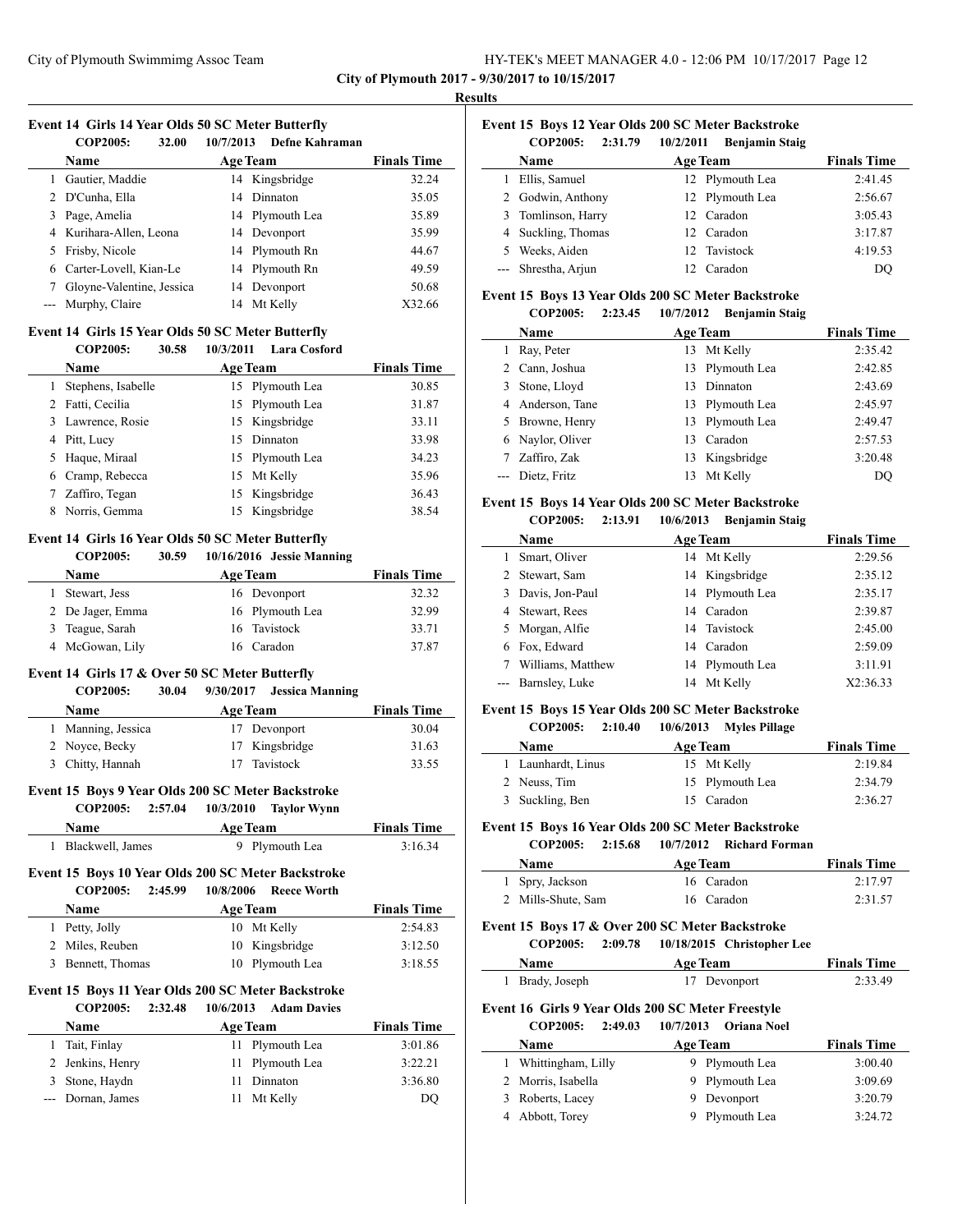**City of Plymouth 2017 - 9/30/2017 to 10/15/2017**

#### **Results**

 $\overline{\phantom{a}}$ 

|   | (Event 16 Girls 9 Year Olds 200 SC Meter Freestyle) |    |                 |                    |  |
|---|-----------------------------------------------------|----|-----------------|--------------------|--|
|   | <b>Name</b>                                         |    | <b>Age Team</b> | <b>Finals Time</b> |  |
|   | 5 Gove, Ruby                                        |    | Kingsbridge     | 3:27.15            |  |
|   | 6 Turpin, Charlotte                                 |    | 9 Plymouth Lea  | 3:42.24            |  |
| 7 | Maguire, Elsie                                      |    | Tavistock       | 3:50.46            |  |
| 8 | Wood, Lillie                                        | 9. | Plymouth Lea    | 3:58.41            |  |
| 9 | Foley, Tianna-Eve                                   | 9. | Plymouth Lea    | 4:05.60            |  |
|   | --- Shute, Hollie                                   |    | Caradon         | DO                 |  |

### **Event 16 Girls 10 Year Olds 200 SC Meter Freestyle COP2005: 2:31.44 10/7/2013 Rebecca Carpenter**

|    | Name              |    | <b>Age Team</b> | <b>Finals Time</b> |
|----|-------------------|----|-----------------|--------------------|
| 1  | Riggott, Matilda  | 10 | Mt Kelly        | 2:54.96            |
| 2  | Tilney, Hannah    | 10 | Mt Kelly        | 2:58.29            |
| 3  | Pollak, Isla      | 10 | Dinnaton        | 3:04.74            |
| 4  | Braine, Verity    | 10 | Plymouth Lea    | 3:07.26            |
| 5  | Shute, Olivia     | 10 | Caradon         | 3:09.30            |
| 6  | Heal, Daisy       | 10 | Mt Kelly        | 3:14.08            |
| 7  | Sadri, Parisa     | 10 | Plymouth Lea    | 3:22.16            |
| 8  | Taylor, Millesime | 10 | Plymouth Lea    | 3:27.99            |
| 9  | Donne, Chloe      | 10 | Plymouth Lea    | 3:32.79            |
| 10 | Brewer, Sienna    | 10 | Caradon         | 3:33.71            |
| 11 | Mabey, Jenna      | 10 | Tavistock       | 3:38.88            |
| 12 | Coy, Olivia       | 10 | Plymouth Lea    | 3:39.38            |
| 13 | Roberts, Katie    | 10 | Tavistock       | 3:59.91            |
| 14 | Head, Grace       | 10 | Plymouth Lea    | 4:01.62            |
| 15 | Fenwick, Evelyn   | 10 | Plymouth Lea    | 4:06.41            |

# **Event 16 Girls 11 Year Olds 200 SC Meter Freestyle**

|    | <b>COP2005:</b><br>2:26.77 | 10/3/2011          | <b>Emma England</b> |
|----|----------------------------|--------------------|---------------------|
|    | Name                       | <b>Age Team</b>    | <b>Finals Time</b>  |
| 1  | Botley, Leila              | 11<br>Devonport    | 2:30.73             |
| 2  | Griffiths, Ruby            | Plymouth Lea<br>11 | 2:36.13             |
| 3  | Powell, Erin               | 11<br>Plymouth Lea | 2:37.84             |
| 4  | Chilton, Emma              | 11<br>Devonport    | 2:38.27             |
| 5  | D'Cunha, Jasmine           | 11<br>Dinnaton     | 2:42.84             |
| 6  | Nicholls, Sarah            | 11<br>Plymouth Lea | 2:44.66             |
| 7  | Oman, Madison              | 11<br>Dinnaton     | 2:47.76             |
| 8  | Perkins, Kaia-Lily         | 11<br>Plymouth Lea | 2:50.29             |
| 9  | Van Der Stroom, Isis       | Mt Kelly<br>11     | 2:53.92             |
| 10 | Mugleston, Kate            | Caradon<br>11      | 2:55.84             |
| 11 | Fraser, Scarlett           | Plymouth Lea<br>11 | 2:56.75             |
| 12 | Maguire, Orla              | Tavistock<br>11    | 2:59.71             |
| 13 | Harris, Megan              | 11<br>Dinnaton     | 3:02.32             |
| 14 | Davis, Charlotte           | 11<br>Mt Kelly     | 3:05.66             |
| 15 | Daymond, Sophie            | Tavistock<br>11    | 3:09.77             |
| 16 | Frith, Connie              | Caradon<br>11      | 3:11.47             |
| 17 | Hearnden, Erynn            | 11<br>Caradon      | 3:21.77             |
| 18 | Buckley, Erika             | 11<br>Tavistock    | 3:22.35             |
| 19 | Jones, Abigail             | Caradon<br>11      | 3:23.36             |
| 20 | Geddes, Lea                | 11<br>Devonport    | 3:26.92             |
| 21 | King, Lyla                 | 11<br>Caradon      | 3:29.08             |

## **Event 16 Girls 12 Year Olds 200 SC Meter Freestyle**

| <b>COP2005:</b><br>2:16.45 | 10/6/2014 Kaylee Dekker |                    |
|----------------------------|-------------------------|--------------------|
| <b>Name</b>                | <b>Age Team</b>         | <b>Finals Time</b> |
| Seddon, Ella               | 12 Caradon              | 2:30.21            |
| 2 Hall, Angelean           | 12 Plymouth Lea         | 2:31.27            |
| Matonhodze, Shamiso        | 12 Mt Kelly             | 2:31.65            |

| 4  | Wright, Elizabeth     | 12 | Plymouth Lea | 2:35.98 |
|----|-----------------------|----|--------------|---------|
| 5  | Sheil, Isabel         | 12 | Plymouth Lea | 2:36.99 |
| 6  | Dolton, Katie         | 12 | Plymouth Lea | 2:37.51 |
| 7  | Walker, Hannah        | 12 | Tavistock    | 2:37.67 |
| 8  | Tinney, Olivia        | 12 | Plymouth Lea | 2:39.48 |
| 9  | Bain, Jemma           | 12 | Plymouth Lea | 2:41.23 |
| 10 | Roberts, Amy          | 12 | Tavistock    | 2:41.61 |
| 11 | Evans, Klara          | 12 | Plymouth Lea | 2:45.01 |
| 12 | Mitchell, Alice       | 12 | Plymouth Lea | 2:47.92 |
| 13 | Grudleva, Yoana       | 12 | Dinnaton     | 2:58.60 |
| 14 | Hocking, Lauren       | 12 | Caradon      | 2:59.47 |
| 15 | Laseby, Polly         | 12 | Tavistock    | 2:59.70 |
| 16 | Atkin, Mollie         | 12 | Caradon      | 3:01.36 |
| 17 | Baker, Ellie          | 12 | Kingsbridge  | 3:05.50 |
| 18 | Stewart, Jessica      | 12 | Kingsbridge  | 3:06.53 |
| 19 | Gloyne-Valentine, Amy | 12 | Plymouth Lea | 3:29.95 |
| 20 | Fox, Issey            | 12 | Caradon      | 3:30.73 |
| 21 | Keyworth, Elizabeth   | 12 | Plymouth Lea | 3:31.99 |
| 22 | Lovegrove, Grace      | 12 | Caradon      | 4:03.06 |
|    |                       |    |              |         |

#### **Event 16 Girls 13 Year Olds 200 SC Meter Freestyle COP2005: 2:12.77 10/7/2013 Georgia Martin**

|    | COLZUU5:<br>2:12.11      | 10/7/2013 Georgia Martin |                    |
|----|--------------------------|--------------------------|--------------------|
|    | <b>Name</b>              | <b>Age Team</b>          | <b>Finals Time</b> |
| 1  | Cowling, Bryluen         | 13 Caradon               | 2:26.47            |
| 2  | Hine, Caitlin            | 13 Plymouth Lea          | 2:27.77            |
| 3  | Paltanaviciute, Karolina | 13 Plymouth Lea          | 2:37.51            |
| 4  | Cremers, Charlotte       | 13 Plymouth Lea          | 2:39.64            |
| 5  | Thorp, Lily              | Caradon<br>13            | 2:40.80            |
| 6  | Smart, Aimee             | 13 Plymouth Lea          | 2:41.20            |
|    | Sparrow, Persephone      | Mt Kelly<br>13           | 3:02.81            |
| 8  | Windrum, Talia           | Caradon<br>13            | 3:04.03            |
| 9  | Nichol-Garcia, Isabel    | Mt Kelly<br>13           | 3:08.59            |
| 10 | Hearnden, Megan          | Caradon<br>13            | 3:13.08            |
|    |                          |                          |                    |

#### **Event 16 Girls 14 Year Olds 200 SC Meter Freestyle**

# **COP2005: 2:14.32 10/6/2014 Georgia Martin**

| Name               | <b>Age Team</b> | <b>Finals Time</b> |
|--------------------|-----------------|--------------------|
| 1 Cragg, Megan     | 14 Dinnaton     | 2:22.39            |
| 2 Rickards, Ashley | 14 Caradon      | 2:29.67            |
| 3 D'Cunha, Ella    | 14 Dinnaton     | 2:35.58            |
| 4 Ellicott, Morgan | 14 Devonport    | 2:39.38            |
| 5 Spry, Hannah     | 14 Caradon      | 2:42.29            |
| 6 Frisby, Nicole   | 14 Plymouth Rn  | 3:02.41            |
| --- Murphy, Claire | 14 Mt Kelly     | X2:18.05           |
|                    |                 |                    |

# **Event 16 Girls 15 Year Olds 200 SC Meter Freestyle**

| <b>COP2005:</b> | 2:10.67 | 10/6/2014 | Valerie Steigleder |
|-----------------|---------|-----------|--------------------|
|                 |         |           |                    |

|     | <b>Name</b>            |    | <b>Age Team</b> | <b>Finals Time</b> |
|-----|------------------------|----|-----------------|--------------------|
|     | Vorbeck, Carolin       |    | 15 Mt Kelly     | 2:16.96            |
|     | Dolton, Laura          |    | 15 Plymouth Lea | 2:21.45            |
|     | Haque, Miraal          |    | 15 Plymouth Lea | 2:25.35            |
| 4   | Garland-Tsirka, Thanae |    | 15 Tavistock    | 2:26.03            |
|     | 5 France, Emily        |    | 15 Tavistock    | 2:26.64            |
|     | Stephens, Isabelle     |    | 15 Plymouth Lea | 2:28.54            |
|     | Botley, Tia            |    | 15 Devonport    | 2:29.08            |
| 8   | Cramp, Rebecca         |    | 15 Mt Kelly     | 2:29.91            |
| 9   | Dunn, Nicole           | 15 | Mt Kelly        | 2:35.12            |
| 10. | Norris, Gemma          |    | 15 Kingsbridge  | 2:46.33            |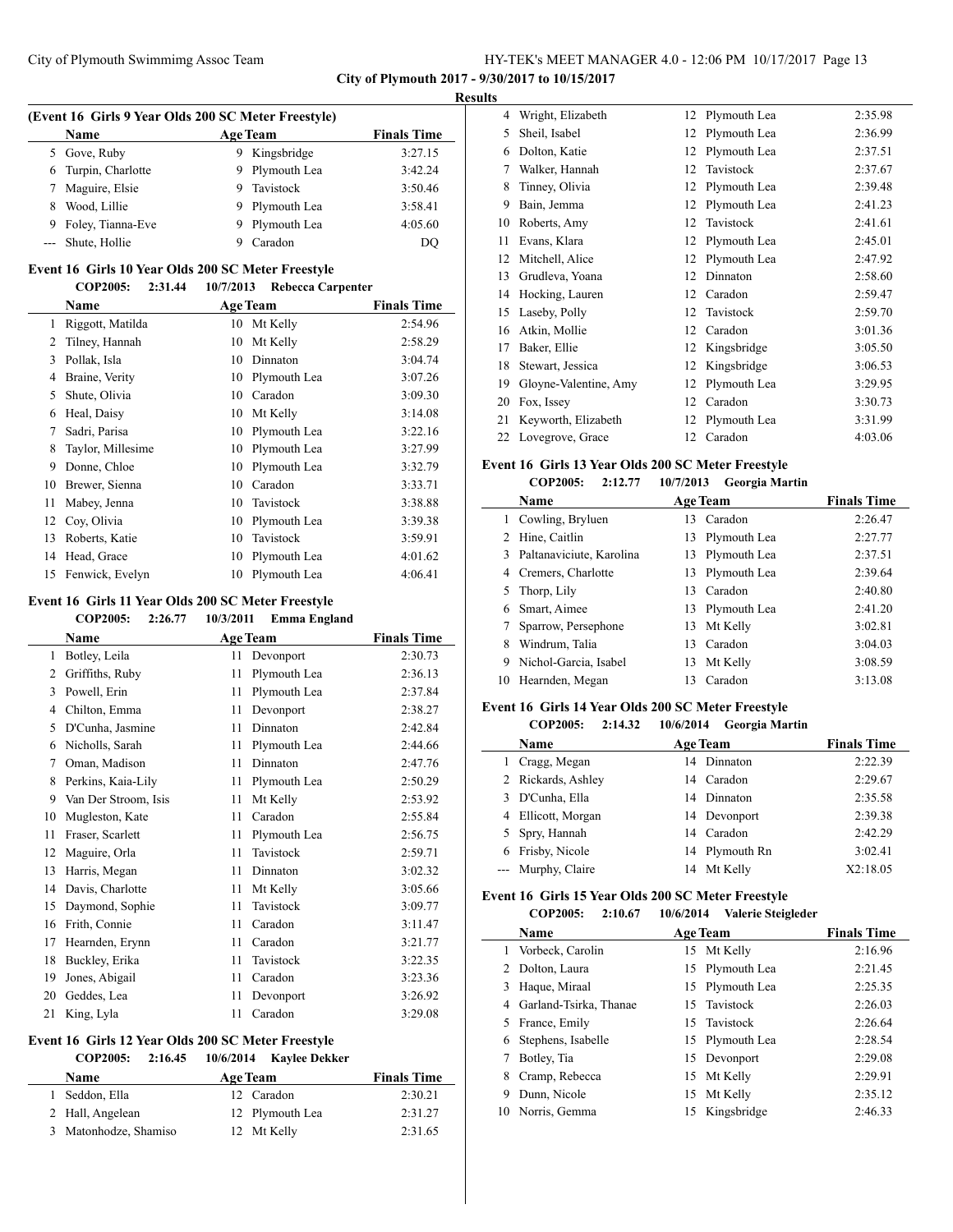| HY-TEK's MEET MANAGER 4.0 - 12:06 PM 10/17/2017 Page 14 |  |
|---------------------------------------------------------|--|
|---------------------------------------------------------|--|

#### **Results**

J,

|        |                          | Event 16 Girls 16 Year Olds 200 SC Meter Freestyle |                    |
|--------|--------------------------|----------------------------------------------------|--------------------|
|        | <b>COP2005:</b>          | 2:11.23<br>10/8/2012<br><b>Sally Carter</b>        |                    |
|        | Name                     | <b>Age Team</b>                                    | <b>Finals Time</b> |
|        | 1 Wood, Sydney           | 16 Plymouth Lea                                    | 2:14.61            |
|        | 2 Teague, Sarah          | Tavistock<br>16                                    | 2:20.93            |
|        | 3 Marles, Maisie         | 16 Plymouth Lea                                    | 2:29.20            |
|        | 4 McGowan, Lily          | 16 Caradon                                         | 2:37.89            |
|        |                          | Event 16 Girls 17 & Over 200 SC Meter Freestyle    |                    |
|        | <b>COP2005:</b>          | 2:14.13<br>10/8/2012<br><b>Tieri Erasito</b>       |                    |
|        | Name                     | <b>Age Team</b>                                    | <b>Finals Time</b> |
|        | 1 Shaw, Laura            | 18 Plymouth Lea                                    | 2:32.93            |
|        |                          | Event 19 Girls 10 Year Olds 400 SC Meter Freestyle |                    |
|        | <b>COP2005:</b>          | 5:21.70<br>10/2/2011<br>Emma de Jager              |                    |
|        | Name                     | <b>Age Team</b>                                    | <b>Finals Time</b> |
|        | 1 Riggott, Matilda       | 10 Mt Kelly                                        | 6:08.21            |
|        | 2 Pollak, Isla           | Dinnaton<br>10                                     | 6:13.57            |
|        | --- Daniel, Katie        | 10 Caradon                                         | DQ                 |
|        |                          | Event 19 Girls 11 Year Olds 400 SC Meter Freestyle |                    |
|        | COP2005:                 | 4:59.79<br>10/19/2015 Olivia Lee                   |                    |
|        | Name                     | <b>Age Team</b>                                    | <b>Finals Time</b> |
|        | 1 Griffiths, Ruby        | 11 -<br>Plymouth Lea                               | 5:24.24            |
|        | 2 Freeman, Holly         | Plymouth Lea<br>11 -                               | 5:37.47            |
|        | 3 Perkins, Kaia-Lily     | Plymouth Lea<br>11                                 | 5:55.27            |
|        | 4 Mugleston, Kate        | Caradon<br>11                                      | 6:02.36            |
| 5.     | King, Lyla               | 11 Caradon                                         | 7:25.16            |
|        |                          | Event 19 Girls 12 Year Olds 400 SC Meter Freestyle |                    |
|        | <b>COP2005:</b>          | 4:45.94<br>10/7/2012<br>Jemma Layden               |                    |
|        | Name                     | <b>Age Team</b>                                    | <b>Finals Time</b> |
|        | 1 Wright, Elizabeth      | Plymouth Lea<br>12                                 | 5:19.38            |
|        | 2 Seddon, Ella           | Caradon<br>12                                      | 5:23.31            |
|        | 3 Bain, Jemma            | Plymouth Lea<br>12                                 | 5:28.46            |
|        | 4 Dolton, Katie          | Plymouth Lea<br>12                                 | 5:28.68            |
|        | 5 Sheil, Isabel          | Plymouth Lea<br>12                                 | 5:29.65            |
|        | 6 Matonhodze, Shamiso    | 12 Mt Kelly                                        | 5:30.27            |
|        | 7 Walker, Hannah         | Tavistock<br>12                                    | 5:34.03            |
| 8      | Tinney, Olivia           | 12 Plymouth Lea                                    | 5:34.45            |
|        | 9 Evans, Klara           | 12 Plymouth Lea                                    | 5:46.23            |
|        | 10 Mitchell, Alice       | Plymouth Lea<br>12                                 | 5:50.66            |
| 11     | Abbott, Ceira            | Plymouth Lea<br>12                                 | 5:54.88            |
| 12     | Daykin, Malia            | Plymouth Lea<br>12                                 | 5:57.54            |
| 13     | Howes, Isabella          | Plymouth Lea<br>12                                 | 6:48.37            |
|        | 14 Fox, Issey            | Caradon<br>12                                      | 7:24.22            |
|        |                          | Event 19 Girls 13 Year Olds 400 SC Meter Freestyle |                    |
|        | <b>COP2005:</b>          | 4:40.68<br>10/7/2012<br><b>Chloe Barrow</b>        |                    |
|        | Name                     | <b>Age Team</b>                                    | <b>Finals Time</b> |
|        | 1 Cowling, Bryluen       | Caradon<br>13                                      | 5:03.06            |
|        | 2 Botley, Yana           | 13<br>Devonport                                    | 5:08.49            |
|        | 3 Hine, Caitlin          | Plymouth Lea<br>13                                 | 5:10.51            |
|        | 4 Chalk, Ellie           | Plymouth Lea<br>13                                 | 5:16.32            |
|        | 5 Dennis, Alexandra      | Mt Kelly<br>13                                     | 5:18.27            |
|        | 6 Cremers, Charlotte     | Plymouth Lea<br>13                                 | 5:40.76            |
| $\tau$ | Paltanaviciute, Karolina | Plymouth Lea<br>13                                 | 5:48.64            |

|               | COP2005:<br>4:38.77                | 10/5/2014<br><b>Georgia Martin</b>                 |                                          |
|---------------|------------------------------------|----------------------------------------------------|------------------------------------------|
|               | Name                               | <b>Age Team</b>                                    | <b>Finals Time</b>                       |
|               | 1 Ellicott, Morgan                 | 14 Devonport                                       | 5:19.08                                  |
| 2             | Cusack, Charlotte                  | 14 Kingsbridge                                     | 5:26.70                                  |
|               |                                    | Event 19 Girls 15 Year Olds 400 SC Meter Freestyle |                                          |
|               | COP2005:<br>4:38.41                | 10/3/2010<br>Nia Kennedy                           |                                          |
|               | Name                               | <b>Age Team</b>                                    | <b>Finals Time</b>                       |
| 1             | Bramley, Aegean                    | 15 Caradon                                         | 4:38.80                                  |
| 2             | Dolton, Laura                      | Plymouth Lea<br>15                                 | 4:53.58                                  |
| $\mathcal{F}$ | Fatti, Cecilia                     | Plymouth Lea<br>15                                 | 4:58.53                                  |
|               | 4 Oerlemans, Tonya                 | Plymouth Lea<br>15                                 | 5:16.28                                  |
|               |                                    | Event 19 Girls 16 Year Olds 400 SC Meter Freestyle |                                          |
|               | <b>COP2005:</b><br>4:33.90<br>Name | 10/7/2012<br><b>Sally Carter</b>                   |                                          |
| $\mathbf{1}$  | Wood, Sydney                       | <b>Age Team</b><br>16 Plymouth Lea                 | <b>Finals Time</b><br>4:38.24            |
|               |                                    | Event 20 Boys 10 Year Olds 100 SC Meter Butterfly  |                                          |
|               | <b>COP2005:</b><br>1:25.80         | 10/17/2016 Finn Broekhoven                         |                                          |
|               | Name                               | <b>Age Team</b>                                    | <b>Prelim Time</b>                       |
|               | <b>Preliminaries</b>               |                                                    |                                          |
| 1             | Lake, JJ                           | Tavistock<br>10                                    |                                          |
| $\mathbf{2}$  | Grenardo, Alexander                | Plymouth Lea<br>10                                 |                                          |
|               | 3 Bennett, Thomas                  | Plymouth Lea<br>10                                 |                                          |
|               | 4 Keslake, Aiden                   | Plymouth Lea<br>10                                 | 1:34.93<br>1:42.66<br>1:46.58<br>1:49.88 |

# **COP2005: 1:16.37 10/2/2010 Nicholas Glasson**

| COLZUUJ.              | 1.10J/ |                 | <b>TULLED INCHORE SHASSUE</b> |                    |
|-----------------------|--------|-----------------|-------------------------------|--------------------|
| <b>Name</b>           |        | <b>Age Team</b> |                               | <b>Prelim Time</b> |
| Preliminaries         |        |                 |                               |                    |
| 1. Monoca Hughes Home |        |                 | $D_{i}$                       | 1.34 $97$          |

| 1 Morgan-Hughes, Harry | 11 Dinnaton     | 1:24.87 |
|------------------------|-----------------|---------|
| 2 Tait, Finlay         | 11 Plymouth Lea | 1:27.00 |
| 3 Rice, Samuel         | 11 Tavistock    | 1:27.84 |
| 4 Caldwell, Jack       | 11 Plymouth Lea | 1:38.61 |
|                        |                 |         |

# **Event 20 Boys 12 Year Olds 100 SC Meter Butterfly**

**COP2005: 1:11.48 10/1/2011 Jack Northmore**

| <b>Name</b>       | <b>Age Team</b> | <b>Prelim Time</b> |
|-------------------|-----------------|--------------------|
| Preliminaries     |                 |                    |
| 1 George, Scott   | 12 Plymouth Lea | 1:27.70            |
| 2 White, Danny    | 12 Devonport    | 1:34.65            |
| 3 Shrestha, Arjun | 12 Caradon      | 1:38.60            |
|                   |                 |                    |

# **Event 20 Boys 13 Year Olds 100 SC Meter Butterfly**

|    | COP2005:                                          | 1:09.42 | 10/6/2012       | <b>Callum Rayment</b> |                    |
|----|---------------------------------------------------|---------|-----------------|-----------------------|--------------------|
|    | <b>Name</b>                                       |         | <b>Age Team</b> |                       | <b>Prelim Time</b> |
|    | <b>Preliminaries</b>                              |         |                 |                       |                    |
|    | Browne, Henry                                     |         |                 | 13 Plymouth Lea       | 1:24.37            |
|    | 2 Clark, Oscar                                    |         |                 | 13 Caradon            | 1:39.38            |
|    | --- Byrom, Arthur                                 |         | 13              | Devonport             | DO                 |
|    | Event 20 Boys 14 Year Olds 100 SC Meter Butterfly |         |                 |                       |                    |
|    | COP2005:                                          | 1:02.75 | 10/4/2014       | Wolfram O'Connor      |                    |
|    | <b>Name</b>                                       |         | <b>Age Team</b> |                       | <b>Prelim Time</b> |
|    | <b>Preliminaries</b>                              |         |                 |                       |                    |
| 3. | Bott, Jason                                       |         | 14              | Plymouth Rn           | 1:29.25            |
|    |                                                   |         |                 |                       |                    |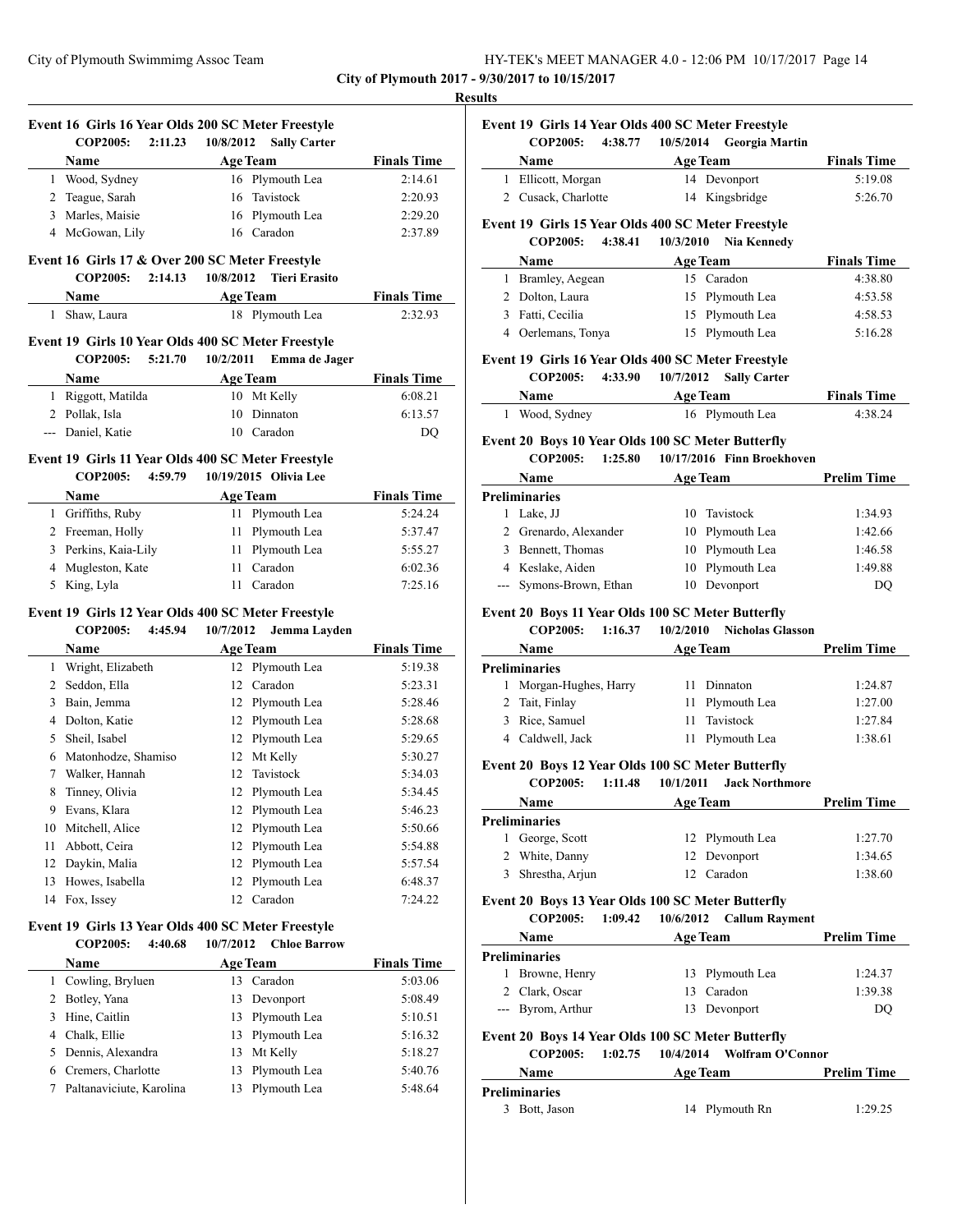**City of Plymouth 2017 - 9/30/2017 to 10/15/2017**

| 4 Chilton, Tom<br>Manuilov, Peter<br>Brady, Joseph<br>Smart, Edward<br>Spry, Jackson<br>Chan, Huggins | 16<br>17<br>16 | <b>Age Team</b><br>14 Devonport<br><b>Event 20 Boys 100 SC Meter Butterfly Super Final</b><br><b>Age Team</b><br>Plymouth Lea<br>Devonport | <b>Prelim Time</b><br>1:44.24<br><b>Finals Time</b><br>1:02.40                                             |
|-------------------------------------------------------------------------------------------------------|----------------|--------------------------------------------------------------------------------------------------------------------------------------------|------------------------------------------------------------------------------------------------------------|
|                                                                                                       |                |                                                                                                                                            |                                                                                                            |
|                                                                                                       |                |                                                                                                                                            |                                                                                                            |
|                                                                                                       |                |                                                                                                                                            |                                                                                                            |
|                                                                                                       |                |                                                                                                                                            |                                                                                                            |
|                                                                                                       |                |                                                                                                                                            |                                                                                                            |
|                                                                                                       |                |                                                                                                                                            |                                                                                                            |
|                                                                                                       |                |                                                                                                                                            | 1:03.65                                                                                                    |
|                                                                                                       |                | Mt Kelly                                                                                                                                   | 1:03.72                                                                                                    |
|                                                                                                       |                | 16 Caradon                                                                                                                                 | 1:05.44                                                                                                    |
|                                                                                                       | 17             | Plymouth Lea                                                                                                                               | 1:06.86                                                                                                    |
| Morgan, Alfie                                                                                         | 14             | Tavistock                                                                                                                                  | 1:13.30                                                                                                    |
| Suckling, Ben                                                                                         | 15             | Caradon                                                                                                                                    | 1:14.28                                                                                                    |
| Fox. Edward                                                                                           |                | 14 Caradon                                                                                                                                 | 1:23.75                                                                                                    |
|                                                                                                       |                | Event 20 Boys 100 SC Meter Butterfly Super Final                                                                                           |                                                                                                            |
|                                                                                                       |                | <b>Age Team</b>                                                                                                                            | <b>Prelim Time</b>                                                                                         |
| <b>Preliminaries Super Final</b>                                                                      |                |                                                                                                                                            |                                                                                                            |
| Manuilov, Peter                                                                                       | 16             | Plymouth Lea                                                                                                                               | 1:01.82                                                                                                    |
| Brady, Joseph                                                                                         | 17             | Devonport                                                                                                                                  | 1:03.27                                                                                                    |
| Suckling, Ben                                                                                         | 15             | Caradon                                                                                                                                    | 1:13.76                                                                                                    |
| Morgan, Alfie                                                                                         | 14             | Tavistock                                                                                                                                  | 1:13.81                                                                                                    |
| Smart, Edward                                                                                         | 16             | Mt Kelly                                                                                                                                   | 1:03.68                                                                                                    |
| Chan, Huggins                                                                                         | 17             | Plymouth Lea                                                                                                                               | 1:09.28                                                                                                    |
| Fox, Edward                                                                                           |                | Caradon                                                                                                                                    | 1:21.72                                                                                                    |
| Spry, Jackson                                                                                         |                |                                                                                                                                            | 1:05.38                                                                                                    |
| Gillingham, Benji                                                                                     |                | Mt Kelly                                                                                                                                   | DQ                                                                                                         |
|                                                                                                       | COP2005:       | 1:21.28                                                                                                                                    | 14<br>16 Caradon<br>15<br>Event 21 Girls 10 Year Olds 100 SC Meter Backstroke<br>10/17/2016 Millie Andrews |

**Name Age Team Prelim Time Preliminaries** Shute, Olivia 10 Caradon 1:28.18 Dawdry, Oceana 10 Devonport 1:34.27 Kinsey, Alice 10 Mt Kelly 1:34.67 Tilney, Hannah 10 Mt Kelly 1:38.01 Hess, Louisa 10 Mt Kelly 1:38.18 Donne, Chloe 10 Plymouth Lea 1:38.84 8 Dawdry, Skyla 10 Devonport 1:40.53 Daniel, Katie 10 Caradon 1:41.74 Pollak, Isla 10 Dinnaton 1:42.37 Sadri, Parisa 10 Plymouth Lea 1:44.15 Wisely, Annie 10 Plymouth Lea 1:45.66 Coy, Olivia 10 Plymouth Lea 1:47.07 --- Riggott, Matilda 10 Mt Kelly DQ

#### **Event 21 Girls 11 Year Olds 100 SC Meter Backstroke COP2005: 1:12.44 10/7/2012 Olivia Halcox**

|   | <b>Name</b>            | <b>Age Team</b> |                 | <b>Prelim Time</b> |  |
|---|------------------------|-----------------|-----------------|--------------------|--|
|   | Preliminaries          |                 |                 |                    |  |
| 3 | Griffiths, Ruby        |                 | 11 Plymouth Lea | 1:22.62            |  |
| 6 | Harris, Megan          | 11              | Dinnaton        | 1:33.72            |  |
|   | 8 Schraibman, Isabella |                 | 11 Tavistock    | 1:36.38            |  |
| 9 | Frith, Connie          | 11              | Caradon         | 1:40.50            |  |
|   | 10 King, Lyla          | 11              | Caradon         | 1:43.52            |  |
|   | Jones, Abigail         |                 | Caradon         | 1:44.92            |  |
|   |                        |                 |                 |                    |  |

| Results |                        |     |                 |         |
|---------|------------------------|-----|-----------------|---------|
|         | 12 Hearnden, Erynn     |     | 11 Caradon      | 1:47.33 |
|         | 13 Cary, Poppy         |     | 11 Plymouth Lea | 1:53.69 |
|         | 14 Yussof, Lily        |     | 11 Devonport    | 2:00.43 |
|         | --- Daymond, Sophie    | 11. | Tavistock       | DO      |
|         | --- Carwithen, Caitlin |     | Devonport       | DO      |

# **Event 21 Girls 12 Year Olds 100 SC Meter Backstroke**

|    | 1:09.77<br><b>COP2005:</b> | 10/7/2012       | <b>Lucy Burchell</b> |                    |
|----|----------------------------|-----------------|----------------------|--------------------|
|    | Name                       | <b>Age Team</b> |                      | <b>Prelim Time</b> |
|    | Preliminaries              |                 |                      |                    |
| 8  | Cowling, Morenwyn          |                 | 12 Caradon           | 1:21.80            |
| 10 | Walker, Hannah             |                 | 12. Tavistock        | 1:21.93            |
| 12 | Evans, Klara               |                 | 12 Plymouth Lea      | 1:23.82            |
|    | 14 Atkin, Mollie           |                 | 12 Caradon           | 1:32.09            |
|    | 16 Jarvis, Rosie           |                 | 12 Plymouth Lea      | 1:36.33            |
| 17 | Finnie, Abigail            |                 | 12 Plymouth Rn       | 1:38.90            |
| 18 | Gloyne-Valentine, Amy      |                 | 12 Plymouth Lea      | 1:45.97            |
|    | --- Laseby, Polly          |                 | 12 Tavistock         | DO                 |
|    | --- Ley, Alexandra         |                 | 12 Tavistock         | DO                 |

#### **Event 21 Girls 13 Year Olds 100 SC Meter Backstroke**

**COP2005: 1:08.71 10/6/2013 Lucy Burchell**

| <b>Name</b>              | <b>Age Team</b> | <b>Prelim Time</b> |
|--------------------------|-----------------|--------------------|
| Preliminaries            |                 |                    |
| 5 Dennis, Alexandra      | 13 Mt Kelly     | 1:23.85            |
| 6 Tilney, Charlotte      | 13 Mt Kelly     | 1:26.81            |
| 10 Nichol-Garcia, Isabel | 13 Mt Kelly     | 1:36.17            |
| 11 Hearnden, Megan       | 13 Caradon      | 1:36.23            |

# **Event 21 Girls 14 Year Olds 100 SC Meter Backstroke**

**COP2005: 1:09.15 10/6/2013 Rebecca Gribble**

| <b>Name</b>         | <b>Age Team</b> |                | <b>Prelim Time</b> |  |
|---------------------|-----------------|----------------|--------------------|--|
| Preliminaries       |                 |                |                    |  |
| 2 Spry, Hannah      |                 | 14 Caradon     | 1:19.67            |  |
| 3 Cusack, Charlotte |                 | 14 Kingsbridge | 1:22.36            |  |
| 4 Fox, Millie       | 14              | Dinnaton       | 1:29.47            |  |
|                     |                 |                |                    |  |

# **Event 21 Girls 15 Year Olds 100 SC Meter Backstroke**

| <b>COP2005:</b><br>1:08.59<br>10/5/2014 Rebecca Gribble |
|---------------------------------------------------------|
|---------------------------------------------------------|

| <b>Name</b><br><b>Age Team</b> |                | <b>Prelim Time</b> |
|--------------------------------|----------------|--------------------|
| Preliminaries                  |                |                    |
| 6 Zaffiro, Tegan               | 15 Kingsbridge | 1:24.87            |

#### **Event 21 Girls 16 Year Olds 100 SC Meter Backstroke COP2005: 1:07.65 10/5/2014 Emma Noyce**

| ~~~~~~~<br>.                                       | $19/18/21 = 1$  |                    |
|----------------------------------------------------|-----------------|--------------------|
| Name                                               | <b>Age Team</b> | <b>Prelim Time</b> |
| <b>Preliminaries</b>                               |                 |                    |
| 3 McGowan, Lily                                    | 16 Caradon      | 1:19.47            |
| Event 21 Girls 100 SC Meter Backstroke Super Final |                 |                    |

# **Name Age Team Finals Time Finals** 1 Stephens, Isabelle 15 Plymouth Lea 1:09.86 2 Crews, Tia 12 Devonport 1:10.58 3 Aspen, Isobel 16 Caradon 1:11.46 4 Vorbeck, Carolin 15 Mt Kelly 1:12.64 5 Teague, Sarah 16 Tavistock 1:14.52 6 Steele, Mia 15 Devonport 1:14.74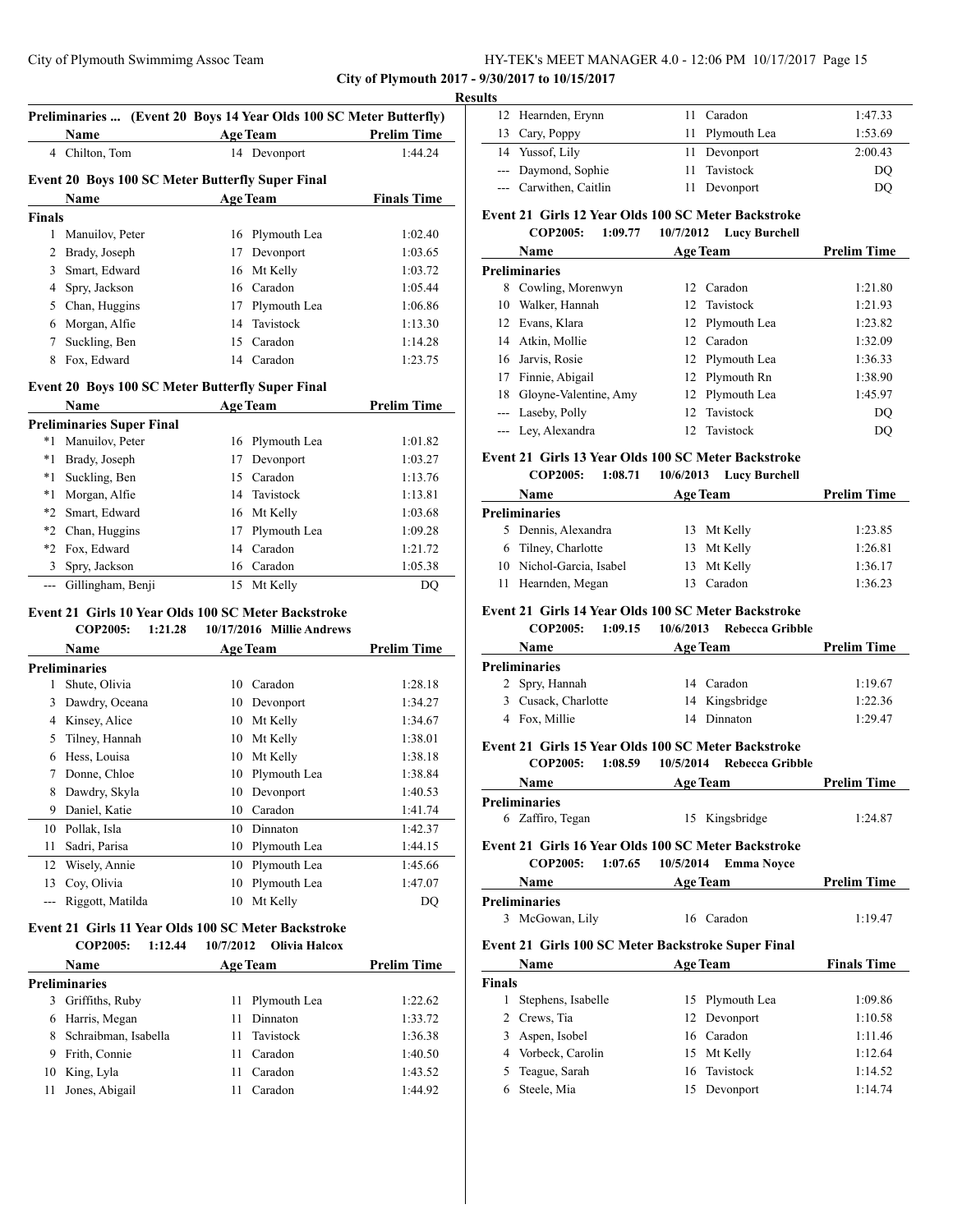| HY-TEK's MEET MANAGER 4.0 - 12:06 PM 10/17/2017 Page 16 |  |  |  |
|---------------------------------------------------------|--|--|--|
|---------------------------------------------------------|--|--|--|

l,

|         |                                                              |                 |                    | <b>Results</b> |
|---------|--------------------------------------------------------------|-----------------|--------------------|----------------|
|         | Finals  (Event 21 Girls 100 SC Meter Backstroke Super Final) |                 |                    | Eve            |
|         | Name                                                         | <b>Age Team</b> | <b>Finals Time</b> |                |
|         | 7 Shaw, Laura                                                | 18 Plymouth Lea | 1:16.03            |                |
|         | 8 Langman, Ellie                                             | 15 Kingsbridge  | 1:17.17            |                |
|         | Event 21 Girls 100 SC Meter Backstroke Super Final           |                 |                    |                |
|         | Name                                                         | <b>Age Team</b> | <b>Prelim Time</b> |                |
|         | <b>Preliminaries Super Final</b>                             |                 |                    |                |
| $*1$    | Stephens, Isabelle                                           | 15 Plymouth Lea | 1:09.86            |                |
| $*1$    | Crews, Tia                                                   | 12 Devonport    | 1:11.59            |                |
| $*1$    | Aspen, Isobel                                                | 16 Caradon      | 1:12.09            |                |
| *1      | Shaw, Laura                                                  | 18 Plymouth Lea | 1:15.98            |                |
| *1      | Riggott, Amelia                                              | 13 Mt Kelly     | 1:16.70            |                |
| $*_{1}$ | Page, Amelia                                                 | 14 Plymouth Lea | 1:17.83            | 1              |
| $*_{1}$ | Chilton, Emma                                                | 11 Devonport    | 1:19.58            | Eve            |
|         | *2 Vorbeck, Carolin                                          | 15 Mt Kelly     | 1:13.19            |                |
| $*2$    | Teague, Sarah                                                | 16 Tavistock    | 1:14.73            |                |
| $*2$    | Bain, Jemma                                                  | 12 Plymouth Lea | 1:17.19            |                |
|         | *2 Cowling, Bryluen                                          | 13 Caradon      | 1:20.25            |                |
|         | *2 Botley, Leila                                             | 11 Devonport    | 1:22.15            |                |
|         | *2 Braine, Verity                                            | 10 Plymouth Lea | 1:33.58            |                |
|         | <b>Swim-Off Required</b>                                     |                 |                    |                |
|         | *3 Steele, Mia                                               | 15 Devonport    | 1:14.15            |                |
|         | *3 Hall, Angelean                                            | 12 Plymouth Lea | 1:17.90            |                |
| $*3$    | Aspen, Elizabeth                                             | 13 Caradon      | 1:23.56            |                |
| $*4$    | Langman, Ellie                                               | 15 Kingsbridge  | 1:16.42            |                |
|         | *4 Matonhodze, Shamiso                                       | 12 Mt Kelly     | 1:19.11            | 1              |
|         | *4 Cox, Izzy                                                 | 13 Tavistock    | 1:23.64            |                |
|         | *4 King, Sophia                                              | 11 Devonport    | 1:24.93            | 1              |
| $*5$    | Dunn, Nicole                                                 | 15 Mt Kelly     | 1:17.62            | 1              |
|         | *5 Hutchinson, Niamh                                         | 12 Plymouth Lea | 1:19.94            |                |
| $*5$    | Maguire, Orla                                                | 11 Tavistock    | 1:29.26            |                |
|         | 6 Tinney, Olivia                                             | 12 Plymouth Lea | 1:20.68            |                |
| $*7$    | Sheil, Isabel                                                | 12 Plymouth Lea | 1:21.70            |                |
| $*7$    | Sparrow, Persephone                                          | 13 Mt Kelly     | 1:27.33            | Eve            |
|         | *7 Geddes, Lea                                               | 11 Devonport    | 1:35.61            |                |
|         | 8 Warren, Rosie                                              | 13 Mt Kelly     | 1:33.34            |                |
|         | *9 Roberts, Amy                                              | 12 Tavistock    | 1:21.83            |                |
|         | *9 Windrum, Talia                                            | 13 Caradon      | 1:33.98            |                |
| 11      | Hess, Annabelle                                              | 12 Mt Kelly     | 1:23.50            |                |
| 13      | Tout, Millie                                                 | 12 Dinnaton     | 1:25.93            |                |
|         | 15 Grudleva, Yoana                                           | 12 Dinnaton     | 1:33.11            |                |
|         |                                                              |                 |                    |                |

# **Event 22 Boys 9 Year Olds 50 SC Meter Backstroke**

L,

|  | COP2005: | 38.84 | 10/6/2012 | Charlie Hyland |
|--|----------|-------|-----------|----------------|
|--|----------|-------|-----------|----------------|

|    | <b>Name</b>            | <b>Age Team</b>   | <b>Finals Time</b> |
|----|------------------------|-------------------|--------------------|
|    | McManus, Nathan        | Plymouth Lea<br>9 | 42.34              |
|    | Wotton, Ben            | Plymouth Lea<br>9 | 44.39              |
| 3. | Pearse, Harry          | Tavistock<br>9    | 49.90              |
|    | 4 Howes, Aiden         | Plymouth Lea<br>9 | 49.92              |
| 5. | Doney, Hal             | Caradon<br>9      | 51.91              |
|    | Bennett, Oliver        | Plymouth Lea<br>9 | 52.75              |
|    | Green, Alexander       | Devonport<br>9    | 1:03.46            |
|    | --- Herring-Green, Zak | Plymouth Lea      | DO                 |

**Event 22 Boys 10 Year Olds 50 SC Meter Backstroke COP2005: 36.00 10/4/2014 David O'Loughlin Name Age Team Finals Time**  Petty, Jolly 10 Mt Kelly 37.57 McSweeney, Alfie 10 Devonport 40.85 Miles, Reuben 10 Kingsbridge 42.46 Taylor, Jack 10 Caradon 43.32 Symons-Brown, Ethan 10 Devonport 43.80 Lake, JJ 10 Tavistock 43.95 Partridge, Stanley 10 Devonport 45.17 Smallshaw, Finley 10 Tavistock 46.86 Keslake, Aiden 10 Plymouth Lea 52.38 10 Hallows, Leighton 10 Plymouth Lea 53.86

#### **Event 22 Boys 11 Year Olds 50 SC Meter Backstroke**

|    | Cvent 22 Boys 11 Year Olds 50 SC Meter Backstroke |           |                      |                    |
|----|---------------------------------------------------|-----------|----------------------|--------------------|
|    | <b>COP2005:</b><br>36.11                          | 10/2/2010 | <b>David Hammond</b> |                    |
|    | Name                                              |           | <b>Age Team</b>      | <b>Finals Time</b> |
| 1  | Morgan-Hughes, Harry                              | 11        | Dinnaton             | 41.03              |
| 2  | Doney, Alfie                                      | 11        | Caradon              | 41.42              |
| 3  | Ayres, Edward                                     | 11        | Devonport            | 41.78              |
| 4  | Schroeder, Quinlan                                | 11        | Mt Kelly             | 42.03              |
| 5  | Hallows, Ashton                                   | 11        | Plymouth Lea         | 42.84              |
| 6  | Dornan, James                                     | 11        | Mt Kelly             | 43.29              |
| 7  | Stone, Haydn                                      | 11        | Dinnaton             | 43.56              |
| 8  | Williams, Jack                                    | 11        | Plymouth Lea         | 45.11              |
| 9  | Overton, Tom                                      | 11        | Plymouth Lea         | 46.51              |
| 10 | Langman, Henry                                    | 11        | Kingsbridge          | 48.09              |
| 11 | Furnell, Markos                                   | 11        | Plymouth Lea         | 48.58              |
| 12 | Skinner, Daniel                                   | 11        | Devonport            | 53.17              |
| 13 | Bly, Xavier                                       | 11        | Kingsbridge          | 54.31              |
|    | Taylor, Noah                                      | 11        | Mt Kelly             | DQ                 |
|    | Underwood, Cameron                                | 11        | Tavistock            | DQ                 |

#### **Event 22 Boys 12 Year Olds 50 SC Meter Backstroke COP2005: 34.09 10/1/2011 Travis Bramley**

|   | COLZUU5:<br>94.VY        | $10/1/2011$ $172V1S$ Drainley |                    |
|---|--------------------------|-------------------------------|--------------------|
|   | <b>Name</b>              | <b>Age Team</b>               | <b>Finals Time</b> |
|   | 1 Tomlinson, Harry       | 12 Caradon                    | 37.90              |
|   | White, Danny             | 12 Devonport                  | 38.88              |
|   | 3 Cary, Lawrence         | 12 Plymouth Lea               | 40.47              |
|   | 4 Palmer, Samuel         | 12 Tavistock                  | 41.21              |
|   | 5 Suckling, Thomas       | 12 Caradon                    | 42.66              |
| 6 | Weeks. Aiden             | 12 Tavistock                  | 54.94              |
|   | --- Nakamura-Drew, Aaron | 12 Plymouth Lea               | DO                 |

--- Hopper, Oliver 11 Caradon DQ

#### **Event 22 Boys 13 Year Olds 50 SC Meter Backstroke**

| COP2005: | 31.88 | 10/4/2014 | <b>Jacob Newcombe</b> |
|----------|-------|-----------|-----------------------|

|    | COL 2005.        | J1.00 | 11/17/2017 | лами эсмминис   |                    |
|----|------------------|-------|------------|-----------------|--------------------|
|    | Name             |       |            | <b>Age Team</b> | <b>Finals Time</b> |
|    | Pitt, Charlie    |       | 13         | Devonport       | 33.74              |
| 2  | Dietz, Fritz     |       | 13         | Mt Kelly        | 34.88              |
| 3  | Brent, Shay      |       |            | 13 Devonport    | 35.27              |
|    | 4 Thomas, Morgan |       |            | 13 Mt Kelly     | 35.30              |
|    | 5 Browne, Henry  |       |            | 13 Plymouth Lea | 35.61              |
|    | 6 Naylor, Oliver |       | 13         | Caradon         | 37.32              |
|    | Byrom, Arthur    |       |            | 13 Devonport    | 37.64              |
| 8  | Ord, Evan        |       | 13         | Tavistock       | 39.64              |
| 9  | Clark, Oscar     |       | 13         | Caradon         | 41.15              |
| 10 | Cornish, Sam     |       | 13         | Plymouth Lea    | 41.64              |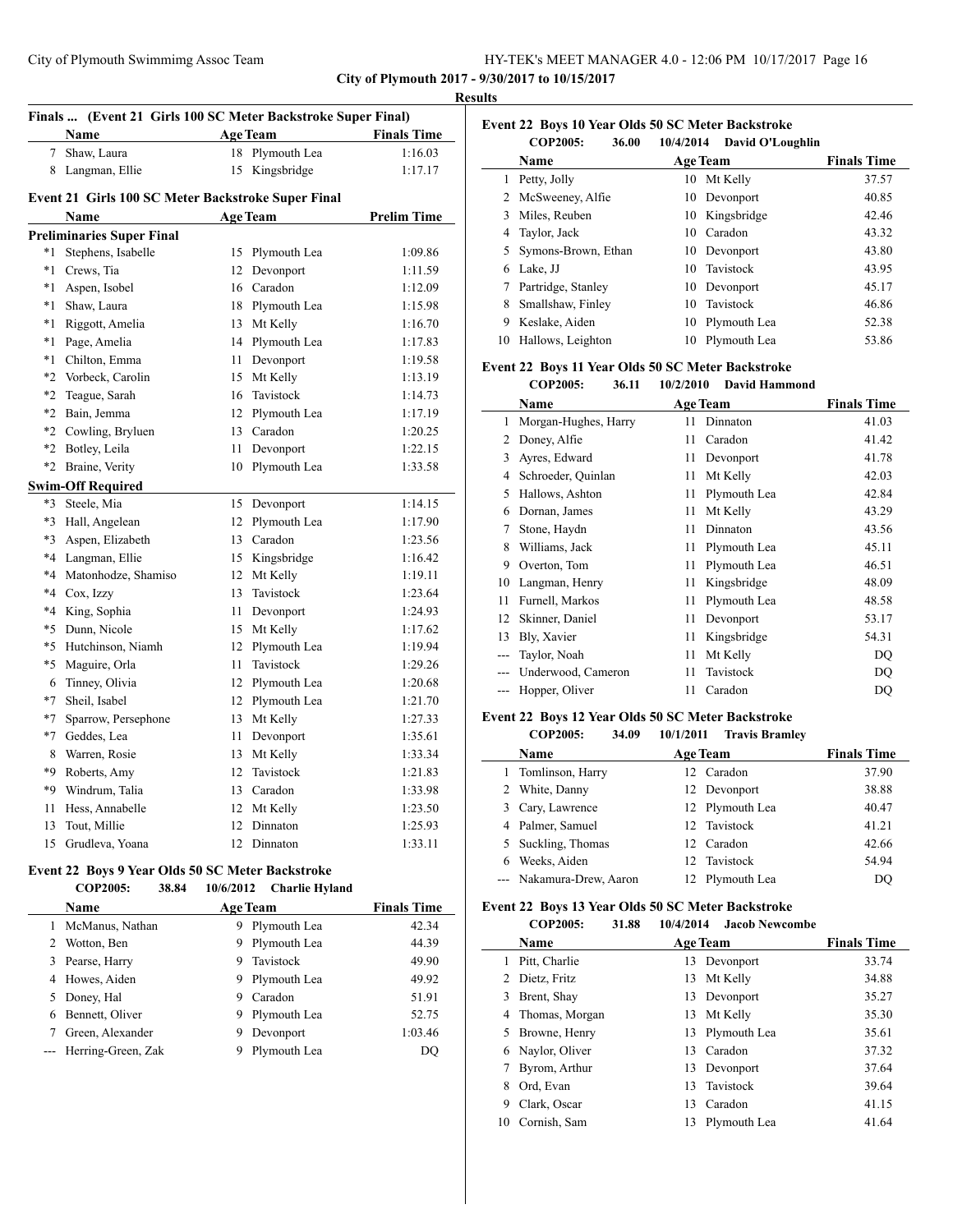**City of Plymouth 2017 - 9/30/2017 to 10/15/2017**

# **Results**

|    |                                                                        |       |           | (Event 22 Boys 13 Year Olds 50 SC Meter Backstroke) |                    |
|----|------------------------------------------------------------------------|-------|-----------|-----------------------------------------------------|--------------------|
|    | Name                                                                   |       |           | <b>Age Team</b>                                     | <b>Finals Time</b> |
| 11 | Saxby, George                                                          |       |           | 13 Plymouth Rn                                      | 44.34              |
|    | 12 Chant, Liam                                                         |       |           | 13 Devonport                                        | 44.89              |
|    | 13 Harris, Xander                                                      |       |           | 13 Devonport                                        | 1:00.60            |
|    | Event 22 Boys 14 Year Olds 50 SC Meter Backstroke                      |       |           |                                                     |                    |
|    | <b>COP2005:</b>                                                        | 29.39 | 10/5/2013 | <b>Benjamin Staig</b>                               |                    |
|    | Name                                                                   |       |           | <b>Age Team</b>                                     | <b>Finals Time</b> |
|    | 1 Smart, Oliver                                                        |       |           | 14 Mt Kelly                                         | 31.60              |
|    | 2 Morgan, Alfie                                                        |       | 14        | Tavistock                                           | 33.86              |
|    | 3 Stewart, Rees                                                        |       |           | 14 Caradon                                          | 34.82              |
|    | 4 Fox. Edward                                                          |       |           | 14 Caradon                                          | 35.80              |
|    | 5 Bott, Jason                                                          |       |           | 14 Plymouth Rn                                      | 37.34              |
|    | 6 Chilton, Tom                                                         |       |           | 14 Devonport                                        | 45.73              |
|    | Event 22 Boys 15 Year Olds 50 SC Meter Backstroke                      |       |           |                                                     |                    |
|    | <b>COP2005:</b>                                                        | 28.80 | 10/5/2013 | <b>Myles Pillage</b>                                |                    |
|    | Name                                                                   |       |           | <b>Age Team</b>                                     | <b>Finals Time</b> |
|    | 1 Launhardt, Linus                                                     |       |           | 15 Mt Kelly                                         | 28.92              |
|    | 2 Suckling, Ben                                                        |       |           | 15 Caradon                                          | 31.61              |
|    | 3 Gould, Hayden                                                        |       |           | 15 Plymouth Rn                                      | 36.98              |
|    |                                                                        |       |           |                                                     |                    |
|    | Event 22 Boys 16 Year Olds 50 SC Meter Backstroke<br><b>COP2005:</b>   | 28.05 |           | 10/19/2015 Nathan Greenwood                         |                    |
|    | Name                                                                   |       |           | <b>Age Team</b>                                     | <b>Finals Time</b> |
|    |                                                                        |       |           | 16 Caradon                                          | 28.96              |
|    | 1 Spry, Jackson                                                        |       |           |                                                     |                    |
|    | 2 Smart, Edward                                                        |       |           | 16 Mt Kelly                                         | 30.07              |
|    |                                                                        |       |           |                                                     |                    |
|    | 3 Mills-Shute, Sam                                                     |       |           | 16 Caradon                                          | 31.68              |
|    | 4 Christie, Alex                                                       |       |           | 16 Devonport                                        | 32.59              |
|    | Event 22 Boys 17 & Over 50 SC Meter Backstroke                         |       |           |                                                     |                    |
|    | <b>COP2005:</b>                                                        | 28.99 | 10/1/2011 | <b>Iain Chalmers</b>                                |                    |
|    | Name                                                                   |       |           | <b>Age Team</b>                                     | <b>Finals Time</b> |
|    | 1 Brady, Joseph                                                        |       |           | 17 Devonport                                        | 30.78              |
|    | --- Choi, Matthew                                                      |       |           | 18 Plymouth Lea                                     | DQ                 |
|    |                                                                        |       |           |                                                     |                    |
|    | Event 23 Girls 9 Year Olds 50 SC Meter Breaststroke<br><b>COP2005:</b> | 47.35 |           | 10/19/2015 Jasmine D'Cunha                          |                    |
|    | <b>Name</b>                                                            |       |           |                                                     | <b>Finals Time</b> |
|    |                                                                        |       |           | <b>Age Team</b><br>9 Tavistock                      |                    |
|    | 1 Buckley, Mia                                                         |       |           |                                                     | 51.27              |
| 2  | Gallego-Cooper, Frida                                                  |       | 9         | Dinnaton                                            | 53.49              |
| 3  | Gove, Ruby                                                             |       | 9         | Kingsbridge                                         | 54.20              |
| 4  | Roberts, Lacey                                                         |       | 9.        | Devonport                                           | 54.83              |
| 5  | Abbott, Torey                                                          |       | 9.        | Plymouth Lea                                        | 57.23              |
|    | 6 Philipson, Isabel                                                    |       | 9.        | Devonport                                           | 57.28              |
| 7  | Turpin, Charlotte                                                      |       | 9.        | Plymouth Lea                                        | 57.88              |
| 8  | Holloway, Ruby                                                         |       | 9         | Plymouth Lea                                        | 58.28              |
| 9  | Shute, Hollie                                                          |       |           | 9 Caradon                                           | 59.16              |
|    | 10 Atkin, Lucy                                                         |       |           | 9 Caradon                                           | 59.64              |
| 11 | Spry, Rosie                                                            |       |           | 9 Caradon                                           | 1:01.00            |
| 12 | Foley, Tianna-Eve                                                      |       |           | 9 Plymouth Lea                                      | 1:01.66            |
| 13 | Maguire, Elsie                                                         |       | 9         | Tavistock                                           | 1:08.06            |
| 14 | Crews, Atiyana                                                         |       | 9         | Devonport                                           | 1:24.04            |

# **COP2005: 39.90 10/6/2013 Rebecca Carpenter**

| <b>Name</b>       | <b>Age Team</b> | <b>Finals Time</b> |
|-------------------|-----------------|--------------------|
| 1 Tremayne, Holly | 10 Plymouth Lea | 46.51              |
| 2 Braine, Verity  | 10 Plymouth Lea | 47.41              |

| 3  | Shute, Olivia    | 10 | Caradon      | 47.68   |
|----|------------------|----|--------------|---------|
| 4  | Heal, Daisy      | 10 | Mt Kelly     | 47.73   |
| 5  | Hess, Louisa     | 10 | Mt Kelly     | 48.17   |
| 6  | Kinsey, Alice    | 10 | Mt Kelly     | 48.40   |
| 7  | Coy, Olivia      | 10 | Plymouth Lea | 50.60   |
| 8  | Bennett, Gemma   | 10 | Kingsbridge  | 50.88   |
| 9  | Tilney, Hannah   | 10 | Mt Kelly     | 51.07   |
| 10 | Donne, Chloe     | 10 | Plymouth Lea | 51.41   |
| 11 | Dawdry, Oceana   | 10 | Devonport    | 54.97   |
| 12 | Louis, Sarah     | 10 | Devonport    | 56.71   |
| 13 | Pollak, Isla     | 10 | Dinnaton     | 56.87   |
| 14 | Will, Amy        | 10 | Devonport    | 56.98   |
| 15 | Frankow, Natalie | 10 | Devonport    | 58.02   |
| 16 | Dawdry, Skyla    | 10 | Devonport    | 59.29   |
| 17 | Law, Olivia      | 10 | Devonport    | 59.79   |
| 18 | Wisely, Annie    | 10 | Plymouth Lea | 1:00.88 |
| 19 | Botham, Emily    | 10 | Mt Kelly     | 1:00.98 |
| 20 | Roberts, Katie   | 10 | Tavistock    | 1:06.24 |
|    | Pearce, Laura    | 10 | Devonport    | DQ      |
|    | Fenwick, Evelyn  | 10 | Plymouth Lea | DQ      |
|    |                  |    |              |         |

## **Event 23 Girls 11 Year Olds 50 SC Meter Breaststroke**

|       | <b>COP2005:</b><br>37.58 | 10/5/2014<br><b>Rebecca Carpenter</b> |                    |
|-------|--------------------------|---------------------------------------|--------------------|
|       | Name                     | <b>Age Team</b>                       | <b>Finals Time</b> |
| 1     | Van Der Stroom, Isis     | 11<br>Mt Kelly                        | 42.37              |
| 2     | Freeman, Holly           | Plymouth Lea<br>11                    | 43.12              |
| 3     | Mugleston, Kate          | 11<br>Caradon                         | 43.77              |
| 4     | Chilton, Emma            | 11<br>Devonport                       | 44.27              |
| 5     | Montgomery, Ruby         | Tavistock<br>11                       | 45.17              |
| 6     | Dickenson, Ava           | Tavistock<br>11                       | 45.95              |
| 7     | Stentiford, Pheobe       | 11<br>Devonport                       | 46.59              |
| 8     | King, Sophia             | Devonport<br>11                       | 48.24              |
| 9     | Zaleski, Aiya            | Tavistock<br>11                       | 48.74              |
| 10    | Schraibman, Isabella     | Tavistock<br>11                       | 50.02              |
| 11    | Frith, Connie            | Caradon<br>11                         | 52.05              |
| 12    | Howard, Lilyrose         | 11<br>Devonport                       | 52.88              |
| 13    | Buckley, Erika           | Tavistock<br>11                       | 52.89              |
| 14    | Hearnden, Erynn          | Caradon<br>11                         | 52.93              |
| 15    | King, Lyla               | Caradon<br>11                         | 52.98              |
| 16    | Stevens, Jorga           | 11<br>Dinnaton                        | 53.97              |
| 17    | Gethins, Georgia         | 11<br>Plymouth Lea                    | 56.19              |
| 18    | Cary, Poppy              | Plymouth Lea<br>11                    | 57.36              |
| 19    | Carwithen, Caitlin       | 11<br>Devonport                       | 59.67              |
| 20    | Jones, Abigail           | Caradon<br>11                         | 1:00.00            |
| 21    | Toefy, Zara              | 11<br>Plymouth Lea                    | 1:03.07            |
| 22    | Yussof, Lily             | 11<br>Devonport                       | 1:05.09            |
| $---$ | Walker, Carys            | 11<br>Devonport                       | DO                 |
| ---   | Daymond, Sophie          | Tavistock<br>11                       | DQ                 |
|       | Townshend, Olivia        | Tavistock<br>11                       | DQ                 |
| ---   | Davis, Charlotte         | Mt Kelly<br>11                        | DO                 |

# **Event 23 Girls 12 Year Olds 50 SC Meter Breaststroke**

| <b>COP2005:</b><br>10/1/2017<br><b>Shamiso Matonhodze</b><br>37.66 |  |
|--------------------------------------------------------------------|--|
|--------------------------------------------------------------------|--|

| <b>Name</b>           | <b>Age Team</b> | <b>Finals Time</b> |
|-----------------------|-----------------|--------------------|
| 1 Matonhodze, Shamiso | 12 Mt Kelly     | 37.66              |
| 2 Hess, Annabelle     | 12 Mt Kelly     | 41.81              |
| 3 Hocking, Lauren     | 12 Caradon      | 42.85              |
| Walker, Charlotte     | 12 Tavistock    | 43.61              |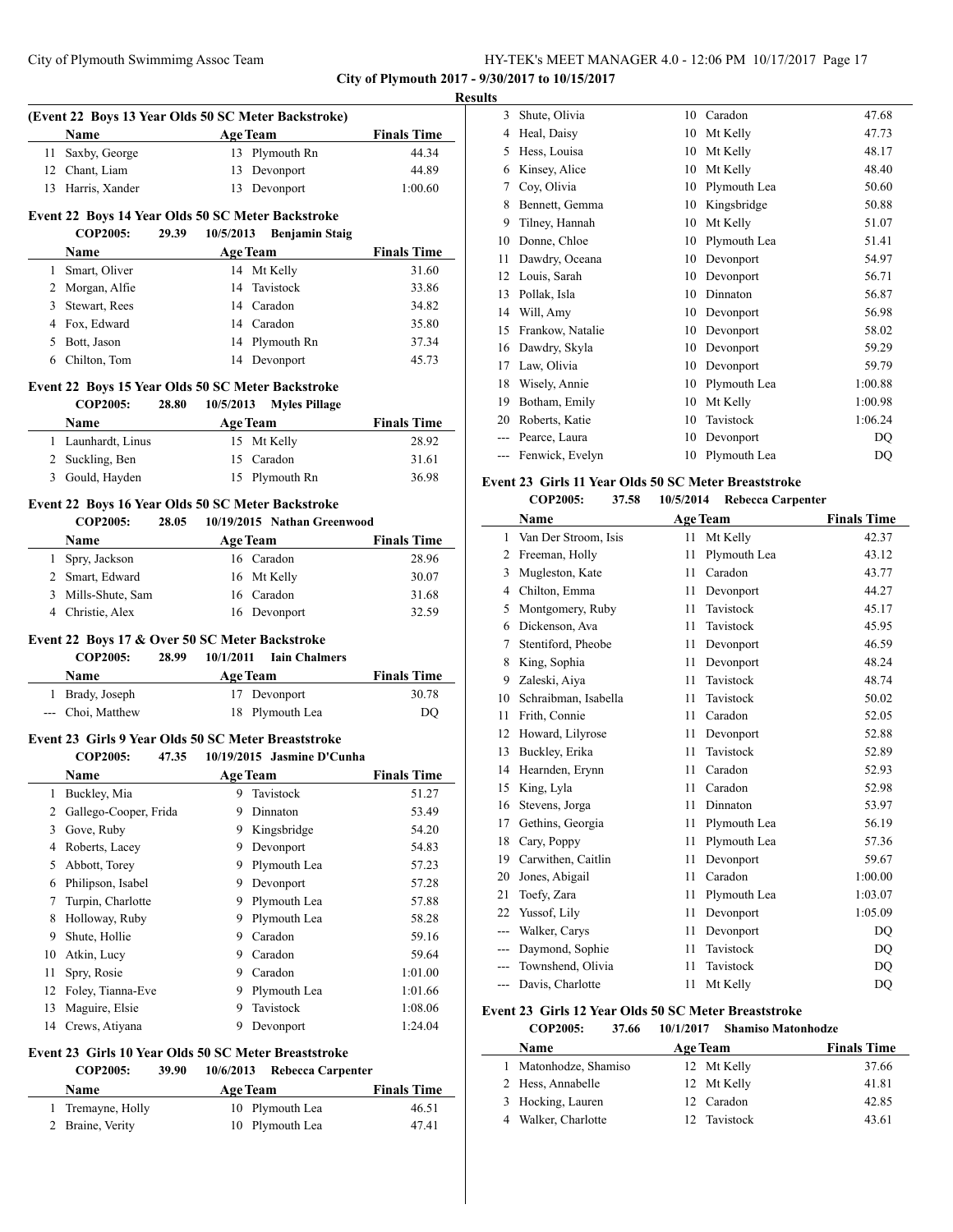**City of Plymouth 2017 - 9/30/2017 to 10/15/2017**

#### **Results**

 $\sim$ 

| (Event 23 Girls 12 Year Olds 50 SC Meter Breaststroke) |                       |    |                 |                    |  |
|--------------------------------------------------------|-----------------------|----|-----------------|--------------------|--|
|                                                        | <b>Name</b>           |    | <b>Age Team</b> | <b>Finals Time</b> |  |
| 5                                                      | Tout, Millie          | 12 | Dinnaton        | 43.79              |  |
| 6                                                      | Hall, Angelean        | 12 | Plymouth Lea    | 44.51              |  |
| 7                                                      | Roberts, Amy          | 12 | Tavistock       | 44.61              |  |
| 8                                                      | Atkin, Mollie         | 12 | Caradon         | 45.31              |  |
| 9                                                      | Duggan, Abi           | 12 | Plymouth Rn     | 46.22              |  |
| 10                                                     | Cowling, Morenwyn     | 12 | Caradon         | 46.49              |  |
| 11                                                     | Baker, Ellie          | 12 | Kingsbridge     | 47.82              |  |
| 12                                                     | Louis, Amelia         | 12 | Devonport       | 47.90              |  |
| 13                                                     | Green, Amelie         | 12 | Kingsbridge     | 51.29              |  |
| 14                                                     | McGeachy, Holly       | 12 | Devonport       | 51.99              |  |
| 15                                                     | Ley, Alexandra        | 12 | Tavistock       | 52.24              |  |
| $*16$                                                  | Finnie, Abigail       | 12 | Plymouth Rn     | 54.81              |  |
| $*16$                                                  | Fox, Issey            | 12 | Caradon         | 54.81              |  |
| 18                                                     | Laseby, Polly         | 12 | Tavistock       | 54.87              |  |
| 19                                                     | Frankow, Hannah       | 12 | Devonport       | 55.10              |  |
| 20                                                     | Roberts, Hannah       | 12 | Devonport       | 55.34              |  |
| 21                                                     | Gawron, Amber         | 12 | Devonport       | 55.78              |  |
| 22                                                     | Gloyne-Valentine, Amy | 12 | Plymouth Lea    | 1:00.33            |  |
| $---$                                                  | McVeigh, Cara         | 12 | Tavistock       | DQ                 |  |
| ---                                                    | Green, Ruby           | 12 | Devonport       | DQ                 |  |
|                                                        |                       |    |                 |                    |  |

#### **Event 23 Girls 13 Year Olds 50 SC Meter Breaststroke COP2005: 36.26 10/7/2012 Christy Gold**

|    | COL 2005.<br>J∪.∠∪  | $10/112012$ CHING OUR |                    |
|----|---------------------|-----------------------|--------------------|
|    | Name                | <b>Age Team</b>       | <b>Finals Time</b> |
| 1  | Smart, Aimee        | Plymouth Lea<br>13    | 40.82              |
| 2  | Hughes, Evie        | 13<br>Devonport       | 42.44              |
| 3  | Gloyns, Lucy        | Kingsbridge<br>13     | 42.45              |
| 4  | Tilney, Charlotte   | Mt Kelly<br>13        | 43.08              |
| 5  | Hine, Caitlin       | Plymouth Lea<br>13    | 43.62              |
| 6  | Plumb, Millie       | Dinnaton<br>13        | 45.07              |
| 7  | Sparrow, Persephone | Mt Kelly<br>13        | 45.30              |
| 8  | Cremers, Charlotte  | Plymouth Lea<br>13    | 45.62              |
| 9  | Thorp, Lily         | Caradon<br>13         | 45.72              |
| 10 | Aspen, Elizabeth    | Caradon<br>13         | 46.10              |
| 11 | Hearnden, Megan     | Caradon<br>13         | 47.62              |
| 12 | Windrum, Talia      | Caradon<br>13         | 48.45              |
| 13 | Dennis, Alexandra   | Mt Kelly<br>13        | 48.46              |
| 14 | Warren, Rosie       | Mt Kelly<br>13        | 48.58              |
|    | Hoskin, Daisy       | Caradon<br>13         | DQ                 |

#### **Event 23 Girls 14 Year Olds 50 SC Meter Breaststroke COP2005: 36.11 10/2/2011 Alicia Parsons**

|    | <b>Name</b>                   | <b>Age Team</b> | <b>Finals Time</b> |
|----|-------------------------------|-----------------|--------------------|
|    | Cragg, Megan                  | 14 Dinnaton     | 37.60              |
|    | Coleman, Jasmin               | 14 Devonport    | 38.33              |
| 3  | D'Cunha, Ella                 | 14 Dinnaton     | 39.63              |
| 4  | Page, Amelia                  | 14 Plymouth Lea | 42.66              |
| 5. | Rickards, Ashley              | 14 Caradon      | 42.76              |
| 6  | Spry, Hannah                  | 14 Caradon      | 46.36              |
| 7  | Frisby, Nicole                | 14 Plymouth Rn  | 48.55              |
| 8  | Carter-Lovell, Kian-Le        | 14 Plymouth Rn  | 53.85              |
|    | --- Gloyne-Valentine, Jessica | 14 Devonport    | DO                 |

# **Event 23 Girls 15 Year Olds 50 SC Meter Breaststroke**

**COP2005: 35.75 10/6/2013 Beth Watmore**

| Name             | <b>Age Team</b> | <b>Finals Time</b> |
|------------------|-----------------|--------------------|
| 1 Langman, Ellie | 15 Kingsbridge  | 38.00              |

| 2 Dolton, Laura    | 15 Plymouth Lea | 38.41 |
|--------------------|-----------------|-------|
| 3 Vorbeck, Carolin | 15 Mt Kelly     | 39.86 |
| 4 France, Emily    | 15 Tavistock    | 41.06 |
| 5 Dunn, Nicole     | 15 Mt Kelly     | 41.95 |
|                    |                 |       |

# **Event 23 Girls 16 Year Olds 50 SC Meter Breaststroke**

# **COP2005: 34.21 10/17/2016 Jessie Manning Name Age Team Finals Time**  Teague, Sarah 16 Tavistock 35.86 McGowan, Lily 16 Caradon 37.28 Marles, Maisie 16 Plymouth Lea 38.85

# Aspen, Isobel 16 Caradon 38.92 **Event 23 Girls 17 & Over 50 SC Meter Breaststroke**

# **COP2005: 33.72 10/1/2017 Jessica Manning**

| -------            | .               |                    |
|--------------------|-----------------|--------------------|
| <b>Name</b>        | <b>Age Team</b> | <b>Finals Time</b> |
| 1 Manning, Jessica | 17 Devonport    | 33.72              |
| 2 Lawrence, Emily  | 18 Kingsbridge  | 34.99              |

# **Event 24 Boys 9 Year Olds 200 SC Meter Breaststroke**

#### **COP2005: 3:28.34 10/3/2009 Benjamin Gittens**

| <b>Age Team</b><br><b>Name</b> |                | <b>Finals Time</b> |
|--------------------------------|----------------|--------------------|
| McManus, Nathan                | 9 Plymouth Lea | 3:46.46            |
| --- Wotton, Ben                | 9 Plymouth Lea | DO                 |

# **Event 24 Boys 10 Year Olds 200 SC Meter Breaststroke**

**COP2005: 3:15.20 10/2/2010 Ben Gittins**

|   | Name                | <b>Age Team</b> |                 | <b>Finals Time</b> |
|---|---------------------|-----------------|-----------------|--------------------|
|   | Grenardo, Alexander |                 | 10 Plymouth Lea | 3:37.34            |
|   | 2 Lake, JJ          | 10              | Tavistock       | 3:39.43            |
| 3 | Partridge, Stanley  |                 | 10 Devonport    | 3:47.44            |
|   | 4 Smallshaw, Finley |                 | 10 Tavistock    | 3:54.47            |
|   | Taylor, Jack        | 10              | Caradon         | 3:55.79            |
| 6 | Miles, Reuben       |                 | 10 Kingsbridge  | 3:56.29            |
|   | Bennett, Thomas     | 10              | Plymouth Lea    | 3:56.75            |
|   | Symons-Brown, Ethan |                 | Devonport       | 4:29.89            |

#### **Event 24 Boys 11 Year Olds 200 SC Meter Breaststroke**

# **COP2005: 3:00.76 10/2/2010 Nicholas Glasson**

| <b>Name</b>        | <b>Age Team</b> | <b>Finals Time</b> |
|--------------------|-----------------|--------------------|
| 1 Hallows, Ashton  | 11 Plymouth Lea | 3:39.19            |
| 2 Overton, Tom     | 11 Plymouth Lea | 3:52.98            |
| 3 Hopper, Oliver   | 11 Caradon      | 4:00.59            |
| --- Langman, Henry | Kingsbridge     | DO                 |

#### **Event 24 Boys 12 Year Olds 200 SC Meter Breaststroke COP2005: 2:58.38 10/1/2011 Charlie Tod**

| Name                   | <b>Age Team</b> | <b>Finals Time</b> |
|------------------------|-----------------|--------------------|
| Coleman, James         | 12 Devonport    | 3:06.20            |
| 2 Nakamura-Drew, Aaron | 12 Plymouth Lea | 3:19.99            |
| 3 Suckling, Thomas     | 12 Caradon      | 3:41.34            |
| 4 Shrestha, Arjun      | 12 Caradon      | 3:54.88            |
| Sutton, Aaron          | 12 Dinnaton     | 4:13.10            |
| --- O'Connor, Jamie    | Mt Kelly        | DO                 |

# **Event 24 Boys 13 Year Olds 200 SC Meter Breaststroke**

**COP2005: 2:45.04 10/4/2008 Elliot G Boon**

| <b>Name</b>        | <b>Age Team</b> | <b>Finals Time</b> |  |
|--------------------|-----------------|--------------------|--|
| 1 Philipson, Ethan | 13 Plymouth Lea | 2:59.36            |  |
| 2 Naylor, Oliver   | 13 Caradon      | 3:02.25            |  |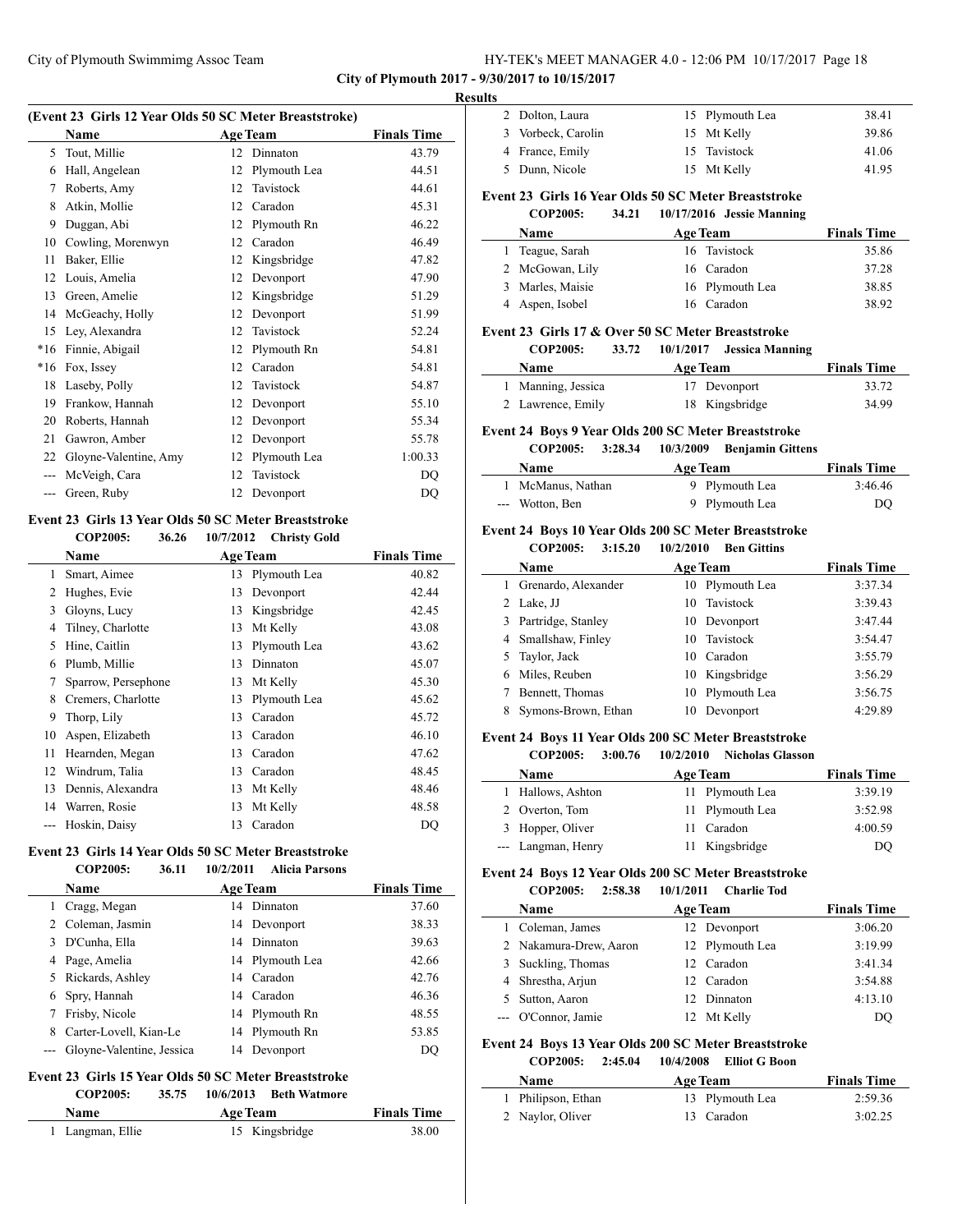**City of Plymouth 2017 - 9/30/2017 to 10/15/2017**

# **Result**

|   |                                                    |                                   |                 | (Event 24 Boys 13 Year Olds 200 SC Meter Breaststroke)                       |                    |
|---|----------------------------------------------------|-----------------------------------|-----------------|------------------------------------------------------------------------------|--------------------|
|   | Name                                               |                                   | <b>Age Team</b> |                                                                              | <b>Finals Time</b> |
|   | 3 Cann, Joshua                                     |                                   |                 | 13 Plymouth Lea                                                              | 3:08.87            |
|   | 4 Brent, Shay                                      |                                   |                 | 13 Devonport                                                                 | 3:12.23            |
|   | 5 Ord, Evan                                        |                                   |                 | 13 Tavistock                                                                 | 3:26.87            |
|   | 6 Cornish, Sam                                     |                                   |                 | 13 Plymouth Lea                                                              | 3:31.52            |
|   | --- Symons-Brown, Aiden                            |                                   |                 | 13 Devonport                                                                 | DQ                 |
|   |                                                    |                                   |                 |                                                                              |                    |
|   | <b>COP2005:</b>                                    |                                   |                 | Event 24 Boys 14 Year Olds 200 SC Meter Breaststroke<br>William Luckham-Down |                    |
|   |                                                    | 2:46.64                           | 10/6/2012       |                                                                              |                    |
|   |                                                    |                                   |                 | Name Age Team                                                                | <b>Finals Time</b> |
|   | 1 Davies, Blake                                    |                                   |                 | 14 Plymouth Lea                                                              | 3:03.64            |
|   | 2 Rhodes, Samuel                                   |                                   |                 | 14 Plymouth Rn                                                               | 3:10.11            |
|   | 3 Bott, Jason                                      |                                   |                 | 14 Plymouth Rn                                                               | 3:23.31            |
|   | 4 Fox, Edward                                      |                                   |                 | 14 Caradon                                                                   | 3:25.00            |
|   | 5 Williams, Matthew                                |                                   |                 | 14 Plymouth Lea                                                              | 3:32.51            |
|   |                                                    |                                   |                 | Event 24 Boys 15 Year Olds 200 SC Meter Breaststroke                         |                    |
|   | <b>COP2005:</b>                                    | 2:33.72                           |                 | 10/4/2014 Maximilian Helmich                                                 |                    |
|   | Name                                               |                                   |                 | Age Team                                                                     | <b>Finals Time</b> |
|   | 1 Tong, Jeffrey                                    |                                   |                 | 15 Mt Kelly                                                                  | 2:51.15            |
|   | 2 Green, Samuel                                    |                                   |                 | 15 Kingsbridge                                                               | 3:10.65            |
|   | 3 Bly, Alexander                                   |                                   |                 | 15 Kingsbridge                                                               | 3:35.08            |
|   |                                                    |                                   |                 | Event 24 Boys 16 Year Olds 200 SC Meter Breaststroke                         |                    |
|   | COP2005:                                           | 2:34.90                           | 10/4/2014       | William Luckham-Down                                                         |                    |
|   |                                                    |                                   |                 | Name Age Team                                                                | <b>Finals Time</b> |
|   | 1 Mills-Shute, Sam                                 |                                   |                 | 16 Caradon                                                                   | 2:55.79            |
|   |                                                    |                                   |                 |                                                                              |                    |
|   | Event 25 Girls 10 Year Olds 200 SC Meter Butterfly |                                   |                 |                                                                              |                    |
|   | <b>COP2005:</b>                                    | 2:52.93                           | 10/1/2011       | Emma de Jager                                                                |                    |
|   | <b>Name</b>                                        |                                   | <b>Age Team</b> |                                                                              | <b>Finals Time</b> |
|   | 1 Tilney, Hannah                                   |                                   |                 | 10 Mt Kelly                                                                  | 3:38.99            |
|   | 2 Shute, Olivia                                    |                                   |                 | 10 Caradon                                                                   | 3:48.17            |
|   | Event 25 Girls 11 Year Olds 200 SC Meter Butterfly |                                   |                 |                                                                              |                    |
|   | <b>COP2005:</b>                                    | 2:41.52                           | 10/6/2012       | <b>Emma De Jager</b>                                                         |                    |
|   | Name                                               | $\sim 10^{11}$ and $\sim 10^{11}$ | <b>Age Team</b> |                                                                              | <b>Finals Time</b> |
|   | 1 Stentiford, Pheobe                               |                                   |                 | 11 Devonport                                                                 | 3:29.73            |
|   |                                                    |                                   |                 |                                                                              |                    |
|   | Event 25 Girls 12 Year Olds 200 SC Meter Butterfly |                                   |                 |                                                                              |                    |
|   | <b>COP2005:</b>                                    | 2:44.20                           | 10/4/2014       | <b>Victoria Adams</b>                                                        |                    |
|   | <b>Name</b>                                        |                                   | <b>Age Team</b> |                                                                              | <b>Finals Time</b> |
|   | 1 Hutchinson, Niamh                                |                                   |                 | 12 Plymouth Lea                                                              | 3:01.01            |
|   | 2 Roberts, Amy                                     |                                   | 12              | Tavistock                                                                    | 3:34.00            |
|   | Event 25 Girls 13 Year Olds 200 SC Meter Butterfly |                                   |                 |                                                                              |                    |
|   | <b>COP2005:</b>                                    | 2:29.06                           | 10/4/2014       | <b>Jazz Harbour</b>                                                          |                    |
|   | Name                                               |                                   | <b>Age Team</b> |                                                                              | <b>Finals Time</b> |
| 1 | Thorp, Lily                                        |                                   |                 | 13 Caradon                                                                   | 3:06.21            |
|   | Event 25 Girls 14 Year Olds 200 SC Meter Butterfly |                                   |                 |                                                                              |                    |
|   | <b>COP2005:</b>                                    | 2:38.75                           | 10/5/2013       | <b>Millie Murdoch</b>                                                        |                    |
|   | Name                                               |                                   | <b>Age Team</b> |                                                                              | <b>Finals Time</b> |
|   | 1 D'Cunha, Ella                                    |                                   |                 | 14 Dinnaton                                                                  | 3:07.55            |
|   |                                                    |                                   |                 |                                                                              |                    |
|   | Event 25 Girls 10 & Over 200 SC Meter Butterfly    |                                   |                 |                                                                              |                    |
|   | Name                                               |                                   | <b>Age Team</b> |                                                                              | <b>Finals Time</b> |
|   | 1 Hutchinson, Niamh                                |                                   |                 | 12 Plymouth Lea                                                              | 3:01.01            |
|   | 2 Thorp, Lily                                      |                                   |                 | 13 Caradon                                                                   | 3:06.21            |
|   | 3 D'Cunha, Ella                                    |                                   |                 |                                                                              | 3:07.55            |

| 4 Stentiford, Pheobe                          | 11 Devonport                                                                                                                                               | 3:29.73                                                                                                                                                                                                                                                                                                                                                                                                                                                                                                                                                                                                                                                                                                                                                                             |
|-----------------------------------------------|------------------------------------------------------------------------------------------------------------------------------------------------------------|-------------------------------------------------------------------------------------------------------------------------------------------------------------------------------------------------------------------------------------------------------------------------------------------------------------------------------------------------------------------------------------------------------------------------------------------------------------------------------------------------------------------------------------------------------------------------------------------------------------------------------------------------------------------------------------------------------------------------------------------------------------------------------------|
| 5 Roberts, Amy                                | 12 Tavistock                                                                                                                                               | 3:34.00                                                                                                                                                                                                                                                                                                                                                                                                                                                                                                                                                                                                                                                                                                                                                                             |
| 6 Tilney, Hannah                              | 10 Mt Kelly                                                                                                                                                | 3:38.99                                                                                                                                                                                                                                                                                                                                                                                                                                                                                                                                                                                                                                                                                                                                                                             |
| 7 Shute, Olivia                               | 10 Caradon                                                                                                                                                 | 3:48.17                                                                                                                                                                                                                                                                                                                                                                                                                                                                                                                                                                                                                                                                                                                                                                             |
|                                               |                                                                                                                                                            |                                                                                                                                                                                                                                                                                                                                                                                                                                                                                                                                                                                                                                                                                                                                                                                     |
|                                               | 10/2/2011<br>Charlie Tod                                                                                                                                   |                                                                                                                                                                                                                                                                                                                                                                                                                                                                                                                                                                                                                                                                                                                                                                                     |
| Name                                          | Age Team                                                                                                                                                   | <b>Finals Time</b>                                                                                                                                                                                                                                                                                                                                                                                                                                                                                                                                                                                                                                                                                                                                                                  |
| 1 Shrestha, Arjun                             | 12 Caradon                                                                                                                                                 | 7:03.00                                                                                                                                                                                                                                                                                                                                                                                                                                                                                                                                                                                                                                                                                                                                                                             |
|                                               |                                                                                                                                                            |                                                                                                                                                                                                                                                                                                                                                                                                                                                                                                                                                                                                                                                                                                                                                                                     |
| <b>COP2005:</b>                               | 10/7/2012<br><b>Alex Raw</b>                                                                                                                               |                                                                                                                                                                                                                                                                                                                                                                                                                                                                                                                                                                                                                                                                                                                                                                                     |
| Name                                          | <b>Age Team</b>                                                                                                                                            | <b>Finals Time</b>                                                                                                                                                                                                                                                                                                                                                                                                                                                                                                                                                                                                                                                                                                                                                                  |
| 1 Dietz, Fritz                                | 13 Mt Kelly                                                                                                                                                | 6:15.58                                                                                                                                                                                                                                                                                                                                                                                                                                                                                                                                                                                                                                                                                                                                                                             |
|                                               |                                                                                                                                                            |                                                                                                                                                                                                                                                                                                                                                                                                                                                                                                                                                                                                                                                                                                                                                                                     |
|                                               |                                                                                                                                                            |                                                                                                                                                                                                                                                                                                                                                                                                                                                                                                                                                                                                                                                                                                                                                                                     |
| Name                                          |                                                                                                                                                            | <b>Finals Time</b>                                                                                                                                                                                                                                                                                                                                                                                                                                                                                                                                                                                                                                                                                                                                                                  |
| 1 Smart, Oliver                               | 14 Mt Kelly                                                                                                                                                | 5:12.50                                                                                                                                                                                                                                                                                                                                                                                                                                                                                                                                                                                                                                                                                                                                                                             |
| 2 Morgan, Alfie                               | Tavistock<br>14                                                                                                                                            | 5:51.11                                                                                                                                                                                                                                                                                                                                                                                                                                                                                                                                                                                                                                                                                                                                                                             |
| 3 Fox, Edward                                 | 14 Caradon                                                                                                                                                 | 6:26.57                                                                                                                                                                                                                                                                                                                                                                                                                                                                                                                                                                                                                                                                                                                                                                             |
|                                               |                                                                                                                                                            |                                                                                                                                                                                                                                                                                                                                                                                                                                                                                                                                                                                                                                                                                                                                                                                     |
|                                               | 10/5/2014<br><b>Finn Linton</b>                                                                                                                            |                                                                                                                                                                                                                                                                                                                                                                                                                                                                                                                                                                                                                                                                                                                                                                                     |
|                                               |                                                                                                                                                            | <b>Finals Time</b>                                                                                                                                                                                                                                                                                                                                                                                                                                                                                                                                                                                                                                                                                                                                                                  |
| 1 Launhardt, Linus                            | 15 Mt Kelly                                                                                                                                                | 4:54.50                                                                                                                                                                                                                                                                                                                                                                                                                                                                                                                                                                                                                                                                                                                                                                             |
| <b>COP2005:</b>                               | 10/2/2011 Matthew Courtis                                                                                                                                  |                                                                                                                                                                                                                                                                                                                                                                                                                                                                                                                                                                                                                                                                                                                                                                                     |
|                                               |                                                                                                                                                            | <b>Finals Time</b><br>5:12.28                                                                                                                                                                                                                                                                                                                                                                                                                                                                                                                                                                                                                                                                                                                                                       |
| <b>COP2005:</b><br><b>Name</b>                | 10/7/2013<br><b>Rebecca Carpenter</b><br><b>Age Team</b>                                                                                                   | <b>Prelim Time</b>                                                                                                                                                                                                                                                                                                                                                                                                                                                                                                                                                                                                                                                                                                                                                                  |
| <b>Preliminaries</b>                          |                                                                                                                                                            |                                                                                                                                                                                                                                                                                                                                                                                                                                                                                                                                                                                                                                                                                                                                                                                     |
| 4 Shute, Olivia                               | 10 Caradon                                                                                                                                                 | 1:49.11                                                                                                                                                                                                                                                                                                                                                                                                                                                                                                                                                                                                                                                                                                                                                                             |
| 5 Bennett, Gemma                              | 10 Kingsbridge                                                                                                                                             | 1:49.64                                                                                                                                                                                                                                                                                                                                                                                                                                                                                                                                                                                                                                                                                                                                                                             |
| 8 Will, Amy                                   |                                                                                                                                                            | 2:00.80                                                                                                                                                                                                                                                                                                                                                                                                                                                                                                                                                                                                                                                                                                                                                                             |
|                                               |                                                                                                                                                            | 2:05.99                                                                                                                                                                                                                                                                                                                                                                                                                                                                                                                                                                                                                                                                                                                                                                             |
|                                               |                                                                                                                                                            | 2:09.82                                                                                                                                                                                                                                                                                                                                                                                                                                                                                                                                                                                                                                                                                                                                                                             |
|                                               |                                                                                                                                                            | 2:23.49<br>DQ                                                                                                                                                                                                                                                                                                                                                                                                                                                                                                                                                                                                                                                                                                                                                                       |
|                                               |                                                                                                                                                            | DQ                                                                                                                                                                                                                                                                                                                                                                                                                                                                                                                                                                                                                                                                                                                                                                                  |
|                                               |                                                                                                                                                            |                                                                                                                                                                                                                                                                                                                                                                                                                                                                                                                                                                                                                                                                                                                                                                                     |
|                                               |                                                                                                                                                            |                                                                                                                                                                                                                                                                                                                                                                                                                                                                                                                                                                                                                                                                                                                                                                                     |
|                                               |                                                                                                                                                            |                                                                                                                                                                                                                                                                                                                                                                                                                                                                                                                                                                                                                                                                                                                                                                                     |
| <b>Preliminaries</b>                          |                                                                                                                                                            | <b>Prelim Time</b>                                                                                                                                                                                                                                                                                                                                                                                                                                                                                                                                                                                                                                                                                                                                                                  |
|                                               |                                                                                                                                                            |                                                                                                                                                                                                                                                                                                                                                                                                                                                                                                                                                                                                                                                                                                                                                                                     |
|                                               |                                                                                                                                                            |                                                                                                                                                                                                                                                                                                                                                                                                                                                                                                                                                                                                                                                                                                                                                                                     |
| 6 Montgomery, Ruby                            | Tavistock<br>11<br>11<br>Caradon                                                                                                                           | 1:44.28<br>1:50.18                                                                                                                                                                                                                                                                                                                                                                                                                                                                                                                                                                                                                                                                                                                                                                  |
| 10 Hearnden, Erynn<br>15 Schraibman, Isabella | 11<br>Tavistock                                                                                                                                            | 1:54.94                                                                                                                                                                                                                                                                                                                                                                                                                                                                                                                                                                                                                                                                                                                                                                             |
| 17 Cary, Poppy                                | Plymouth Lea<br>11                                                                                                                                         | 2:06.41                                                                                                                                                                                                                                                                                                                                                                                                                                                                                                                                                                                                                                                                                                                                                                             |
| 18 Yussof, Lily                               | Devonport<br>11                                                                                                                                            | 2:13.80                                                                                                                                                                                                                                                                                                                                                                                                                                                                                                                                                                                                                                                                                                                                                                             |
|                                               |                                                                                                                                                            |                                                                                                                                                                                                                                                                                                                                                                                                                                                                                                                                                                                                                                                                                                                                                                                     |
| <b>COP2005:</b><br>1:21.91                    | Event 29 Girls 12 Year Olds 100 SC Meter Breaststroke<br>10/18/2015 Lana Broekhoven                                                                        |                                                                                                                                                                                                                                                                                                                                                                                                                                                                                                                                                                                                                                                                                                                                                                                     |
| Name                                          | <b>Age Team</b>                                                                                                                                            | <b>Prelim Time</b>                                                                                                                                                                                                                                                                                                                                                                                                                                                                                                                                                                                                                                                                                                                                                                  |
|                                               | Name<br>Name<br>1 Spry, Jackson<br>9 Whitford, Erin<br>10 Mabey, Jenna<br>Roberts, Katie<br>--- Botham, Emily<br>--- Taylor, Millesime<br>COP2005:<br>Name | Event 28 Boys 12 Year Olds 400 SC Meter IM<br>COP2005: 5:20.92<br>the control of the control of the control of<br>Event 28 Boys 13 Year Olds 400 SC Meter IM<br>5:09.91<br>Event 28 Boys 14 Year Olds 400 SC Meter IM<br>COP2005: 4:57.96<br>10/6/2013<br><b>Benjamin Staig</b><br><b>Age Team</b><br>Event 28 Boys 15 Year Olds 400 SC Meter IM<br>COP2005: 4:46.97<br><b>Age Team</b><br>Event 28 Boys 16 Year Olds 400 SC Meter IM<br>4:54.47<br><b>Age Team</b><br>16 Caradon<br>Event 29 Girls 10 Year Olds 100 SC Meter Breaststroke<br>1:27.02<br>10 Devonport<br>10 Tavistock<br>10 Tavistock<br>10 Tavistock<br>10 Mt Kelly<br>Plymouth Lea<br>10<br>Event 29 Girls 11 Year Olds 100 SC Meter Breaststroke<br>1:19.63<br>10/6/2014<br><b>Rebecca Carpenter</b><br>Age Team |

| reliminaries      |             |         |
|-------------------|-------------|---------|
| 7 Hocking, Lauren | 12. Caradon | 1:34.65 |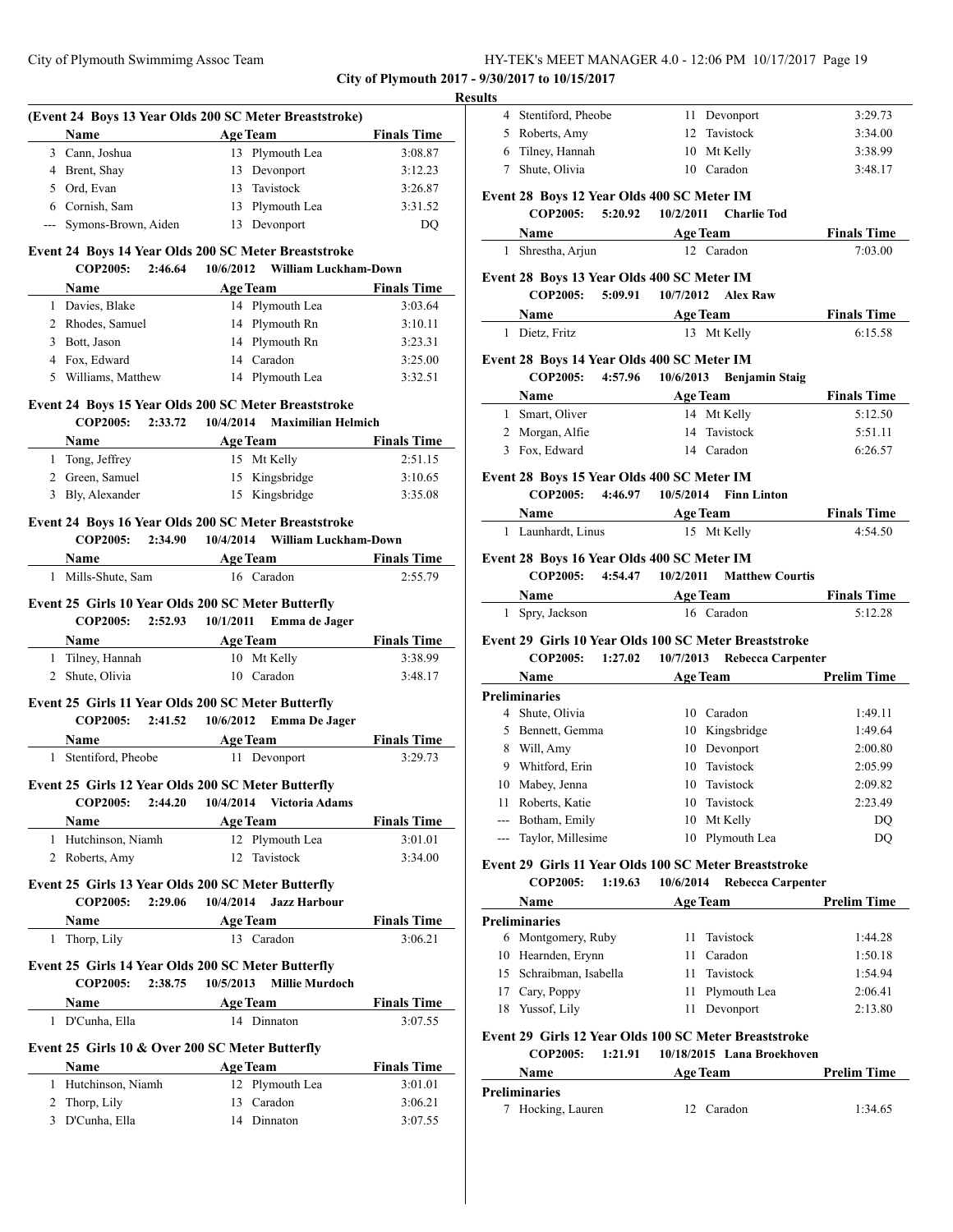|               | Preliminaries  (Event 29 Girls 12 Year Olds 100 SC Meter Breaststrok                                                                                                                                                          |    |                               |                    |
|---------------|-------------------------------------------------------------------------------------------------------------------------------------------------------------------------------------------------------------------------------|----|-------------------------------|--------------------|
|               | Name                                                                                                                                                                                                                          |    | <b>Age Team</b>               | <b>Prelim Time</b> |
|               | 8 Bain, Jemma                                                                                                                                                                                                                 |    | 12 Plymouth Lea               | 1:36.40            |
|               | 12 Cowling, Morenwyn                                                                                                                                                                                                          |    | 12 Caradon                    | 1:44.44            |
|               | 13 Roberts, Amy                                                                                                                                                                                                               |    | 12 Tavistock                  | 1:46.74            |
|               | 15 McGeachy, Holly                                                                                                                                                                                                            |    | 12 Devonport                  | 1:53.63            |
|               | 17 Green, Amelie                                                                                                                                                                                                              |    | 12 Kingsbridge                | 1:54.33            |
|               | 19 Roberts, Hannah                                                                                                                                                                                                            |    | 12 Devonport                  | 1:58.79            |
|               | Event 29 Girls 13 Year Olds 100 SC Meter Breaststroke                                                                                                                                                                         |    |                               |                    |
|               | COP2005: 1:19.36                                                                                                                                                                                                              |    | 10/8/2012 Christy Gold        |                    |
|               | Name has been a series of the series of the series of the series of the series of the series of the series of the series of the series of the series of the series of the series of the series of the series of the series of |    | Age Team                      | <b>Prelim Time</b> |
|               | <b>Preliminaries</b>                                                                                                                                                                                                          |    |                               |                    |
|               | 4 Tilney, Charlotte                                                                                                                                                                                                           |    | 13 Mt Kelly                   | 1:32.73            |
|               | 6 Paltanaviciute, Karolina 13 Plymouth Lea                                                                                                                                                                                    |    |                               | 1:37.44            |
|               | 8 Thorp, Lily                                                                                                                                                                                                                 |    | 13 Caradon                    | 1:41.05            |
|               | 9 Plumb, Millie                                                                                                                                                                                                               |    | 13 Dinnaton                   | 1:42.98            |
|               | 12 Warren, Rosie                                                                                                                                                                                                              |    | 13 Mt Kelly                   | 1:52.04            |
|               | Event 29 Girls 14 Year Olds 100 SC Meter Breaststroke                                                                                                                                                                         |    |                               |                    |
|               | COP2005: 1:20.87 10/7/2013 Brittaney O'Reilly                                                                                                                                                                                 |    |                               |                    |
|               | <b>Name</b>                                                                                                                                                                                                                   |    | <b>Example 2018 Age Team</b>  | <b>Prelim Time</b> |
|               | <b>Preliminaries</b>                                                                                                                                                                                                          |    |                               |                    |
|               | 5 Carter-Lovell, Kian-Le 14 Plymouth Rn                                                                                                                                                                                       |    |                               | 1:58.89            |
|               | Event 29 Girls 15 Year Olds 100 SC Meter Breaststroke                                                                                                                                                                         |    |                               |                    |
|               | COP2005: 1:16.77 10/22/2016 Sarah Teague                                                                                                                                                                                      |    |                               |                    |
|               | Name                                                                                                                                                                                                                          |    | Age Team                      | <b>Prelim Time</b> |
|               | <b>Preliminaries</b>                                                                                                                                                                                                          |    |                               |                    |
|               |                                                                                                                                                                                                                               |    |                               |                    |
|               | 3 Dunn, Nicole                                                                                                                                                                                                                |    | 15 Mt Kelly                   | 1:33.31            |
|               |                                                                                                                                                                                                                               |    |                               |                    |
|               | Event 29 Girls 100 SC Meter Breaststroke Super Final                                                                                                                                                                          |    |                               |                    |
|               | <b>Name</b>                                                                                                                                                                                                                   |    | Age Team Finals Time          |                    |
|               |                                                                                                                                                                                                                               |    |                               |                    |
|               | 1 Lawrence, Emily                                                                                                                                                                                                             |    | 18 Kingsbridge                | 1:13.86            |
|               | 2 Manning, Jessica                                                                                                                                                                                                            |    | 17 Devonport                  | 1:15.40            |
|               | 3 Teague, Sarah                                                                                                                                                                                                               |    | 16 Tavistock                  | 1:19.39            |
|               | 4 Dolton, Laura                                                                                                                                                                                                               |    | 15 Plymouth Lea               | 1:21.72            |
|               | 5 Matonhodze, Shamiso                                                                                                                                                                                                         |    | 12 Mt Kelly                   | 1:22.34            |
| 6             | Langman, Ellie                                                                                                                                                                                                                |    | 15 Kingsbridge                | 1:24.15            |
| 7             | McGowan, Lily                                                                                                                                                                                                                 |    | 16 Caradon                    | 1:24.38            |
| 8             | Aspen, Isobel                                                                                                                                                                                                                 |    | 16 Caradon                    | 1:24.62            |
|               | Event 29 Girls 100 SC Meter Breaststroke Super Final                                                                                                                                                                          |    |                               |                    |
| <b>Finals</b> | Name                                                                                                                                                                                                                          |    | <b>Age Team</b>               | <b>Prelim Time</b> |
|               | <b>Preliminaries Super Final</b>                                                                                                                                                                                              |    |                               |                    |
|               | *1 Lawrence, Emily                                                                                                                                                                                                            |    | 18 Kingsbridge                | 1:14.88            |
| *1            | Teague, Sarah                                                                                                                                                                                                                 | 16 | Tavistock                     | 1:18.04            |
|               |                                                                                                                                                                                                                               | 12 |                               | 1:23.06            |
|               | *1 Matonhodze, Shamiso                                                                                                                                                                                                        |    | Mt Kelly                      |                    |
|               | *1 Dolton, Laura                                                                                                                                                                                                              | 15 | Plymouth Lea                  | 1:23.26            |
|               | *1 Coleman, Jasmin                                                                                                                                                                                                            | 14 | Devonport                     | 1:25.11            |
| *1            | Smart, Aimee                                                                                                                                                                                                                  | 13 | Plymouth Lea                  | 1:30.03            |
| *1            | Van Der Stroom, Isis                                                                                                                                                                                                          | 11 | Mt Kelly                      | 1:33.36            |
| $*_{1}$       | Tremayne, Holly                                                                                                                                                                                                               | 10 | Plymouth Lea                  | 1:43.22            |
| *2            | Manning, Jessica                                                                                                                                                                                                              | 17 | Devonport                     | 1:15.89            |
| *2            | McGowan, Lily                                                                                                                                                                                                                 |    | 16 Caradon                    | 1:23.66            |
|               | *2 Langman, Ellie<br>*2 Cragg, Megan                                                                                                                                                                                          |    | 15 Kingsbridge<br>14 Dinnaton | 1:24.19<br>1:25.41 |

| $*2$    | Crews, Tia          | 12 | Devonport    | 1:25.87 |
|---------|---------------------|----|--------------|---------|
| $*2$    | Gloyns, Lucy        | 13 | Kingsbridge  | 1:31.03 |
| $*2$    | Mugleston, Kate     | 11 | Caradon      | 1:37.02 |
| $*2$    | Hess, Louisa        | 10 | Mt Kelly     | 1:45.43 |
| $*3$    | Aspen, Isobel       | 16 | Caradon      | 1:24.46 |
| $*3$    | D'Cunha, Ella       | 14 | Dinnaton     | 1:26.29 |
| $*3$    | Evans, Klara        | 12 | Plymouth Lea | 1:29.98 |
| $*3$    | Hughes, Evie        | 13 | Devonport    | 1:32.03 |
| $*3$    | Freeman, Holly      | 11 | Plymouth Lea | 1:38.97 |
| $*3$    | Braine, Verity      | 10 | Plymouth Lea | 1:47.97 |
| $*4$    | Marles, Maisie      | 16 | Plymouth Lea | 1:25.01 |
| $*4$    | Hutchinson, Niamh   | 12 | Plymouth Lea | 1:31.71 |
| $*4$    | Page, Amelia        | 14 | Plymouth Lea | 1:32.69 |
| $*4$    | Chilton, Emma       | 11 | Devonport    | 1:42.20 |
| $*5$    | Hess, Annabelle     | 12 | Mt Kelly     | 1:31.95 |
| $*5$    | Aspen, Elizabeth    | 13 | Caradon      | 1:36.73 |
| $*5$    | Walker, Carys       | 11 | Devonport    | 1:43.01 |
| $*_{6}$ | Tout, Millie        | 12 | Dinnaton     | 1:33.17 |
| $*6$    | Coy, Olivia         | 10 | Plymouth Lea | 1:53.92 |
| $*7$    | Sparrow, Persephone | 13 | Mt Kelly     | 1:38.84 |
| $*7$    | Davis, Charlotte    | 11 | Mt Kelly     | 1:44.50 |
| $*7$    | Brewer, Sienna      | 10 | Caradon      | 1:56.83 |
| 8       | Zaleski, Aiya       | 11 | Tavistock    | 1:46.92 |
| $*9$    | Daykin, Malia       | 12 | Plymouth Lea | 1:41.73 |
| $*9$    | Harris, Megan       | 11 | Dinnaton     | 1:47.06 |
| $*10$   | Baker, Ellie        | 12 | Kingsbridge  | 1:42.60 |
| $*10$   | Windrum, Talia      | 13 | Caradon      | 1:43.39 |
| *11     | Duggan, Abi         | 12 | Plymouth Rn  | 1:43.40 |
| *11     | Hearnden, Megan     | 13 | Caradon      | 1:43.80 |
| *11     | Frith, Connie       | 11 | Caradon      | 1:53.03 |
| 12      | Buckley, Erika      | 11 | Tavistock    | 1:53.81 |
| 13      | Geddes, Lea         | 11 | Devonport    | 1:54.21 |
| $*14$   | Ley, Alexandra      | 12 | Tavistock    | 1:52.61 |
| $*14$   | King, Lyla          | 11 | Caradon      | 1:54.25 |
| *16     | Keyworth, Elizabeth | 12 | Plymouth Lea | 1:53.87 |
| $*16$   | Jones, Abigail      | 11 | Caradon      | 2:05.58 |
| 18      | Jarvis, Rosie       | 12 | Plymouth Lea | 1:56.83 |
| 20      | Finnie, Abigail     | 12 | Plymouth Rn  | 2:01.67 |
|         |                     |    |              |         |

# **Event 30 Boys 11 Year Olds 100 SC Meter Breaststroke**

**COP2005: 1:25.63 10/3/2010 Nicholas Glasson**

|               | Name                       | <b>Age Team</b>                                      | <b>Prelim Time</b> |
|---------------|----------------------------|------------------------------------------------------|--------------------|
|               | <b>Preliminaries</b>       |                                                      |                    |
| 10            | Skinner, Daniel            | 11<br>Devonport                                      | 2:11.80            |
|               |                            | Event 30 Boys 14 Year Olds 100 SC Meter Breaststroke |                    |
|               | <b>COP2005:</b><br>1:13.54 | 10/6/2013 Mazen Youssef                              |                    |
|               | <b>Name</b>                | <b>Age Team</b>                                      | <b>Prelim Time</b> |
|               | <b>Preliminaries</b>       |                                                      |                    |
| 6.            | Williams, Matthew          | 14 Plymouth Lea                                      | 1:43.46            |
|               |                            | Event 30 Boys 100 SC Meter Breaststroke Super Final  |                    |
|               | Name                       | <b>Age Team</b>                                      | <b>Finals Time</b> |
| <b>Finals</b> |                            |                                                      |                    |
|               | Rookes, Nathaniel          | Tavistock<br>23                                      | 1:08.51            |
| 2             | Bowden, Finley             | Devonport<br>18                                      | 1:11.66            |
| $\mathbf{3}$  | Cusack, Ben                | Kingsbridge<br>17                                    | 1:13.86            |
| 4             | Launhardt, Linus           | Mt Kelly<br>15                                       | 1:15.17            |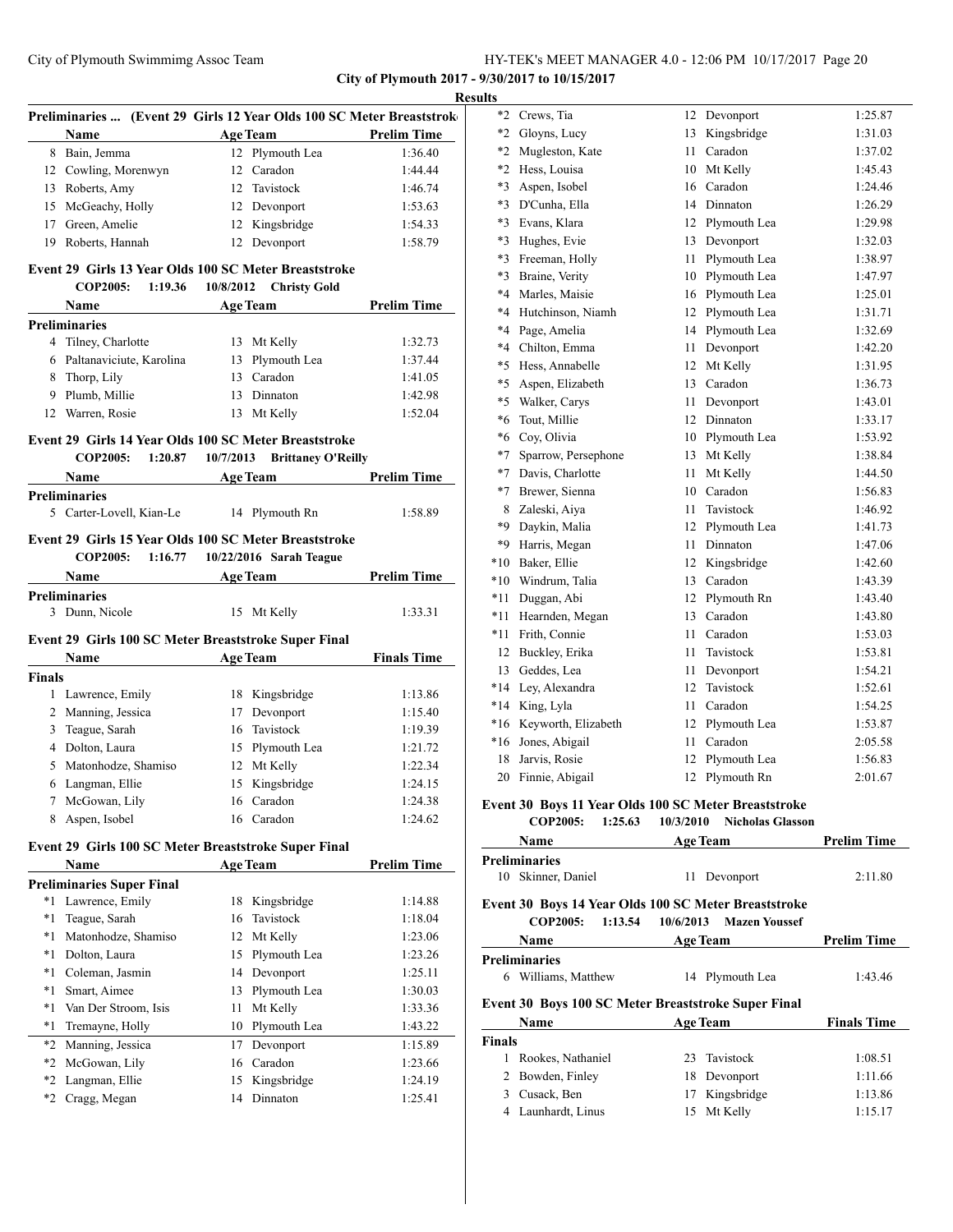# City of Plymouth Swimmimg Assoc Team

| HY-TEK's MEET MANAGER 4.0 - 12:06 PM 10/17/2017 Page 21 |  |
|---------------------------------------------------------|--|
|---------------------------------------------------------|--|

**City of Plymouth 2017 - 9/30/2017 to 10/15/2017**

|      |                                                               |      |                      |                    | <b>Results</b> |
|------|---------------------------------------------------------------|------|----------------------|--------------------|----------------|
|      | Finals  (Event 30 Boys 100 SC Meter Breaststroke Super Final) |      |                      |                    |                |
|      | Name                                                          |      | Age Team Finals Time |                    |                |
|      | 5 Mills-Shute, Sam                                            |      | 16 Caradon           | 1:19.84            |                |
|      | 6 Tong, Jeffrey                                               |      | 15 Mt Kelly          | 1:20.98            |                |
|      | 7 Davies, Blake                                               |      | 14 Plymouth Lea      | 1:24.01            |                |
|      | 8 Darlington-Eyre, Rimae                                      |      | 14 Plymouth Lea      | 1:25.96            |                |
|      | Event 30 Boys 100 SC Meter Breaststroke Super Final           |      |                      |                    |                |
|      | Name                                                          |      | <b>Age Team</b>      | <b>Prelim Time</b> |                |
|      | <b>Preliminaries Super Final</b>                              |      |                      |                    |                |
| *1   | Cusack, Ben                                                   | 17   | Kingsbridge          | 1:13.56            |                |
|      | *1 Launhardt, Linus                                           | 15   | Mt Kelly             | 1:17.50            |                |
| *1   | Mills-Shute, Sam                                              |      | 16 Caradon           | 1:19.59            |                |
| *1   | Darlington-Eyre, Rimae                                        |      | 14 Plymouth Lea      | 1:24.45            | Ev             |
| *1   | Cann, Joshua                                                  |      | 13 Plymouth Lea      | 1:27.16            |                |
| *1   | Ayres, Edward                                                 |      | 11 Devonport         | 1:38.59            |                |
| *1   | Godwin, Anthony                                               |      | 12 Plymouth Lea      | 1:39.07            |                |
| *1   | Grenardo, Alexander                                           |      | 10 Plymouth Lea      | 1:44.43            |                |
|      | *2 Bowden, Finley                                             |      | 18 Devonport         | 1:16.26            |                |
|      | *2 Tong, Jeffrey                                              |      | 15 Mt Kelly          | 1:18.24            |                |
|      | *2 Davies, Blake                                              |      | 14 Plymouth Lea      | 1:25.95            |                |
|      | *2 Brent, Shay                                                |      | 13 Devonport         | 1:27.53            |                |
|      | *2 Paker, Berk Emre                                           | 11   | Plymouth Lea         | 1:39.34            |                |
|      | *2 Palmer, Samuel                                             |      | 12 Tavistock         | 1:42.39            |                |
|      | *2 Lake, JJ                                                   |      | 10 Tavistock         | 1:44.81            |                |
|      | *3 Rookes, Nathaniel                                          |      | 23 Tavistock         | 1:16.85            |                |
|      | *3 Rhodes, Samuel                                             |      | 14 Plymouth Rn       | 1:26.21            |                |
|      | *3 Green, Samuel                                              |      | 15 Kingsbridge       | 1:28.48            |                |
|      | *3 Cornish, Sam                                               |      | 13 Plymouth Lea      | 1:41.38            |                |
| $*3$ | Hallows, Ashton                                               |      | 11 Plymouth Lea      | 1:42.69            |                |
| $*3$ | Suckling, Thomas                                              |      | 12 Caradon           | 1:44.79            |                |
| $*3$ | McSweeney, Alfie                                              |      | 10 Devonport         | 1:46.48            |                |
|      | *4 Bott, Jason                                                |      | 14 Plymouth Rn       | 1:30.47            |                |
| *4   | Bly, Alexander                                                |      | 15 Kingsbridge       | 1:37.87            |                |
| $*4$ | Zaffiro, Zak                                                  | 13   | Kingsbridge          | 1:45.00            |                |
|      | *4 Partridge, Stanley                                         |      | 10 Devonport         | 1:50.33            |                |
|      | *4 Overton, Tom                                               | 11   | Plymouth Lea         | 1:52.26            |                |
|      | *5 Fox, Edward                                                |      | 14 Caradon           | 1:37.57            |                |
|      | *5 Bennett, Thomas                                            |      | 10 Plymouth Lea      | 1:53.09            |                |
| *5.  | Hopper, Oliver                                                | 11   | Caradon              | 1:54.15            |                |
| *5   | Saxby, George                                                 | 13   | Plymouth Rn          | 1:59.05            |                |
| $*6$ | Smallshaw, Finley                                             | 10   | Tavistock            | 1:53.42            |                |
| *6   | Baker, Ellis                                                  | 11 - | Caradon              | 1:57.44            | Ev             |
| $*7$ | Keslake, Aiden                                                |      |                      | 1:56.36            |                |
|      |                                                               |      | 10 Plymouth Lea      |                    |                |
| *7   | Langman, Henry                                                | 11   | Kingsbridge          | 2:00.00            |                |
| *8   | Miles, Reuben                                                 | 10   | Kingsbridge          | 1:56.62            |                |
| *8   | Doney, Alfie                                                  | 11   | Caradon              | 2:03.83            |                |
| *9   | Bly, Xavier                                                   | 11   | Kingsbridge          | 2:05.14            |                |
| *9   | Hallows, Leighton                                             | 10   | Plymouth Lea         | 2:06.30            |                |
| ---  | Petty, Jolly                                                  | 10   | Mt Kelly             | <b>DQ</b>          |                |
| ---  | Chan, Huggins                                                 | 17   | Plymouth Lea         | DQ                 |                |
| ---  | Taylor, Jack                                                  |      | 10 Caradon           | DQ                 |                |

# **Event 31 Girls 9 Year Olds 50 SC Meter Freestyle**

**COP2005: 37.17 10/1/2017 Lacey Roberts**

| <b>Name</b>      | <b>Age Team</b> | <b>Finals Time</b> |
|------------------|-----------------|--------------------|
| 1 Roberts, Lacey | 9 Devonport     | 37.17              |
| 2 Gove, Ruby     | 9 Kingsbridge   | 39.26              |

|    | 3 Gallego-Cooper, Frida | 9 | Dinnaton     | 39.42 |
|----|-------------------------|---|--------------|-------|
| 4  | Philipson, Isabel       | 9 | Devonport    | 40.73 |
| 5. | Abbott, Torey           | 9 | Plymouth Lea | 41.15 |
| 6  | Wood, Lillie            | 9 | Plymouth Lea | 42.42 |
|    | Maguire, Elsie          | 9 | Tavistock    | 44.87 |
| 8  | Shute, Hollie           | 9 | Caradon      | 47.06 |
| 9  | Foley, Tianna-Eve       | 9 | Plymouth Lea | 47.38 |
| 10 | Buckley, Mia            | 9 | Tavistock    | 47.87 |
| 11 | Holloway, Ruby          | 9 | Plymouth Lea | 48.00 |
| 12 | Crews, Atiyana          | 9 | Devonport    | 50.15 |
| 13 | Spry, Rosie             | 9 | Caradon      | 50.25 |
| 14 | Atkin, Lucy             | 9 | Caradon      | 52.75 |
|    |                         |   |              |       |

# **Event 31 Girls 10 Year Olds 50 SC Meter Freestyle**

|    | COP2005:         | 31.70 | 10/1/2011 | Emma de Jager   |                    |
|----|------------------|-------|-----------|-----------------|--------------------|
|    | Name             |       |           | Age Team        | <b>Finals Time</b> |
| 1  | Tremayne, Holly  |       | 10        | Plymouth Lea    | 35.82              |
| 2  | Kinsey, Alice    |       | 10        | Mt Kelly        | 36.34              |
| 3  | Riggott, Matilda |       | 10        | Mt Kelly        | 36.98              |
| 4  | Shute, Olivia    |       | 10        | Caradon         | 37.03              |
| 5  | Braine, Verity   |       | 10        | Plymouth Lea    | 37.75              |
| 6  | Dawdry, Oceana   |       | 10        | Devonport       | 37.89              |
| 7  | Tilney, Hannah   |       | 10        | Mt Kelly        | 38.75              |
| 8  | Louis, Sarah     |       | 10        | Devonport       | 38.82              |
| 9  | Heal, Daisy      |       | 10        | Mt Kelly        | 39.63              |
| 10 | Pollak, Isla     |       | 10        | <b>Dinnaton</b> | 39.91              |
| 11 | Daniel, Katie    |       | 10        | Caradon         | 40.45              |
| 12 | Will, Amy        |       | 10        | Devonport       | 41.19              |
| 13 | Hayley, Harriet  |       | 10        | Tavistock       | 42.81              |
| 14 | Hess, Louisa     |       | 10        | Mt Kelly        | 42.87              |
| 15 | Bennett, Gemma   |       | 10        | Kingsbridge     | 43.26              |
| 16 | Wisely, Annie    |       | 10        | Plymouth Lea    | 43.81              |
| 17 | Botham, Emily    |       | 10        | Mt Kelly        | 44.12              |
| 18 | Pearce, Laura    |       | 10        | Devonport       | 44.76              |
| 19 | Frankow, Natalie |       | 10        | Devonport       | 45.47              |
| 20 | Whitford, Erin   |       | 10        | Tavistock       | 45.65              |
| 21 | Dawdry, Skyla    |       | 10        | Devonport       | 45.86              |
| 22 | Law, Olivia      |       | 10        | Devonport       | 46.07              |
| 23 | Mabey, Jenna     |       | 10        | Tavistock       | 46.99              |
| 24 | Roberts, Katie   |       | 10        | Tavistock       | 54.28              |
| 25 | Johnson, Bella   |       | 10        | Devonport       | 56.97              |

# **Event 31 Girls 11 Year Olds 50 SC Meter Freestyle COP2005: 30.20 10/6/2012 Olivia Halcox**

|    | Name                 |    | <b>Age Team</b> | <b>Finals Time</b> |
|----|----------------------|----|-----------------|--------------------|
| 1  | Botley, Leila        | 11 | Devonport       | 31.27              |
| 2  | Robinson, Holly      | 11 | Mt Kelly        | 32.32              |
| 3  | Stentiford, Pheobe   | 11 | Devonport       | 33.71              |
| 4  | King, Sophia         | 11 | Devonport       | 33.97              |
| 5  | Dickenson, Ava       | 11 | Tavistock       | 34.43              |
| 6  | Davis, Charlotte     | 11 | Mt Kelly        | 36.17              |
|    | Mugleston, Kate      | 11 | Caradon         | 36.38              |
| 8  | Van Der Stroom, Isis | 11 | Mt Kelly        | 36.40              |
| 9  | Maguire, Orla        | 11 | Tavistock       | 36.55              |
| 10 | Daymond, Sophie      | 11 | Tavistock       | 36.95              |
| 11 | Walker, Carys        | 11 | Devonport       | 36.97              |
| 12 | Gethins, Georgia     | 11 | Plymouth Lea    | 39.43              |
| 13 | Frith, Connie        | 11 | Caradon         | 39.98              |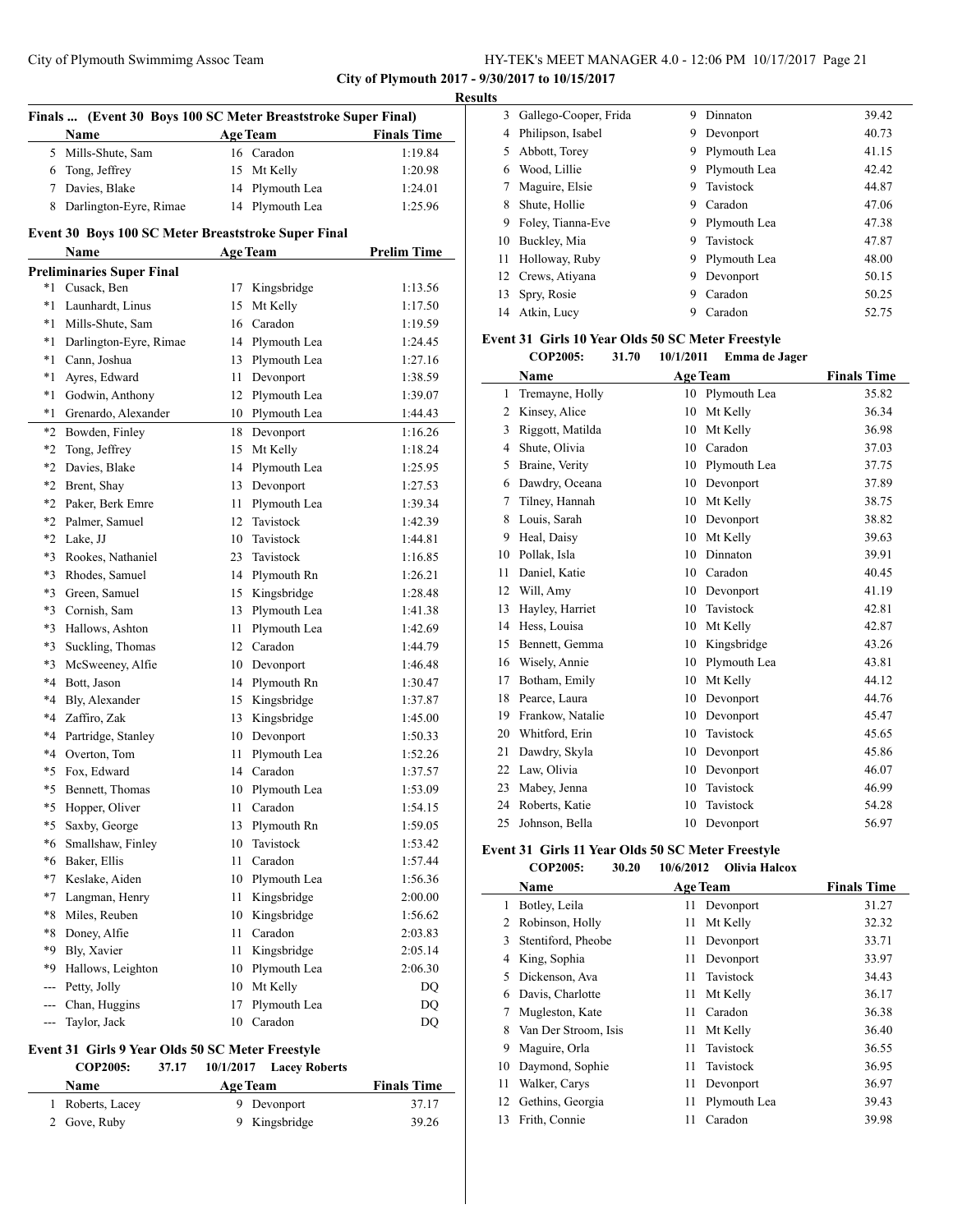**City of Plymouth 2017 - 9/30/2017 to 10/15/2017**

#### **Results**

| (Event 31 Girls 11 Year Olds 50 SC Meter Freestyle) |                      |     |                 |                    |  |
|-----------------------------------------------------|----------------------|-----|-----------------|--------------------|--|
|                                                     | Name                 |     | <b>Age Team</b> | <b>Finals Time</b> |  |
|                                                     | 14 Townshend, Olivia |     | 11 Tavistock    | 41.08              |  |
|                                                     | 15 Stevens, Jorga    | 11. | Dinnaton        | 41.23              |  |
|                                                     | 16 Hearnden, Erynn   | 11  | Caradon         | 41.49              |  |
|                                                     | 17 Howard, Lilyrose  | 11  | Devonport       | 41.54              |  |
| 18                                                  | Buckley, Erika       |     | 11 Tavistock    | 42.07              |  |
| 19                                                  | King, Lyla           | 11  | Caradon         | 43.31              |  |
|                                                     | 20 Cary, Poppy       |     | 11 Plymouth Lea | 44.63              |  |
| 21                                                  | Jones, Abigail       | 11  | Caradon         | 45.63              |  |
|                                                     | 22 Yussof, Lily      | 11  | Devonport       | 46.20              |  |
| 23                                                  | Toefy, Zara          | 11  | Plymouth Lea    | 47.16              |  |

#### **Event 31 Girls 12 Year Olds 50 SC Meter Freestyle**

|     | <b>COP2005:</b><br>28.89 | 10/4/2014<br><b>Kaylee Dekker</b> |                    |
|-----|--------------------------|-----------------------------------|--------------------|
|     | Name                     | <b>Age Team</b>                   | <b>Finals Time</b> |
| 1   | Matonhodze, Shamiso      | 12 Mt Kelly                       | 30.96              |
| 2   | Walker, Hannah           | Tavistock<br>12                   | 31.03              |
| 3   | Hall, Angelean           | Plymouth Lea<br>12                | 32.31              |
| 4   | Hess, Annabelle          | 12<br>Mt Kelly                    | 32.36              |
| 5   | Tout, Millie             | Dinnaton<br>12                    | 32.63              |
| 6   | McVeigh, Cara            | Tavistock<br>12                   | 32.67              |
| 7   | Roberts, Amy             | Tavistock<br>12                   | 34.05              |
| 8   | Cowling, Morenwyn        | 12<br>Caradon                     | 34.17              |
| 9   | Walker, Charlotte        | Tavistock<br>12                   | 35.05              |
| 10  | Grudleva, Yoana          | 12<br>Dinnaton                    | 35.22              |
| 11  | Atkin, Mollie            | 12<br>Caradon                     | 35.85              |
| 12  | Baker, Ellie             | Kingsbridge<br>12                 | 35.88              |
| 13  | Laseby, Polly            | Tavistock<br>12                   | 36.57              |
| 14  | Louis, Amelia            | 12<br>Devonport                   | 36.66              |
| 15  | Duggan, Abi              | 12<br>Plymouth Rn                 | 37.61              |
| 16  | Stoate, Alice            | 12<br>Tavistock                   | 37.77              |
| 17  | Green, Ruby              | 12<br>Devonport                   | 38.76              |
| 18  | Hocking, Lauren          | Caradon<br>12                     | 38.77              |
| 19  | Gawron, Amber            | 12<br>Devonport                   | 39.07              |
| 20  | Green, Amelie            | 12<br>Kingsbridge                 | 40.28              |
| 21  | Frankow, Hannah          | 12<br>Devonport                   | 40.90              |
| 22  | Small, Claire            | Tavistock<br>12                   | 41.41              |
| 23  | McGeachy, Holly          | 12<br>Devonport                   | 42.54              |
| 24  | Fox, Issey               | Caradon<br>12                     | 42.76              |
| 25  | Ley, Alexandra           | 12<br>Tavistock                   | 43.41              |
| 26  | Roberts, Hannah          | 12<br>Devonport                   | 44.22              |
| 27  | Finnie, Abigail          | Plymouth Rn<br>12                 | 48.85              |
| --- | Howes, Isabella          | 12<br>Plymouth Lea                | DQ                 |
| --- | Daykin, Malia            | 12<br>Plymouth Lea                | DQ                 |

#### **Event 31 Girls 13 Year Olds 50 SC Meter Freestyle COP2005: 27.75 10/17/2016 Honey Osrin**

| COLZUUS: | $21.75$ 10/1/2010 HOREY OSFIII |
|----------|--------------------------------|
| Name     | A oe Team                      |

|   | Name                  |     | <b>Age Team</b> | <b>Finals Time</b> |
|---|-----------------------|-----|-----------------|--------------------|
|   | Cowling, Bryluen      |     | 13 Caradon      | 30.63              |
|   | Hine, Caitlin         | 13  | Plymouth Lea    | 31.70              |
|   | Smart, Aimee          |     | 13 Plymouth Lea | 33.44              |
|   | 4 Dennis, Alexandra   | 13  | Mt Kelly        | 33.48              |
|   | 5 Tilney, Charlotte   |     | 13 Mt Kelly     | 34.16              |
|   | 6 Sparrow, Persephone | 13  | Mt Kelly        | 34.62              |
|   | Cox, Izzy             |     | 13 Tavistock    | 36.40              |
|   | Thorp, Lily           | 13. | Caradon         | 36.54              |
| 9 | Hearnden, Megan       | 13  | Caradon         | 37.84              |

| 10 Warren, Rosie    | 13 Mt Kelly | 38.19  |
|---------------------|-------------|--------|
| 11 Aspen, Elizabeth | 13 Caradon  | 39.23  |
| 12 Hoskin, Daisy    | 13 Caradon  | 44.91  |
| --- Riggott, Amelia | 13 Mt Kelly | X30.47 |
| --- Plumb, Millie   | 13 Dinnaton | DO     |

# **Event 31 Girls 14 Year Olds 50 SC Meter Freestyle**

|    | <b>COP2005:</b><br>29.01  | 10/17/2016 Elle Carne |                    |
|----|---------------------------|-----------------------|--------------------|
|    | Name                      | <b>Age Team</b>       | <b>Finals Time</b> |
|    | Coleman, Jasmin           | 14 Devonport          | 30.19              |
| 2  | Gautier, Maddie           | 14 Kingsbridge        | 30.26              |
| 3  | Cragg, Megan              | 14 Dinnaton           | 30.39              |
| 4  | Rickards, Ashley          | 14 Caradon            | 30.65              |
| 5  | D'Cunha, Ella             | 14 Dinnaton           | 31.34              |
| 6  | Page, Amelia              | 14 Plymouth Lea       | 32.10              |
| 7  | Ellicott, Morgan          | 14 Devonport          | 32.46              |
| 8  | Fox, Millie               | 14 Dinnaton           | 34.41              |
| 9  | Frisby, Nicole            | 14 Plymouth Rn        | 35.08              |
| 10 | Gloyne-Valentine, Jessica | 14 Devonport          | 37.98              |
| 11 | Carter-Lovell, Kian-Le    | Plymouth Rn<br>14     | 39.73              |

# **Event 31 Girls 15 Year Olds 50 SC Meter Freestyle**<br> **COP2005:** 28.12 10/5/2013 Lucy Rowls

|   | <b>COP2005:</b>    | 28.12<br>10/5/2013 | <b>Lucy Rowland</b> |                    |
|---|--------------------|--------------------|---------------------|--------------------|
|   | Name               |                    | <b>Age Team</b>     | <b>Finals Time</b> |
|   | Vorbeck, Carolin   |                    | 15 Mt Kelly         | 28.99              |
|   | 2 Pitt, Lucy       | 15                 | Dinnaton            | 29.05              |
| 3 | Fatti, Cecilia     |                    | 15 Plymouth Lea     | 29.65              |
| 4 | Stephens, Isabelle |                    | 15 Plymouth Lea     | 30.11              |
|   | 5 Botley, Tia      |                    | 15 Devonport        | 30.54              |
| 6 | Langman, Ellie     |                    | 15 Kingsbridge      | 30.87              |
|   | France, Emily      |                    | 15 Tavistock        | 30.93              |
| 8 | Zaffiro, Tegan     |                    | 15 Kingsbridge      | 35.76              |
|   | Dunn, Nicole       | 15                 | Mt Kelly            | DQ                 |

#### **Event 31 Girls 16 Year Olds 50 SC Meter Freestyle**

| <b>COP2005:</b>  | 27.95 | 10/5/2013       | <b>Sophie Hastings</b> |                    |
|------------------|-------|-----------------|------------------------|--------------------|
| <b>Name</b>      |       | <b>Age Team</b> |                        | <b>Finals Time</b> |
| Stewart, Jess    |       |                 | 16 Devonport           | 28.25              |
| 2 Teague, Sarah  |       |                 | 16 Tavistock           | 29.92              |
| 3 Aspen, Isobel  |       |                 | 16 Caradon             | 29.96              |
| 4 De Jager, Emma |       |                 | 16 Plymouth Lea        | 30.85              |
| 5 Marles, Maisie |       |                 | 16 Plymouth Lea        | 31.89              |
| McGowan, Lily    |       |                 | 16 Caradon             | 33.01              |
|                  |       |                 |                        |                    |

# **Event 31 Girls 17 & Over 50 SC Meter Freestyle**

 $\overline{\phantom{a}}$ 

 $\frac{1}{2}$ 

### **COP2005: 27.93 10/4/2014 Jenny Grace**

| <b>Name</b>          | <b>Age Team</b> | <b>Finals Time</b> |
|----------------------|-----------------|--------------------|
| 1 Noyce, Becky       | 17 Kingsbridge  | 28.70              |
| 2 Craigie, Charlotte | 17 Dinnaton     | 30.17              |
| 3 Shaw, Laura        | 18 Plymouth Lea | 33.27              |

# **Event 32 Boys 9 Year Olds 50 SC Meter Butterfly**

|    | <b>COP2005:</b><br>41.57 | 10/4/2010<br><b>George Spencer</b> |                    |
|----|--------------------------|------------------------------------|--------------------|
|    | Name                     | <b>Age Team</b>                    | <b>Finals Time</b> |
|    | McManus, Nathan          | 9 Plymouth Lea                     | 44.68              |
|    | 2 Blackwell, James       | 9 Plymouth Lea                     | 45.34              |
|    | 3 Herring-Green, Zak     | Plymouth Lea<br>9.                 | 50.64              |
|    | 4 Pearse, Harry          | Tavistock<br>9                     | 54.14              |
| 5. | Bennett, Oliver          | Plymouth Lea<br>9.                 | 1:08.16            |
|    | --- Wotton, Ben          | Plymouth Lea<br>9                  | DO                 |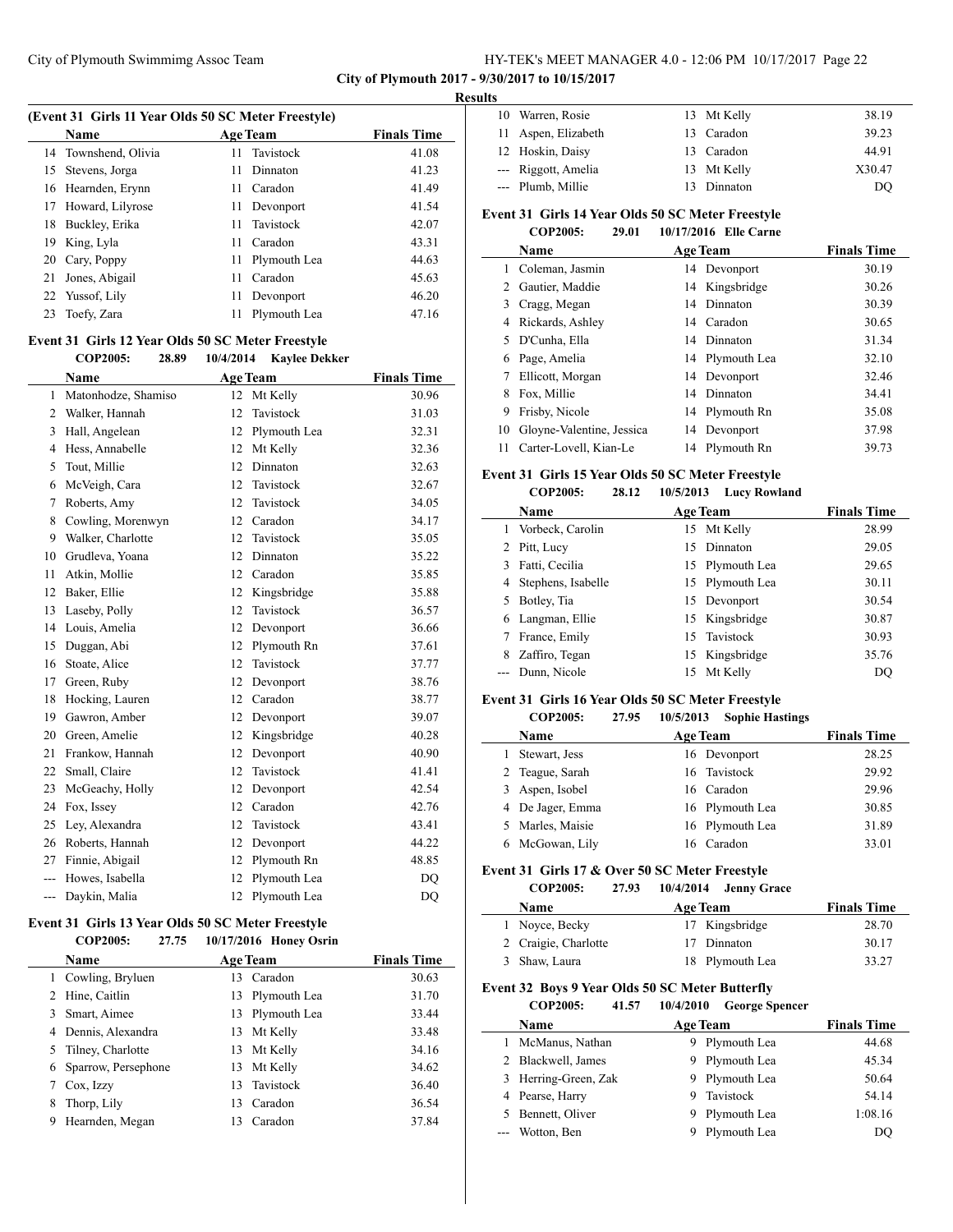**City of Plymouth 2017 - 9/30/2017 to 10/15/2017**

#### **Results**

L.

 $\overline{a}$ 

# **Event 32 Boys 10 Year Olds 50 SC Meter Butterfly**

|    | <b>COP2005:</b><br>34.65 | 10/1/2017<br><b>Jolly Petty</b> |                    |
|----|--------------------------|---------------------------------|--------------------|
|    | Name                     | <b>Age Team</b>                 | <b>Finals Time</b> |
| 1  | Petty, Jolly             | Mt Kelly<br>10                  | 34.65              |
|    | 2 Lake, JJ               | Tavistock<br>10                 | 42.45              |
| 3  | McSweeney, Alfie         | Devonport<br>10                 | 43.28              |
|    | 4 Taylor, Jack           | Caradon<br>10                   | 45.69              |
| 5. | Keslake, Aiden           | Plymouth Lea<br>10              | 47.41              |
| 6  | Cusack, Tom              | 10 Kingsbridge                  | 54.33              |
|    | Ashford, Oli             | Caradon<br>10                   | 1:02.33            |
| 8  | Fileman, Owen            | Tavistock<br>10                 | 1:09.25            |
|    |                          |                                 |                    |

#### **Event 32 Boys 11 Year Olds 50 SC Meter Butterfly**

#### **COP2005: 34.05 10/4/2010 Nicholas Glasson**

|     | <b>Name</b>          |     | <b>Age Team</b> | <b>Finals Time</b> |
|-----|----------------------|-----|-----------------|--------------------|
| 1   | Tait, Finlay         | 11  | Plymouth Lea    | 35.92              |
| 2   | Morgan-Hughes, Harry | 11  | Dinnaton        | 37.11              |
| 3   | Rice, Samuel         | 11. | Tavistock       | 38.95              |
| 4   | Ayres, Edward        | 11  | Devonport       | 41.34              |
| 5   | Doney, Alfie         | 11  | Caradon         | 41.63              |
| 6   | Caldwell, Jack       | 11  | Plymouth Lea    | 42.34              |
| 7   | Schroeder, Quinlan   | 11  | Mt Kelly        | 43.87              |
| 8   | Hallows, Ashton      | 11  | Plymouth Lea    | 45.27              |
| 9   | Underwood, Cameron   | 11  | Tavistock       | 47.41              |
| 10  | Baker, Ellis         | 11  | Caradon         | 51.20              |
| 11  | Dornan, James        | 11  | Mt Kelly        | 53.79              |
| 12. | Overton, Tom         | 11  | Plymouth Lea    | 1:00.88            |

#### **Event 32 Boys 12 Year Olds 50 SC Meter Butterfly**

#### **COP2005: 30.96 10/19/2015 Salvador Gordo**

|   | <b>Name</b>            | <b>Age Team</b> | <b>Finals Time</b> |
|---|------------------------|-----------------|--------------------|
|   | 1 Nakamura-Drew, Aaron | 12 Plymouth Lea | 36.51              |
|   | 2 White, Danny         | 12 Devonport    | 37.86              |
|   | 3 Coleman, James       | 12 Devonport    | 37.87              |
|   | 4 Tomlinson, Harry     | 12 Caradon      | 39.19              |
|   | 5 Godwin, Anthony      | 12 Plymouth Lea | 40.97              |
|   | 6 Shrestha, Arjun      | 12 Caradon      | 41.45              |
| 7 | Cary, Lawrence         | 12 Plymouth Lea | 43.67              |
| 8 | Suckling, Thomas       | 12 Caradon      | 49.71              |

#### **Event 32 Boys 13 Year Olds 50 SC Meter Butterfly**

### **COP2005: 29.26 10/6/2014 Rolands Tarhanovs**

|    | <b>Name</b>    |    | <b>Age Team</b> | <b>Finals Time</b> |
|----|----------------|----|-----------------|--------------------|
| 1  | Ray, Peter     | 13 | Mt Kelly        | 32.87              |
|    | Thomas, Morgan | 13 | Mt Kelly        | 34.10              |
| 3  | Browne, Henry  | 13 | Plymouth Lea    | 35.01              |
| 4  | Naylor, Oliver | 13 | Caradon         | 35.19              |
| 5. | Dietz, Fritz   | 13 | Mt Kelly        | 37.09              |
| 6  | Noakes, Hamish | 13 | Tavistock       | 41.17              |
|    | Cornish, Sam   | 13 | Plymouth Lea    | 41.48              |
| 8  | Chant, Liam    | 13 | Devonport       | 46.01              |
| 9  | Noble, Thomas  | 13 | Devonport       | 46.17              |
| 10 | Saxby, George  | 13 | Plymouth Rn     | 49.83              |
| 11 | Zaffiro, Zak   | 13 | Kingsbridge     | 50.75              |
| 12 | Harris, Xander | 13 | Devonport       | 54.56              |
|    | Byrom, Arthur  | 13 | Devonport       | DQ                 |
|    |                |    |                 |                    |

# **Event 32 Boys 14 Year Olds 50 SC Meter Butterfly**

| <b>COP2005:</b>   | 27.87 | 10/7/2013 | <b>Benjamin Staig</b> |                    |
|-------------------|-------|-----------|-----------------------|--------------------|
| Name              |       |           | <b>Age Team</b>       | <b>Finals Time</b> |
| Morgan, Alfie     |       |           | 14 Tavistock          | 32.55              |
| 2 Davies, George  |       |           | 14 Devonport          | 34.55              |
| 3 Fox, Edward     |       |           | 14 Caradon            | 37.60              |
| Bott, Jason       |       |           | 14 Plymouth Rn        | 39.50              |
| Chilton, Tom      |       |           | 14 Devonport          | 46.36              |
| --- Smart, Oliver |       |           | 14 Mt Kelly           | X30.85             |

#### **Event 32 Boys 15 Year Olds 50 SC Meter Butterfly**

#### **COP2005: 27.60 10/6/2014 Joe Tibbetts**

| <b>Name</b>         | Age Team |                | <b>Finals Time</b> |
|---------------------|----------|----------------|--------------------|
| 1 Gillingham, Benji |          | 15 Mt Kelly    | 30.33              |
| 2 Suckling, Ben     |          | 15 Caradon     | 32.42              |
| 3 Green, Samuel     |          | 15 Kingsbridge | 34.25              |
| --- Gould, Hayden   |          | 15 Plymouth Rn | DO                 |

# **Event 32 Boys 16 Year Olds 50 SC Meter Butterfly**

#### **COP2005: 26.69 10/7/2013 Nikita Ivanov**

| <b>Name</b>        | <b>Age Team</b> | <b>Finals Time</b> |
|--------------------|-----------------|--------------------|
| 1 Manuilov, Peter  | 16 Plymouth Lea | 27.20              |
| 2 Smart, Edward    | 16 Mt Kelly     | 28.54              |
| 3 Spry, Jackson    | 16 Caradon      | 29.26              |
| 4 Mills-Shute, Sam | 16 Caradon      | 36.64              |

# **Event 32 Boys 17 & Over 50 SC Meter Butterfly**

#### **COP2005: 26.05 10/17/2016 Nathan Greenwood**

|   | Name             | <b>Age Team</b> | <b>Finals Time</b> |
|---|------------------|-----------------|--------------------|
|   | 1 Lakeman, Jack  | 20 Devonport    | 26.32              |
|   | 2 Bowden, Finley | 18 Devonport    | 27.05              |
| 3 | Brady, Joseph    | 17 Devonport    | 27.46              |
| 4 | Chan, Huggins    | 17 Plymouth Lea | 28.62              |
|   | Choi, Matthew    | 18 Plymouth Lea | 31.99              |
|   | Tucker, Dan      | Kingsbridge     | 32.18              |

# **Event 33 Girls 9 Year Olds 200 SC Meter Backstroke**

#### **COP2005: 2:59.24 10/17/2016 Blythe Kinsman**

|   | Name               |    | <b>Age Team</b> | <b>Finals Time</b> |
|---|--------------------|----|-----------------|--------------------|
|   | Whittingham, Lilly | 9. | Plymouth Lea    | 3:09.32            |
|   | 2 Morris, Isabella |    | 9 Plymouth Lea  | 3:22.69            |
| 3 | Gove, Ruby         |    | 9 Kingsbridge   | 3:30.26            |
|   | 4 Abbott, Torey    |    | 9 Plymouth Lea  | 3:41.46            |
|   | 5 Roberts, Lacey   | 9. | Devonport       | 3:46.50            |
| 6 | Maguire, Elsie     |    | Tavistock       | 4:22.13            |
|   | --- Shute, Hollie  |    | Caradon         | DO                 |

#### **Event 33 Girls 10 Year Olds 200 SC Meter Backstroke COP2005: 2:47.55 10/7/2012 Vicki Wilkins**

| <b>Name</b>       | <b>Age Team</b> |                 | <b>Finals Time</b> |
|-------------------|-----------------|-----------------|--------------------|
| 1 Tremayne, Holly |                 | 10 Plymouth Lea | 3:08.72            |
| Shute, Olivia     | 10              | Caradon         | 3:15.05            |
| Dawdry, Oceana    | 10              | Devonport       | 3:20.60            |
| 4 Kinsey, Alice   | 10              | Mt Kelly        | 3:21.64            |
| Tilney, Hannah    | 10              | Mt Kelly        | 3:23.96            |
| Pollak, Isla      | 10              | Dinnaton        | 3:35.20            |
| Dawdry, Skyla     | 10              | Devonport       | 3:35.54            |
| --- Daniel, Katie | 10              | Caradon         | DO                 |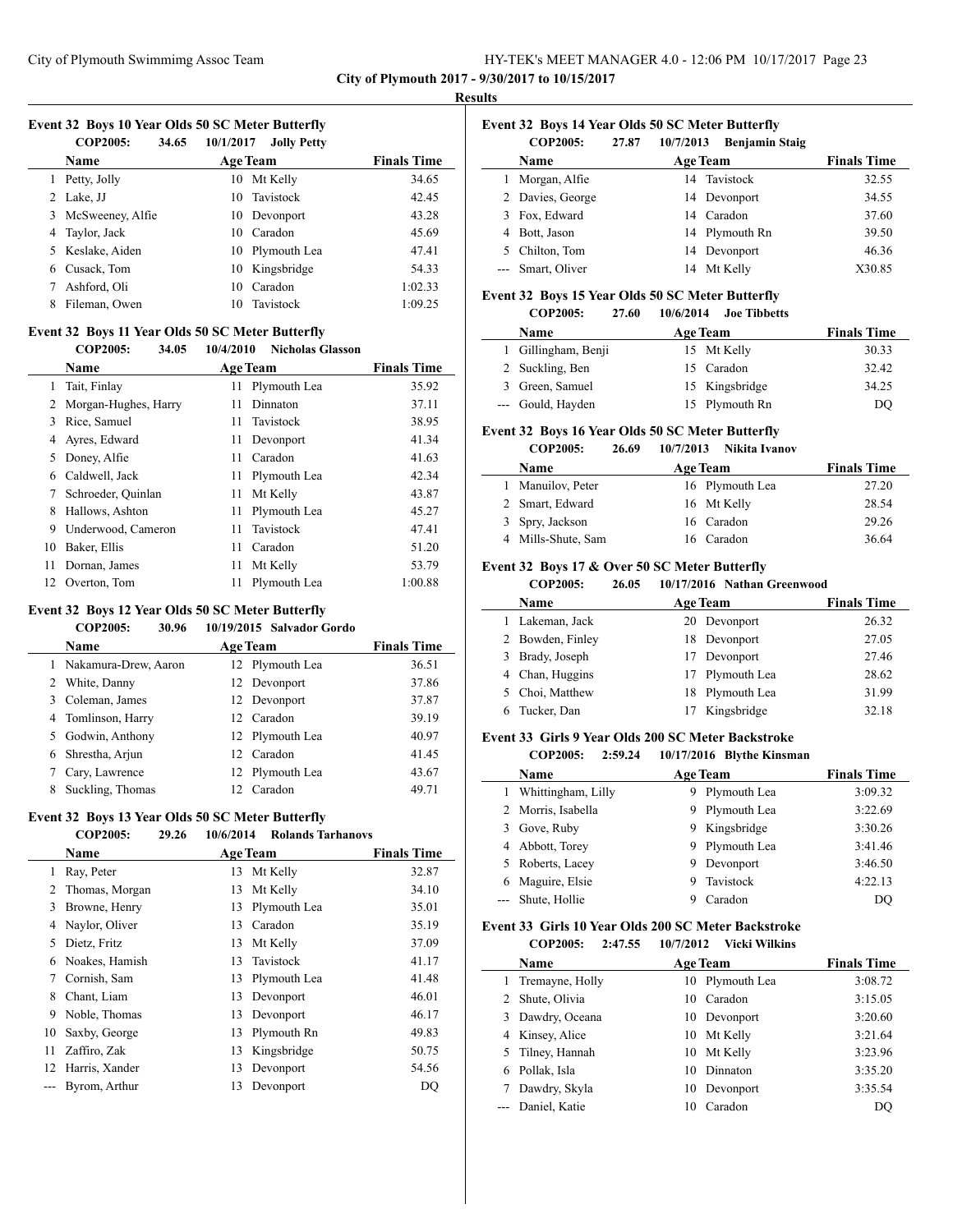| HY-TEK's MEET MANAGER 4.0 - 12:06 PM 10/17/2017 Page 24 |  |
|---------------------------------------------------------|--|
|---------------------------------------------------------|--|

 $\sim$ 

 $\overline{a}$ 

#### **Results**

| Event 33 Girls 11 Year Olds 200 SC Meter Backstroke |          |                             |
|-----------------------------------------------------|----------|-----------------------------|
| $\text{COP}2005: 2:35.75$                           |          | - 10/7/2012 - Olivia Halcox |
| Name                                                | Age Team |                             |

| <b>Name</b>            | <b>Age Team</b> | <b>Finals Time</b> |
|------------------------|-----------------|--------------------|
| Chilton, Emma          | 11 Devonport    | 3:02.99            |
| 2 Harris, Megan        | 11 Dinnaton     | 3:24.93            |
| 3 Daymond, Sophie      | 11 Tavistock    | 3:27.98            |
| 4 Schraibman, Isabella | 11 Tavistock    | 3:41.96            |
| King, Lyla             | Caradon         | 3:45.49            |

#### **Event 33 Girls 12 Year Olds 200 SC Meter Backstroke**

|    | <b>COP2005:</b><br>2:28.68 | <b>Vicki Wilkins</b><br>10/5/2014 |                    |
|----|----------------------------|-----------------------------------|--------------------|
|    | Name                       | <b>Age Team</b>                   | <b>Finals Time</b> |
| 1  | Wright, Elizabeth          | Plymouth Lea<br>12                | 2:45.90            |
| 2  | Bain, Jemma                | Plymouth Lea<br>12                | 2:48.03            |
| 3  | Hall, Angelean             | Plymouth Lea<br>12                | 2:50.31            |
| 4  | Walker, Hannah             | Tavistock<br>12                   | 2:53.17            |
| 5  | Seddon, Ella               | Caradon<br>12                     | 2:54.20            |
| 6  | Evans, Klara               | Plymouth Lea<br>12                | 2:58.48            |
| 7  | Abbott, Ceira              | Plymouth Lea<br>12                | 3:08.57            |
| 8  | Howes, Isabella            | Plymouth Lea<br>12                | 3:16.99            |
| 9  | Finnie, Abigail            | Plymouth Rn<br>12                 | 3:32.35            |
| 10 | Gawron, Amber              | Devonport<br>12                   | 3:33.30            |
| 11 | Fox, Issey                 | Caradon<br>12                     | 3:54.24            |
|    | Hutchinson, Niamh          | Plymouth Lea<br>12                | DQ                 |
|    | Jarvis, Rosie              | Plymouth Lea<br>12                | <b>DQ</b>          |
|    | Atkin, Mollie              | Caradon<br>12                     | DQ                 |

# **Event 33 Girls 13 Year Olds 200 SC Meter Backstroke**

|              | <b>COP2005:</b>            | 2:26.65 | 10/6/2013 Georgia Martin |                    |
|--------------|----------------------------|---------|--------------------------|--------------------|
|              | <b>Name</b>                |         | <b>Age Team</b>          | <b>Finals Time</b> |
| $\mathbf{1}$ | Hine, Caitlin              |         | 13 Plymouth Lea          | 2:43.87            |
|              | 2 Dennis, Alexandra        |         | 13 Mt Kelly              | 2:51.66            |
|              | 3 Paltanaviciute, Karolina |         | 13 Plymouth Lea          | 2:53.95            |
|              | 4 Aspen, Elizabeth         | 13.     | Caradon                  | 3:01.41            |

# **Event 33 Girls 14 Year Olds 200 SC Meter Backstroke**

| COP2005:            | 2:27.82 | 10/3/2010       | Abi Carne      |                    |
|---------------------|---------|-----------------|----------------|--------------------|
| <b>Name</b>         |         | <b>Age Team</b> |                | <b>Finals Time</b> |
| 1 Spry, Hannah      |         |                 | 14 Caradon     | 2:51.14            |
| 2 Cusack, Charlotte |         |                 | 14 Kingsbridge | 2:53.73            |

# **Event 33 Girls 15 Year Olds 200 SC Meter Backstroke**

| <b>COP2005:</b>    | 2:25.17 | 10/3/2010       | Nia Kennedv     |                    |
|--------------------|---------|-----------------|-----------------|--------------------|
| Name               |         | <b>Age Team</b> |                 | <b>Finals Time</b> |
| 1 Bramley, Aegean  |         |                 | 15 Caradon      | 2:28.71            |
| 2 Oerlemans, Tonya |         |                 | 15 Plymouth Lea | 2:36.91            |
| --- Zaffiro, Tegan |         |                 | 15 Kingsbridge  | DO                 |

#### **Event 33 Girls 16 Year Olds 200 SC Meter Backstroke COP2005: 2:23.15 10/5/2014 Emma Noyce**

| COLZUUS.        | 2.23.13 |                 |                                                                           |
|-----------------|---------|-----------------|---------------------------------------------------------------------------|
| <b>Name</b>     |         |                 | <b>Finals Time</b>                                                        |
| 1 Aspen, Isobel |         |                 | 2:35.48                                                                   |
|                 |         |                 | 2:51.79                                                                   |
|                 |         | 2 McGowan, Lily | $10/3/2014$ Ellinia inovec<br><b>Age Team</b><br>16 Caradon<br>16 Caradon |

# **Event 33 Girls 17 & Over 200 SC Meter Backstroke**

|               |                 | COP2005: 2:35.96 10/3/2010 Harriet Tuck |                    |
|---------------|-----------------|-----------------------------------------|--------------------|
| <b>Name</b>   | <b>Age Team</b> |                                         | <b>Finals Time</b> |
| 1 Shaw, Laura |                 | 18 Plymouth Lea                         | 2:41.23            |

| Event 34 Boys 9 Year Olds 200 SC Meter Freestyle |                    |                   |                         |                    |  |
|--------------------------------------------------|--------------------|-------------------|-------------------------|--------------------|--|
|                                                  | <b>COP2005:</b>    | 2:42.51 10/4/2009 | <b>Benjamin Gittens</b> |                    |  |
|                                                  | <b>Name</b>        | <b>Age Team</b>   |                         | <b>Finals Time</b> |  |
|                                                  | 1 Blackwell, James |                   | 9 Plymouth Lea          | 3:03.10            |  |
| $2^{\circ}$                                      | Wotton, Ben        |                   | 9 Plymouth Lea          | 3:30.21            |  |

#### **Event 34 Boys 10 Year Olds 200 SC Meter Freestyle COP2005: 2:33.61 10/5/2008 Myles Pillage**

|    | COP2005:<br>2:33.01   | 10/5/2008<br>- Mvies Pillage |                    |
|----|-----------------------|------------------------------|--------------------|
|    | Name                  | <b>Age Team</b>              | <b>Finals Time</b> |
|    | Petty, Jolly          | Mt Kelly<br>10               | 2:41.95            |
|    | 2 Grenardo, Alexander | Plymouth Lea<br>10           | 2:48.44            |
| 3  | Miles, Reuben         | 10 Kingsbridge               | 2:51.38            |
|    | 4 Smallshaw, Finley   | 10 Tavistock                 | 3:02.56            |
| 5. | Taylor, Jack          | 10 Caradon                   | 3:15.57            |
|    | 6 Keslake, Aiden      | 10 Plymouth Lea              | 3:29.80            |
|    | Cusack, Tom           | 10 Kingsbridge               | 3:49.49            |
|    | Ashford, Oli          | Caradon<br>10                | 3:52.99            |

# **Event 34 Boys 11 Year Olds 200 SC Meter Freestyle**

### **COP2005: 2:12.46 10/6/2013 Adam Davies**

|    | Name                 |    | <b>Age Team</b> | <b>Finals Time</b> |
|----|----------------------|----|-----------------|--------------------|
|    | Paker, Berk Emre     |    | 11 Plymouth Lea | 2:35.93            |
|    | 2 Caldwell, Jack     | 11 | Plymouth Lea    | 2:43.14            |
| 3  | Morgan-Hughes, Harry | 11 | Dinnaton        | 2:45.02            |
| 4  | Tait, Finlay         | 11 | Plymouth Lea    | 2:46.58            |
| 5. | Schroeder, Quinlan   | 11 | Mt Kelly        | 2:50.22            |
| 6  | Rice, Samuel         |    | 11 Tavistock    | 2:56.42            |
|    | Stone, Haydn         | 11 | Dinnaton        | 3:24.48            |
| 8  | Williams, Jack       |    | 11 Plymouth Lea | 3:28.03            |
| 9  | Furnell, Markos      | 11 | Plymouth Lea    | 3:30.65            |
| 10 | Hopper, Oliver       |    | Caradon         | 3:39.46            |

## **Event 34 Boys 12 Year Olds 200 SC Meter Freestyle**

|                                                                                                                                                                                                                                                                                                                                                                                                                                                                            | COP2005:<br>2:11.85 | 10/19/2015 Louis Edwards-Pratt |                    |
|----------------------------------------------------------------------------------------------------------------------------------------------------------------------------------------------------------------------------------------------------------------------------------------------------------------------------------------------------------------------------------------------------------------------------------------------------------------------------|---------------------|--------------------------------|--------------------|
|                                                                                                                                                                                                                                                                                                                                                                                                                                                                            | Name                | <b>Age Team</b>                | <b>Finals Time</b> |
|                                                                                                                                                                                                                                                                                                                                                                                                                                                                            | O'Connor, Jamie     | 12 Mt Kelly                    | 2:19.58            |
| 2                                                                                                                                                                                                                                                                                                                                                                                                                                                                          | Ellis, Samuel       | 12 Plymouth Lea                | 2:22.86            |
| 3                                                                                                                                                                                                                                                                                                                                                                                                                                                                          | Coleman, James      | 12 Devonport                   | 2:33.86            |
| 4                                                                                                                                                                                                                                                                                                                                                                                                                                                                          | George, Scott       | 12 Plymouth Lea                | 2:38.90            |
| 5.                                                                                                                                                                                                                                                                                                                                                                                                                                                                         | Tomlinson, Harry    | 12 Caradon                     | 2:43.24            |
| 6                                                                                                                                                                                                                                                                                                                                                                                                                                                                          | Shrestha, Arjun     | 12 Caradon                     | 2:56.25            |
| 7                                                                                                                                                                                                                                                                                                                                                                                                                                                                          | Cary, Lawrence      | 12 Plymouth Lea                | 3:07.42            |
| 8                                                                                                                                                                                                                                                                                                                                                                                                                                                                          | Sutton, Aaron       | 12 Dinnaton                    | 3:15.74            |
| $\frac{1}{2} \left( \frac{1}{2} \right) \left( \frac{1}{2} \right) \left( \frac{1}{2} \right) \left( \frac{1}{2} \right) \left( \frac{1}{2} \right) \left( \frac{1}{2} \right) \left( \frac{1}{2} \right) \left( \frac{1}{2} \right) \left( \frac{1}{2} \right) \left( \frac{1}{2} \right) \left( \frac{1}{2} \right) \left( \frac{1}{2} \right) \left( \frac{1}{2} \right) \left( \frac{1}{2} \right) \left( \frac{1}{2} \right) \left( \frac{1}{2} \right) \left( \frac$ | Suckling, Thomas    | 12 Caradon                     | DQ                 |
|                                                                                                                                                                                                                                                                                                                                                                                                                                                                            | Godwin, Anthony     | 12 Plymouth Lea                | DO                 |
|                                                                                                                                                                                                                                                                                                                                                                                                                                                                            |                     |                                |                    |

#### **Event 34 Boys 13 Year Olds 200 SC Meter Freestyle**

**COP2005: 2:08.09 10/5/2014 Tai Roche-Walker**

|    | Name                |    | <b>Age Team</b> | <b>Finals Time</b> |
|----|---------------------|----|-----------------|--------------------|
|    | Symons-Brown, Aiden |    | 13 Devonport    | 2:13.32            |
|    | Cann, Joshua        | 13 | Plymouth Lea    | 2:18.09            |
| 3  | Philipson, Ethan    |    | 13 Plymouth Lea | 2:20.38            |
| 4  | Brent, Shay         |    | 13 Devonport    | 2:21.86            |
|    | Ray, Peter          |    | 13 Mt Kelly     | 2:22.20            |
| 6  | Byrom, Arthur       |    | 13 Devonport    | 2:27.86            |
|    | Browne, Henry       | 13 | Plymouth Lea    | 2:27.94            |
| 8  | Stone, Lloyd        | 13 | Dinnaton        | 2:29.21            |
| 9  | Anderson, Tane      | 13 | Plymouth Lea    | 2:31.43            |
| 10 | Naylor, Oliver      | 13 | Caradon         | 2:32.98            |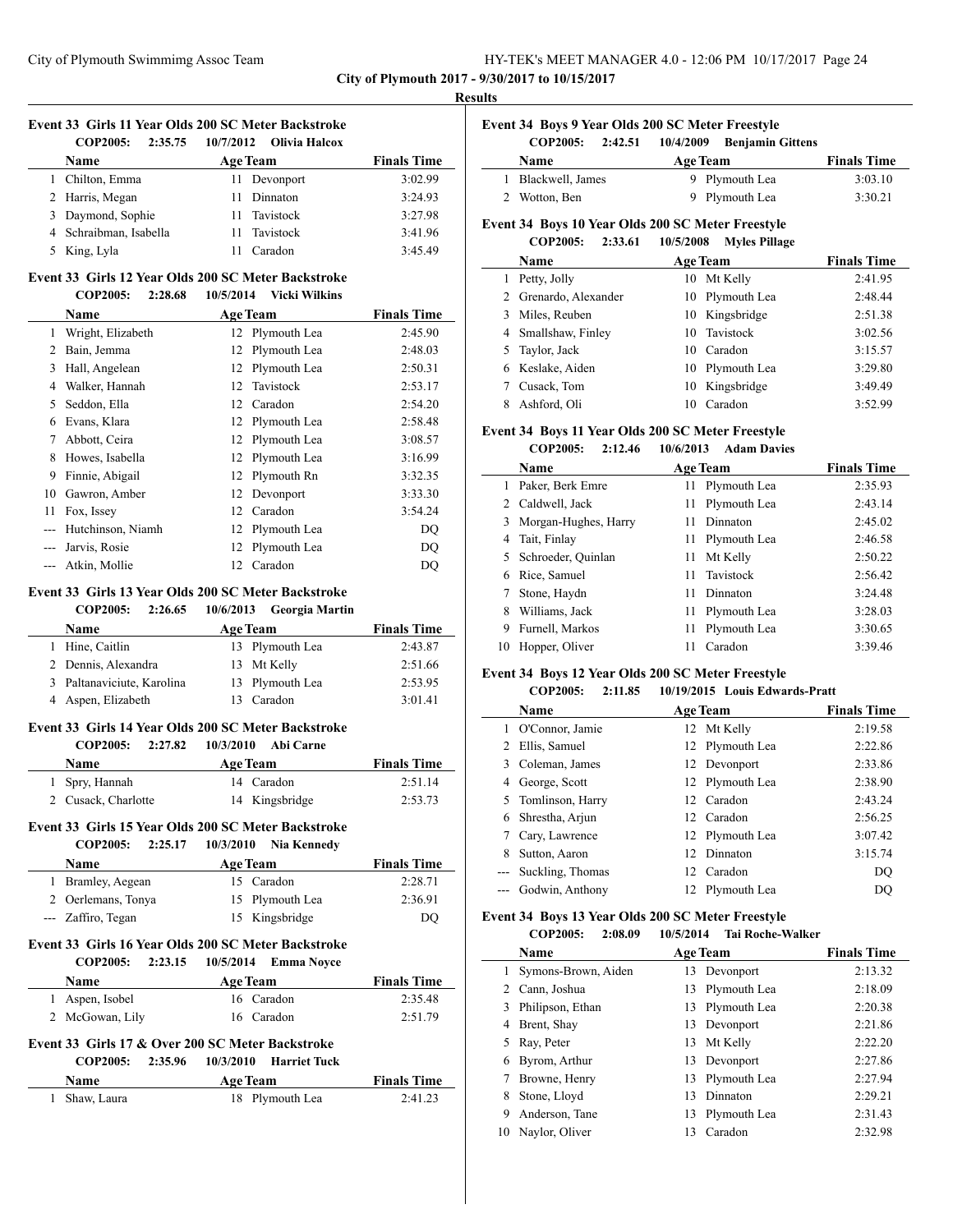|              | (Event 34 Boys 13 Year Olds 200 SC Meter Freestyle)                             |                                                                                         |                    |
|--------------|---------------------------------------------------------------------------------|-----------------------------------------------------------------------------------------|--------------------|
|              | Name                                                                            | <b>Age Team</b>                                                                         | <b>Finals Time</b> |
|              | 11 Thomas, Morgan<br>12 Dietz, Fritz                                            | 13 Mt Kelly<br>13 Mt Kelly                                                              | 2:33.28<br>2:36.22 |
|              | 13 Zaffiro, Zak                                                                 | 13 Kingsbridge                                                                          | 3:02.05            |
|              |                                                                                 |                                                                                         |                    |
|              | Event 34 Boys 14 Year Olds 200 SC Meter Freestyle<br><b>COP2005:</b><br>2:05.14 | 10/5/2014 Wolfram O'Connor                                                              |                    |
|              |                                                                                 | <b>Age Team</b>                                                                         |                    |
|              | Name                                                                            |                                                                                         | <b>Finals Time</b> |
|              | 1 Davis, Jon-Paul<br>2 Stewart, Rees                                            | 14 Plymouth Lea<br>14 Caradon                                                           | 2:12.50<br>2:13.18 |
|              | 3 Darlington-Eyre, Rimae                                                        | 14 Plymouth Lea                                                                         | 2:14.22            |
|              | 4 Short, Leighton                                                               | 14 Devonport                                                                            | 2:33.21            |
|              | 5 Fox, Edward                                                                   | 14 Caradon                                                                              | 2:44.44            |
|              | 6 Bott, Jason                                                                   | 14 Plymouth Rn                                                                          | 2:45.21            |
|              | Event 34 Boys 15 Year Olds 200 SC Meter Freestyle                               |                                                                                         |                    |
|              | COP2005: 1:58.21                                                                | 10/7/2012 Louis Gautier                                                                 |                    |
|              | Name<br><b>Age Team</b>                                                         |                                                                                         | <b>Finals Time</b> |
|              | 1 Launhardt, Linus                                                              | 15 Mt Kelly                                                                             | 2:04.39            |
|              | 2 Suckling, Ben                                                                 | 15 Caradon                                                                              | 2:11.83            |
|              | 3 Tong, Jeffrey                                                                 | 15 Mt Kelly                                                                             | 2:13.75            |
|              | 4 Green, Samuel                                                                 | 15 Kingsbridge                                                                          | 2:27.96            |
|              | 5 Gould, Hayden                                                                 | 15 Plymouth Rn                                                                          | 2:33.32            |
|              | <b>COP2005:</b><br>1:59.75<br>Name                                              | 10/5/2014<br><b>Connor Andrews</b><br><b>Age Team</b>                                   | <b>Finals Time</b> |
|              | 1 Smart, Edward                                                                 | 16 Mt Kelly                                                                             | 2:07.60            |
|              | 2 Spry, Jackson                                                                 | 16 Caradon                                                                              | 2:09.07            |
|              | 3 Mills-Shute, Sam                                                              | 16 Caradon                                                                              | 2:21.59            |
|              | Event 34 Boys 17 & Over 200 SC Meter Freestyle<br><b>COP2005:</b><br>1:55.41    | 10/17/2016 Joseph Tibbetts                                                              |                    |
|              | <b>Name</b><br>Age Team                                                         |                                                                                         | <b>Finals Time</b> |
|              | 1 Tucker, Dan                                                                   | 17 Kingsbridge                                                                          | 2:21.63            |
|              | <b>COP2005:</b><br>1:41.57<br>J Brady, A Symons-Brown, F Bowden, J Lakeman      | Event 37 Boys 9 & Over 200 SC Meter Freestyle Relay Swim-off<br>10/2/2017 Devonport RSA |                    |
|              | Team                                                                            | <b>Relay</b>                                                                            | <u>Finals Time</u> |
|              | - Swim-off                                                                      |                                                                                         |                    |
| $\mathbf{1}$ | Devonport                                                                       | А                                                                                       | 1:41.57            |
|              | 1) Brady, Joseph 17                                                             | 2) Symons-Brown, Aiden 13                                                               |                    |
|              | 3) Bowden, Finley 18                                                            | 4) Lakeman, Jack 20                                                                     |                    |
|              | 2 Plymouth Lea                                                                  | А                                                                                       | 1:43.70            |
|              | 1) Stocks-Reid, James 21                                                        | 2) Cann, Joshua 13                                                                      |                    |
|              | 3) Manuilov, Peter 16                                                           | 4) Davis, Jon-Paul 14                                                                   |                    |
|              | 3 Caradon                                                                       | А                                                                                       | 1:52.07            |
|              | 1) Spry, Jackson 16                                                             | 2) Suckling, Ben 15                                                                     |                    |
|              | 3) Stewart, Rees 14                                                             |                                                                                         |                    |
|              |                                                                                 | 4) Naylor, Oliver 13                                                                    |                    |
|              | 4 Devonport                                                                     | B                                                                                       | 1:58.86            |
|              | 1) White, Danny 12                                                              | 2) Brent, Shay 13                                                                       |                    |
|              | 3) Davies, George 14                                                            | 4) Christie, Alex 16                                                                    |                    |
|              | 5 Tavistock                                                                     | A                                                                                       | 2:01.40            |
| 6            | Tavistock                                                                       | B                                                                                       | 2:15.04            |
| 7            | Caradon                                                                         | B                                                                                       | 2:20.82            |
|              | 1) Suckling, Thomas 12<br>3) Taylor, Jack 10                                    | 2) Clark, Oscar 13<br>4) Shrestha, Arjun 12                                             |                    |

**Event 38 Girls 9 & Over 200 SC Meter Freestyle Relay Swim-off COP2005: 1:56.05 10/2/2017 Devonport RSA**

**T Crews, M Steele, J STEWART, J Manning**

|   | <b>Team</b>              | Relay                  | <b>Finals Time</b> |
|---|--------------------------|------------------------|--------------------|
|   | - Swim-off               |                        |                    |
|   | Devonport                | А                      | 1:56.05            |
|   | 1) Crews, Tia 12         | 2) Steele, Mia 15      |                    |
|   | 3) Stewart, Jess 16      | 4) Manning, Jessica 17 |                    |
| 2 | Plymouth Lea             | A                      | 1:57.99            |
|   | 1) Stephens, Isabelle 15 | 2) Chalk, Ellie 13     |                    |
|   | 3) Dolton, Laura 15      | 4) Fatti, Cecilia 15   |                    |
| 3 | Caradon                  | A                      | 2:04.13            |
|   | 1) Bramley, Aegean 15    | 2) Rickards, Ashley 14 |                    |
|   | 3) McGowan, Lily 16      | 4) Libby, Francesca 15 |                    |
| 4 | Devonport                | B                      | 2:05.62            |
|   | 1) Chilton, Emma 11      | 2) Botley, Leila 11    |                    |
|   | 3) Botley, Yana 13       | 4) Botley, Tia 15      |                    |
| 5 | Tavistock                | A                      | 2:08.13            |
| 6 | Tavistock                | В                      | 2:25.79            |

#### **Event 39 Boys 10 Year Olds 100 SC Meter Freestyle**

|    | <b>COP2005:</b><br>1:11.97 | $10/20/2015$ Finn Washburn |                    |
|----|----------------------------|----------------------------|--------------------|
|    | Name                       | <b>Age Team</b>            | <b>Prelim Time</b> |
|    | <b>Preliminaries</b>       |                            |                    |
| 1  | McSweeney, Alfie           | Devonport<br>10            | 1:18.08            |
| 2  | Bennett, Thomas            | Plymouth Lea<br>10         | 1:18.53            |
| 3  | Thomas, Christopher        | Dinnaton<br>10             | 1:18.76            |
| 4  | Grenardo, Alexander        | 10 Plymouth Lea            | 1:19.54            |
|    | Partridge, Stanley         | Devonport<br>10            | 1:21.25            |
| 6  | Miles, Reuben              | Kingsbridge<br>10          | 1:23.52            |
| 7  | Smallshaw, Finley          | Tavistock<br>10            | 1:24.10            |
| 8  | Taylor, Jack               | Caradon<br>10              | 1:27.40            |
| 9  | Hallows, Leighton          | Plymouth Lea<br>10         | 1:45.22            |
| 10 | Cusack, Tom                | Kingsbridge<br>10          | 1:45.27            |
| 11 | Fileman, Owen              | Tavistock<br>10            | 2:03.79            |

# **Event 39 Boys 11 Year Olds 100 SC Meter Freestyle**

#### **COP2005: 1:04.74 10/8/2012 George Spencer**

| Name                 |    |              | <b>Prelim Time</b> |
|----------------------|----|--------------|--------------------|
| <b>Preliminaries</b> |    |              |                    |
| Wheatley, James      | 11 | Mt Kelly     | 1:05.03            |
| Paker, Berk Emre     | 11 | Plymouth Lea | 1:13.30            |
| Watts, Aidan         | 11 | Plymouth Lea | 1:13.75            |
| Williams, Joshua     | 11 | Plymouth Lea | 1:13.78            |
| Ayres, Edward        | 11 | Devonport    | 1:14.52            |
| Schroeder, Quinlan   | 11 | Mt Kelly     | 1:14.66            |
| Hallows, Ashton      | 11 | Plymouth Lea | 1:17.01            |
| Jenkins, Henry       | 11 | Plymouth Lea | 1:25.05            |
| Baker, Ellis         | 11 | Caradon      | 1:27.25            |
| Williams, Jack       | 11 | Plymouth Lea | 1:31.35            |
| Overton, Tom         | 11 | Plymouth Lea | 1:31.59            |
| Langman, Henry       | 11 | Kingsbridge  | 1:35.12            |
| Skinner, Daniel      | 11 | Devonport    | 1:35.34            |
| Furnell, Markos      | 11 | Plymouth Lea | 1:35.66            |
| Forgan, Archie       | 11 | Mt Kelly     | 1:56.37            |
|                      |    |              | <b>Age Team</b>    |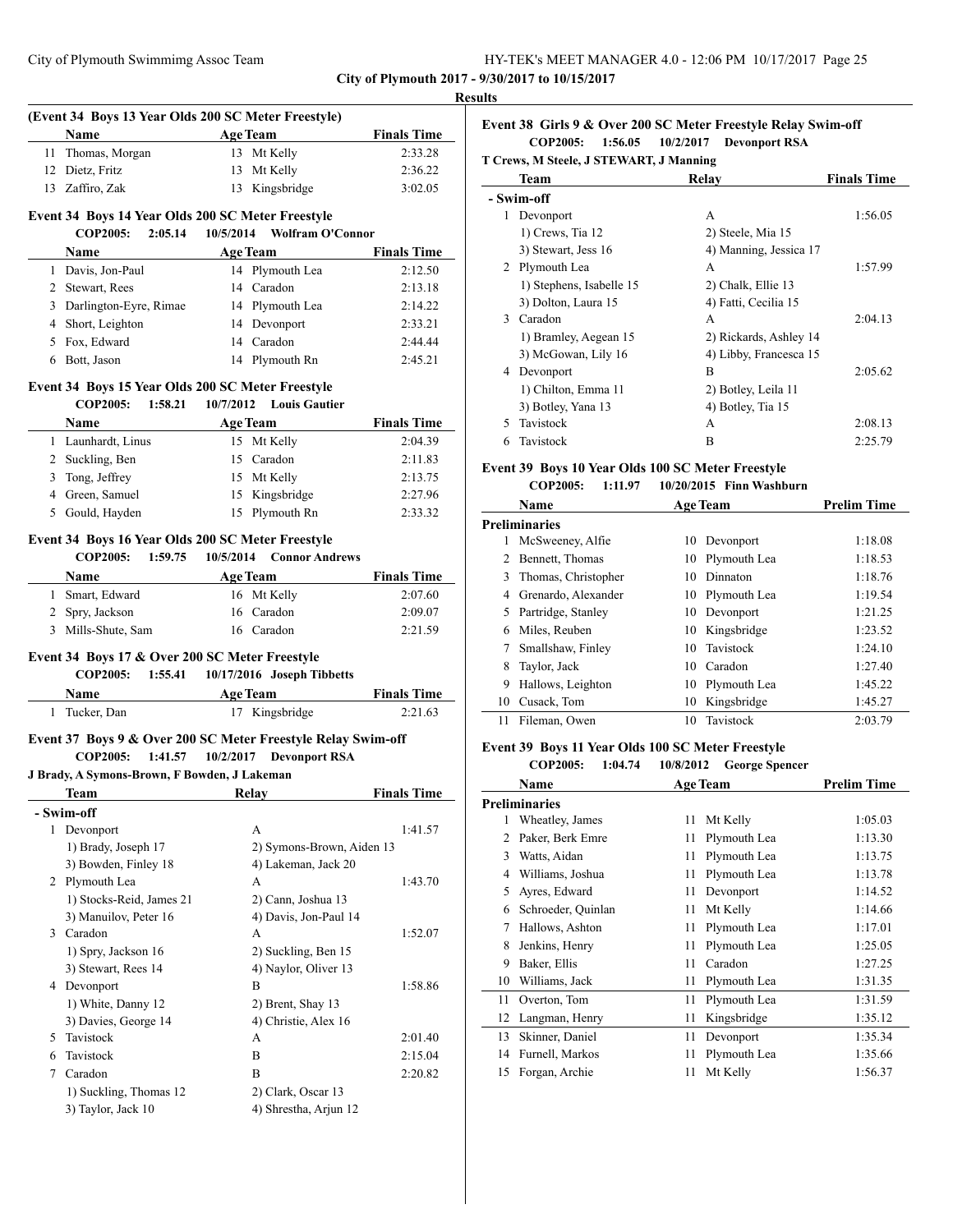**City of Plymouth 2017 - 9/30/2017 to 10/15/2017**

j,

#### **Results**

| Event 39 Boys 12 Year Olds 100 SC Meter Freestyle |  |                 |                                        |                    |  |  |
|---------------------------------------------------|--|-----------------|----------------------------------------|--------------------|--|--|
| COP2005:                                          |  |                 | 1:01.36 10/20/2015 Louis Edwards-Pratt |                    |  |  |
| <b>Name</b>                                       |  | <b>Age Team</b> |                                        | <b>Prelim Time</b> |  |  |
| <b>Preliminaries</b>                              |  |                 |                                        |                    |  |  |
| 1 White, Danny                                    |  |                 | 12 Devonport                           | 1:09.93            |  |  |
| 2 Godwin, Anthony                                 |  |                 | 12 Plymouth Lea                        | 1:12.14            |  |  |

|  |                    | $1 - 11110$ $1110$ |         |
|--|--------------------|--------------------|---------|
|  | 3 Suckling, Thomas | 12 Caradon         | 1:18.00 |
|  | 4 Shrestha, Arjun  | 12 Caradon         | 1:20.85 |
|  | 5 Cary, Lawrence   | 12 Plymouth Lea    | 1:24.24 |
|  | 6 Sutton, Aaron    | 12 Dinnaton        | 1:26.19 |
|  | Weeks, Aiden       | 12 Tavistock       | 1:39.78 |
|  |                    |                    |         |

### **Event 39 Boys 13 Year Olds 100 SC Meter Freestyle**

**COP2005: 58.58 10/6/2008 Elliot G Boon**

|                      | <b>Name</b>        | <b>Age Team</b> |              | <b>Prelim Time</b> |
|----------------------|--------------------|-----------------|--------------|--------------------|
| <b>Preliminaries</b> |                    |                 |              |                    |
| 1                    | Ray, Peter         | 13              | Mt Kelly     | 1:04.18            |
|                      | 2 Philipson, Ethan | 13              | Plymouth Lea | 1:05.19            |
| 3                    | Brent, Shay        | 13              | Devonport    | 1:05.44            |
|                      | 4 Thomas, Morgan   | 13              | Mt Kelly     | 1:06.93            |
| 5.                   | Dietz. Fritz       | 13              | Mt Kelly     | 1:07.35            |
| 6                    | Anderson. Tane     | 13              | Plymouth Lea | 1:07.44            |
|                      | Ord, Evan          | 13              | Tavistock    | 1:13.67            |
| 8                    | Clark, Oscar       | 13              | Caradon      | 1:16.82            |
| 9                    | Cornish, Sam       | 13              | Plymouth Lea | 1:19.35            |
| 10                   | Chant, Liam        | 13              | Devonport    | 1:19.77            |

# **Event 39 Boys 14 Year Olds 100 SC Meter Freestyle**

**COP2005: 56.44 10/6/2014 Wolfram O'Connor**

|   | <b>Name</b>         | <b>Age Team</b> |                 | <b>Prelim Time</b> |
|---|---------------------|-----------------|-----------------|--------------------|
|   | Preliminaries       |                 |                 |                    |
|   | Stewart, Rees       |                 | 14 Caradon      | 1:01.72            |
| 2 | Morgan, Alfie       |                 | 14 Tavistock    | 1:04.03            |
| 3 | Bott, Jason         |                 | 14 Plymouth Rn  | 1:12.82            |
|   | 4 Williams, Matthew |                 | 14 Plymouth Lea | 1:18.06            |
|   | Greep, William      |                 | 14 Tavistock    | 1:18.10            |
|   | Chilton, Tom        | 14              | Devonport       | 1:20.02            |

#### **Event 39 Boys 15 Year Olds 100 SC Meter Freestyle**

| <b>COP2005:</b>      | 54.17 |                 | 10/8/2012 Louis Gautier |                    |
|----------------------|-------|-----------------|-------------------------|--------------------|
| <b>Name</b>          |       | <b>Age Team</b> |                         | <b>Prelim Time</b> |
| <b>Preliminaries</b> |       |                 |                         |                    |
| Neuss, Tim           |       |                 | 15 Plymouth Lea         | 1:03.40            |
| 2 Gould, Hayden      |       |                 | 15 Plymouth Rn          | 1:05.40            |

#### **Event 39 Boys 17 & Over 100 SC Meter Freestyle COP2005: 53.48 10/18/2016 Nathan Greenwood**

| COL 2005.     |                                                  |    | $10/10/2010$ - Malilan Velective of $0$ |                    |
|---------------|--------------------------------------------------|----|-----------------------------------------|--------------------|
|               | Name                                             |    | <b>Age Team</b>                         | <b>Prelim Time</b> |
|               | <b>Preliminaries</b>                             |    |                                         |                    |
| 1             | Tucker, Dan                                      | 17 | Kingsbridge                             | 1:00.80            |
|               | Event 39 Boys 100 SC Meter Freestyle Super Final |    |                                         |                    |
|               | <b>Name</b>                                      |    | <b>Age Team</b>                         | <b>Finals Time</b> |
| <b>Finals</b> |                                                  |    |                                         |                    |
|               | Manuilov, Peter                                  |    | 16 Plymouth Lea                         | 53.85              |
|               | Bowden, Finley                                   | 18 | Devonport                               | 55.78              |
| 3             | Smart, Edward                                    |    | 16 Mt Kelly                             | 57.60              |
| 4             | Launhardt, Linus                                 | 15 | Mt Kelly                                | 58.51              |
|               |                                                  |    |                                         |                    |

| 5 Brady, Joseph | 17 Devonport | 58.62 |
|-----------------|--------------|-------|
| 6 Suckling, Ben | 15 Caradon   | 58.74 |
| 7 Smart, Oliver | 14 Mt Kelly  | 58.82 |

# **Event 39 Boys 100 SC Meter Freestyle Super Final**

|    | Name                      |    | <b>Age Team</b> | <b>Prelim Time</b> |
|----|---------------------------|----|-----------------|--------------------|
|    | Preliminaries Super Final |    |                 |                    |
|    | Manuilov, Peter           | 16 | Plymouth Lea    | 54.35              |
|    | 2 Launhardt, Linus        | 15 | Mt Kelly        | 56.82              |
| 3  | Smart, Edward             |    | 16 Mt Kelly     | 57.31              |
| 4  | Bowden, Finley            | 18 | Devonport       | 57.87              |
| 5. | Smart, Oliver             |    | 14 Mt Kelly     | 59.09              |
| 6  | Carnell, Zachary          |    | 16 Mt Kelly     | 59.32              |
|    | Brady, Joseph             | 17 | Devonport       | 59.41              |
| 8  | Suckling, Ben             | 15 | Caradon         | 59.62              |
| 9  | Davis, Jon-Paul           |    | 14 Plymouth Lea | 59.89              |
| 10 | Tong, Jeffrey             | 15 | Mt Kelly        | 1:00.13            |

# **Event 40 Girls 10 Year Olds 100 SC Meter Freestyle**

|    | <b>COP2005:</b><br>1:12.93 | 10/18/2016 Erin Powell |                    |
|----|----------------------------|------------------------|--------------------|
|    | Name                       | <b>Age Team</b>        | <b>Prelim Time</b> |
|    | <b>Preliminaries</b>       |                        |                    |
|    | Tremayne, Holly            | Plymouth Lea<br>10     | 1:19.03            |
| 2  | Dawdry, Oceana             | Devonport<br>10        | 1:21.59            |
| 3  | Tilney, Hannah             | Mt Kelly<br>10         | 1:22.30            |
| 4  | Braine, Verity             | Plymouth Lea<br>10     | 1:22.91            |
| 5  | Daniel, Katie              | Caradon<br>10          | 1:28.19            |
| 6  | Dawdry, Skyla              | Devonport<br>10        | 1:34.72            |
| 7  | Whitford, Erin             | Tavistock<br>10        | 1:35.28            |
| 8  | Taylor, Millesime          | Plymouth Lea<br>10     | 1:36.22            |
| 9  | Wisely, Annie              | Plymouth Lea<br>10     | 1:36.24            |
| 10 | Botham, Emily              | Mt Kelly<br>10         | 1:41.56            |
| 11 | Fenwick, Evelyn            | Plymouth Lea<br>10     | 1:43.67            |
| 12 | Mabey, Jenna               | Tavistock<br>10        | 1:45.08            |
| 13 | Roberts, Katie             | Tavistock<br>10        | 2:00.79            |

# **Event 40 Girls 11 Year Olds 100 SC Meter Freestyle**

#### **COP2005: 1:03.78 10/6/2012 Emma De Jager**

|                | Name                 |    | <b>Age Team</b> | <b>Prelim Time</b> |
|----------------|----------------------|----|-----------------|--------------------|
|                | Preliminaries        |    |                 |                    |
| 1              | Robinson, Holly      | 11 | Mt Kelly        | 1:08.47            |
| $\overline{c}$ | Chilton, Emma        | 11 | Devonport       | 1:10.14            |
| 3              | Griffiths, Ruby      | 11 | Plymouth Lea    | 1:11.41            |
| 4              | D'Cunha, Jasmine     | 11 | Dinnaton        | 1:11.76            |
| 5              | Dickenson, Ava       | 11 | Tavistock       | 1:15.13            |
| 6              | King, Sophia         | 11 | Devonport       | 1:15.15            |
| 7              | Nicholls, Sarah      | 11 | Plymouth Lea    | 1:15.57            |
| $*8$           | Van Der Stroom, Isis | 11 | Mt Kelly        | 1:16.25            |
| $*8$           | Fraser, Scarlett     | 11 | Plymouth Lea    | 1:16.25            |
| 10             | Wilson, Martha       | 11 | Plymouth Lea    | 1:16.40            |
| 11             | Mugleston, Kate      | 11 | Caradon         | 1:18.89            |
| 12             | Walker, Carys        | 11 | Devonport       | 1:19.48            |
| 13             | Davis, Charlotte     | 11 | Mt Kelly        | 1:21.08            |
| 14             | Geddes, Lea          | 11 | Devonport       | 1:27.94            |
| 15             | Daymond, Sophie      | 11 | Tavistock       | 1:28.87            |
| 16             | Gethins, Georgia     | 11 | Plymouth Lea    | 1:28.97            |
| 17             | Frith, Connie        | 11 | Caradon         | 1:30.26            |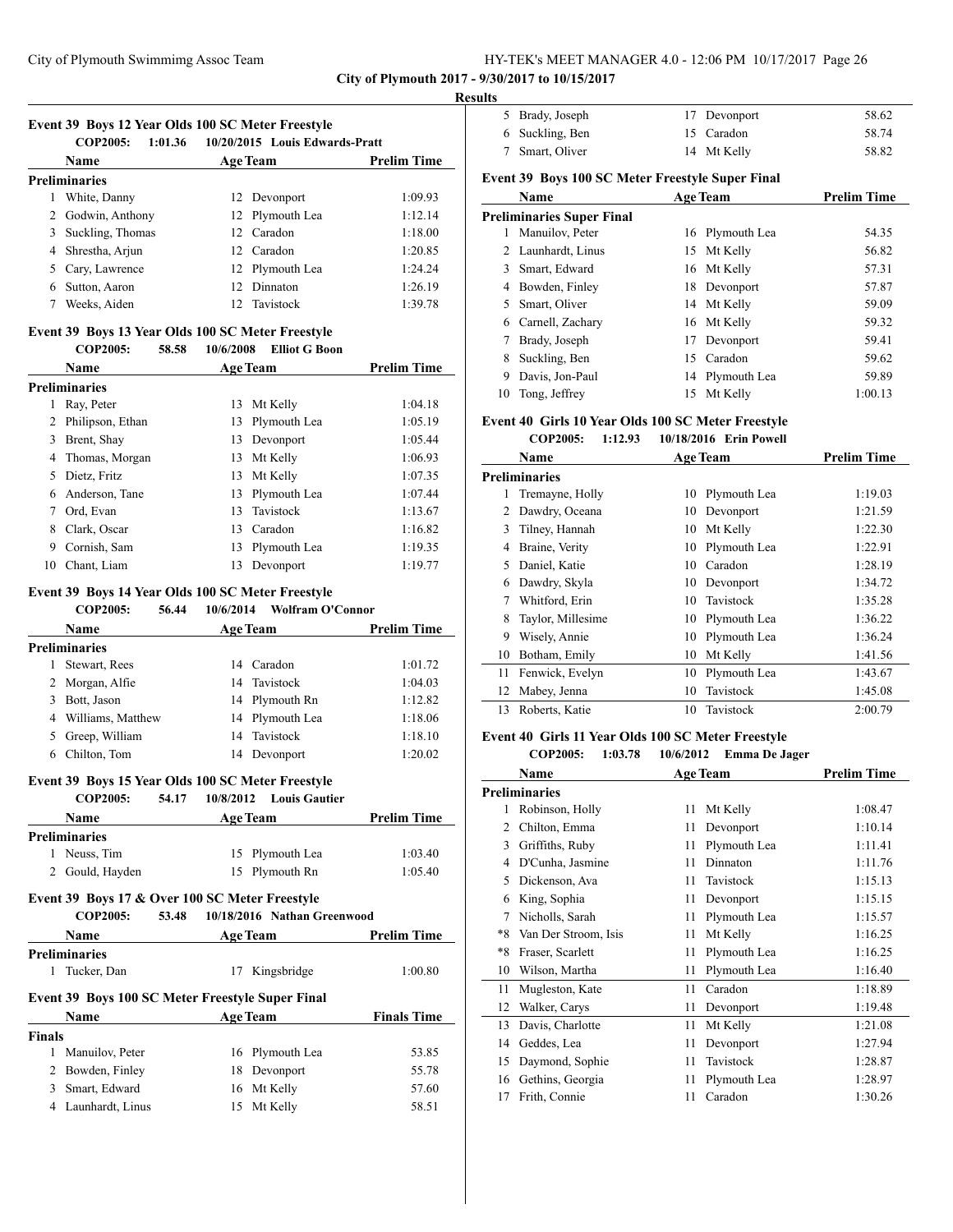**City of Plymouth 2017 - 9/30/2017 to 10/15/2017**

#### **Results**

| Preliminaries  (Event 40 Girls 11 Year Olds 100 SC Meter Freestyle) |                       |  |                 |                    |  |  |
|---------------------------------------------------------------------|-----------------------|--|-----------------|--------------------|--|--|
|                                                                     | <b>Name</b>           |  | <b>Age Team</b> | <b>Prelim Time</b> |  |  |
|                                                                     | 18 Cary, Poppy        |  | 11 Plymouth Lea | 1:32.74            |  |  |
|                                                                     | 19 Townshend, Olivia  |  | 11 Tavistock    | 1:36.80            |  |  |
|                                                                     | 20 Toefy, Zara        |  | 11 Plymouth Lea | 1:41.24            |  |  |
|                                                                     | 21 Yussof, Lily       |  | 11 Devonport    | 1:44.35            |  |  |
|                                                                     | 22 Carwithen, Caitlin |  | Devonport       | 2:00.91            |  |  |

#### **Event 40 Girls 12 Year Olds 100 SC Meter Freestyle**

**COP2005: 1:03.48 10/6/2012 Georgia Martin**

|    | Name                 |    | <b>Age Team</b> | <b>Prelim Time</b> |
|----|----------------------|----|-----------------|--------------------|
|    | <b>Preliminaries</b> |    |                 |                    |
| 2  | Hutchinson, Niamh    | 12 | Plymouth Lea    | 1:09.12            |
| 3  | Tout, Millie         | 12 | Dinnaton        | 1:11.21            |
| 4  | Roberts, Amy         | 12 | Tavistock       | 1:11.91            |
| 5  | McVeigh, Cara        | 12 | Tavistock       | 1:15.52            |
| 6  | Grudleva, Yoana      | 12 | Dinnaton        | 1:16.10            |
| 7  | Mitchell, Alice      | 12 | Plymouth Lea    | 1:18.23            |
| 8  | English, Georgia     | 12 | Devonport       | 1:18.48            |
| 9  | Baker, Ellie         | 12 | Kingsbridge     | 1:18.63            |
| 10 | Atkin, Mollie        | 12 | Caradon         | 1:18.92            |
| 11 | Laseby, Polly        | 12 | Tavistock       | 1:19.59            |
| 12 | Hocking, Lauren      | 12 | Caradon         | 1:22.01            |
| 13 | Gawron, Amber        | 12 | Devonport       | 1:29.87            |
| 14 | Jarvis, Rosie        | 12 | Plymouth Lea    | 1:30.62            |
| 15 | Ring, Josephine      | 12 | Plymouth Lea    | 1:38.26            |
| 16 | Lovegrove, Grace     | 12 | Caradon         | 1:48.58            |

# **Event 40 Girls 13 Year Olds 100 SC Meter Freestyle**

**COP2005: 1:01.30 10/5/2013 Georgia Martin Name Age Team Prelim Time Preliminaries** 1 Dennis, Alexandra 13 Mt Kelly 1:10.77 2 Paltanaviciute, Karolina 13 Plymouth Lea 1:12.40 3 Tilney, Charlotte 13 Mt Kelly 1:14.17 4 Plumb, Millie 13 Dinnaton 1:15.31 5 Thorp, Lily 13 Caradon 1:16.07 6 Cox, Izzy 13 Tavistock 1:20.25 7 Windrum, Talia 13 Caradon 1:21.79

#### **Event 40 Girls 14 Year Olds 100 SC Meter Freestyle**

**COP2005: 1:02.02 10/4/2014 Georgia Martin**

|    | <b>Name</b>            |    | <b>Age Team</b> | <b>Prelim Time</b> |
|----|------------------------|----|-----------------|--------------------|
|    | <b>Preliminaries</b>   |    |                 |                    |
| 4  | Rickards, Ashley       | 14 | Caradon         | 1:08.19            |
|    | 5 Prescott, Chloe      |    | 14 Kingsbridge  | 1:08.96            |
| 6  | Ellicott, Morgan       |    | 14 Devonport    | 1:10.06            |
|    | Rainford, Kate         |    | 14 Devonport    | 1:11.23            |
| 8  | Cusack, Charlotte      |    | 14 Kingsbridge  | 1:11.43            |
| 9  | Fox, Millie            | 14 | Dinnaton        | 1:15.28            |
| 10 | Frisby, Nicole         | 14 | Plymouth Rn     | 1:17.65            |
|    | Carter-Lovell, Kian-Le | 14 | Plymouth Rn     | 1:27.23            |
|    |                        |    |                 |                    |

#### **Event 40 Girls 15 Year Olds 100 SC Meter Freestyle COP2005: 1:00.63 10/4/2014 Rebecca Gribble**

| Name                 | <b>Age Team</b> | <b>Prelim Time</b> |
|----------------------|-----------------|--------------------|
| <b>Preliminaries</b> |                 |                    |
| 6 Langman, Ellie     | 15 Kingsbridge  | 1:07.36            |

| 8 | Dunn, Nicole               | 15 Mt Kelly                                        | 1:10.50            |
|---|----------------------------|----------------------------------------------------|--------------------|
| 9 | Libby, Francesca           | 15 Caradon                                         | 1:13.96            |
|   |                            | Event 40 Girls 16 Year Olds 100 SC Meter Freestyle |                    |
|   | 1:00.55<br><b>COP2005:</b> | 10/6/2012<br><b>Sally Carter</b>                   |                    |
|   | <b>Name</b>                | <b>Age Team</b>                                    | <b>Prelim Time</b> |
|   | <b>Preliminaries</b>       |                                                    |                    |
|   | 2 Marles, Maisie           | 16 Plymouth Lea                                    | 1:08.07            |
| 3 | Prescott, Aimee            | 16 Kingsbridge                                     | 1:10.34            |
| 4 | McGowan, Lily              | 16 Caradon                                         | 1:10.75            |
|   |                            |                                                    |                    |

7 Botley, Tia 15 Devonport 1:07.47

#### **Event 40 Girls 17 & Over 100 SC Meter Freestyle COP2005: 1:01.64 10/23/2016 Rebecca Gribble**

| <b>Name</b><br><b>Age Team</b> |                 | <b>Prelim Time</b> |
|--------------------------------|-----------------|--------------------|
| Preliminaries                  |                 |                    |
| 1 Shaw, Laura                  | 18 Plymouth Lea | 1:10.22            |

#### **Event 40 Girls 100 SC Meter Freestyle Super Final**

|               | Name                 | <b>Age Team</b> |                 | <b>Finals Time</b> |
|---------------|----------------------|-----------------|-----------------|--------------------|
| <b>Finals</b> |                      |                 |                 |                    |
|               | Bramley, Aegean      | 15.             | Caradon         | 1:02.10            |
|               | 2 Vorbeck, Carolin   | 15              | Mt Kelly        | 1:02.19            |
|               | 3 Pears, India       |                 | 15 Plymouth Lea | 1:05.37            |
| 4             | Teague, Sarah        |                 | 16 Tavistock    | 1:05.47            |
|               | 5 Stephens, Isabelle |                 | 15 Plymouth Lea | 1:05.56            |
|               | 6 Cragg, Megan       | 14              | Dinnaton        | 1:06.01            |
|               | Cramp, Rebecca       | 15              | Mt Kelly        | 1:06.68            |
| 8             | D'Cunha, Ella        | 14              | Dinnaton        | 1:06.98            |

# **Event 40 Girls 100 SC Meter Freestyle Super Final**

|       | <b>Name</b>               |    | <b>Age Team</b> | <b>Prelim Time</b> |
|-------|---------------------------|----|-----------------|--------------------|
|       | Preliminaries Super Final |    |                 |                    |
| *1    | Bramley, Aegean           | 15 | Caradon         | 1:01.71            |
| *1    | Teague, Sarah             |    | 16 Tavistock    | 1:04.91            |
| $^*1$ | Cragg, Megan              | 14 | Dinnaton        | 1:05.06            |
| *1    | Matonhodze, Shamiso       |    | 12 Mt Kelly     | 1:06.62            |
|       | *2 Vorbeck, Carolin       |    | 15 Mt Kelly     | 1:02.83            |
|       | *2 D'Cunha, Ella          |    | 14 Dinnaton     | 1:06.40            |
| $*3$  | Pears, India              |    | 15 Plymouth Lea | 1:05.48            |
| *3    | Gautier, Maddie           |    | 14 Kingsbridge  | 1:07.07            |
| 4     | Stephens, Isabelle        |    | 15 Plymouth Lea | 1:06.49            |
| 5     | Cramp, Rebecca            | 15 | Mt Kelly        | 1:06.60            |
|       |                           |    |                 |                    |

### **Event 41 Boys 9 Year Olds 200 SC Meter IM**

**COP2005: 3:05.33 10/9/2006 Elliot Cunningham**

| <b>Name</b>        | <b>Age Team</b> | <b>Finals Time</b> |
|--------------------|-----------------|--------------------|
| 1 McManus, Nathan  | 9 Plymouth Lea  | 3:11.92            |
| 2 Blackwell, James | 9 Plymouth Lea  | 3:28.38            |

#### **Event 41 Boys 10 Year Olds 200 SC Meter IM**

|   | <b>COP2005:</b><br>2:45.05 | 10/2/2017<br><b>Jolly Petty</b> |                    |
|---|----------------------------|---------------------------------|--------------------|
|   | <b>Name</b>                | <b>Age Team</b>                 | <b>Finals Time</b> |
|   | Petty, Jolly               | Mt Kelly<br>10                  | 2:45.05            |
|   | 2 McSweeney, Alfie         | Devonport<br>10                 | 3:12.73            |
| 3 | Grenardo, Alexander        | 10 Plymouth Lea                 | 3:17.85            |
| 4 | Miles, Reuben              | 10 Kingsbridge                  | 3:27.28            |
|   | 5 Thomas, Christopher      | Dinnaton<br>10                  | 3:27.33            |
|   | Taylor, Jack               | Caradon<br>10                   | 3:34.60            |
|   |                            |                                 |                    |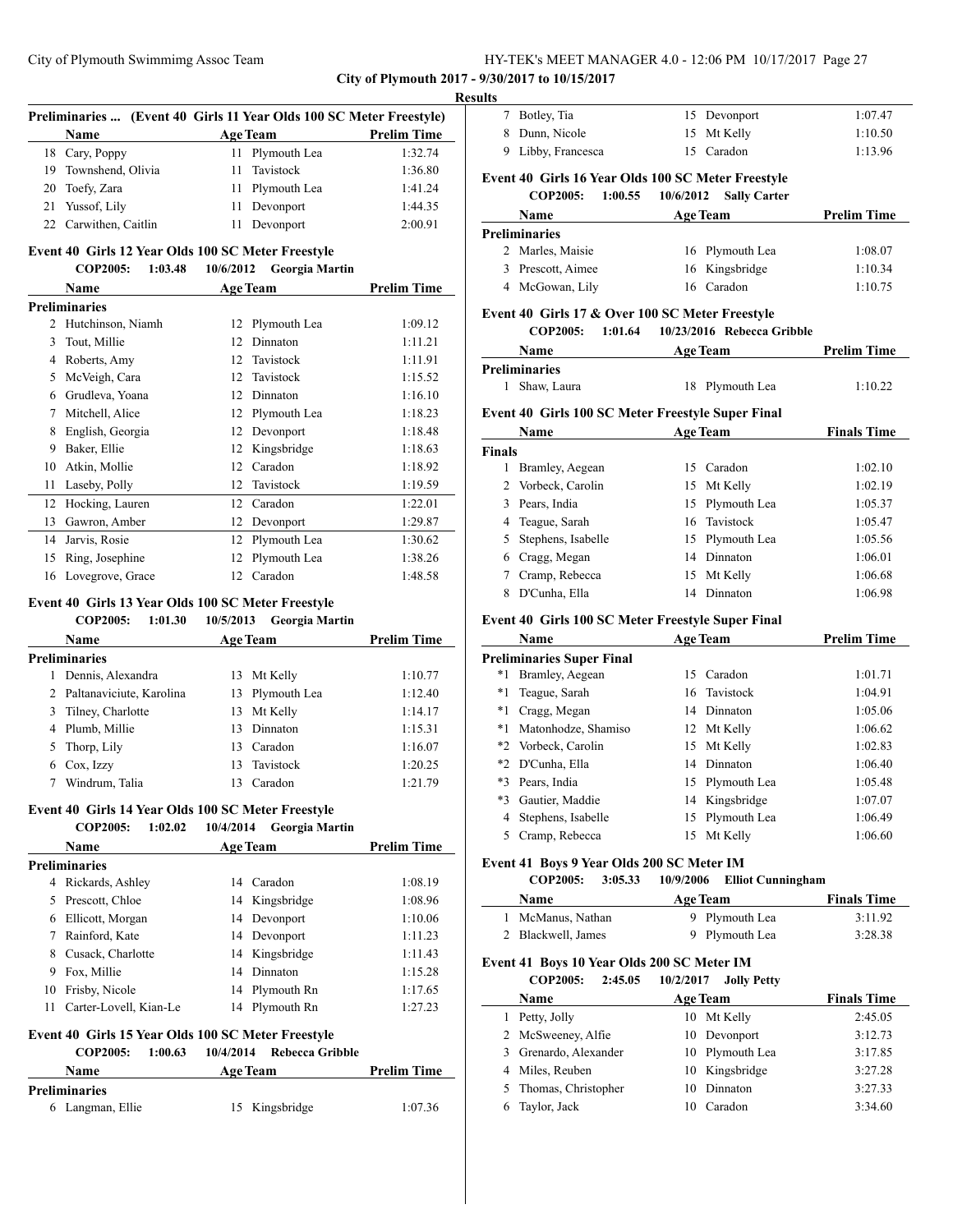| HY-TEK's MEET MANAGER 4.0 - 12:06 PM 10/17/2017 Page 28 |  |  |
|---------------------------------------------------------|--|--|
|---------------------------------------------------------|--|--|

| --- Lake, JJ<br>Event 41 Boys 14 Year Olds 200 SC Meter IM<br>Event 41 Boys 15 Year Olds 200 SC Meter IM | Name<br>Event 41 Boys 11 Year Olds 200 SC Meter IM<br><b>COP2005:</b><br>Name<br>1 Wheatley, James<br>2 Watts, Aidan<br>3 Schroeder, Quinlan<br>4 Caldwell, Jack<br>5 Jenkins, Henry<br>Event 41 Boys 12 Year Olds 200 SC Meter IM<br><b>COP2005:</b><br>Name<br>1 Nakamura-Drew, Aaron<br>2 White, Danny<br>3 Suckling, Thomas<br>4 Shrestha, Arjun<br>--- Cary, Lawrence<br>Event 41 Boys 13 Year Olds 200 SC Meter IM<br><b>COP2005:</b><br>Name<br>1 Ray, Peter<br>2 Cann, Joshua<br>3 Naylor, Oliver<br>4 Anderson, Tane<br>5 Thomas, Morgan<br>6 Dietz, Fritz<br>7 Clark, Oscar | 2:39.69<br>2:30.11<br>2:28.16 | 10/8/2012<br>10/3/2011<br>10/8/2012 | <b>Age Team</b><br>10 Tavistock<br><b>Thomas Brew</b><br><b>Age Team</b><br>11 Mt Kelly<br>11 Plymouth Lea<br>11 Mt Kelly<br>11 Plymouth Lea<br>11 Plymouth Lea<br><b>Charlie Tod</b><br><b>Age Team</b><br>12 Plymouth Lea<br>12 Devonport<br>12 Caradon<br>12 Caradon<br>12 Plymouth Lea<br><b>Alex Raw</b><br><b>Age Team</b><br>13 Mt Kelly<br>13 Plymouth Lea<br>13 Caradon<br>13 Plymouth Lea<br>13 Mt Kelly<br>13 Mt Kelly<br>13 Caradon | <b>Finals Time</b><br>DQ<br><b>Finals Time</b><br>2:46.10<br>3:06.83<br>3:07.71<br>3:08.12<br>3:27.28<br><b>Finals Time</b><br>2:51.70<br>3:09.37<br>3:18.67<br>3:22.51<br>DQ<br><b>Finals Time</b><br>2:39.80<br>2:43.26<br>2:51.48<br>2:53.63<br>2:55.32<br>3:00.53<br>3:13.76 |
|----------------------------------------------------------------------------------------------------------|---------------------------------------------------------------------------------------------------------------------------------------------------------------------------------------------------------------------------------------------------------------------------------------------------------------------------------------------------------------------------------------------------------------------------------------------------------------------------------------------------------------------------------------------------------------------------------------|-------------------------------|-------------------------------------|-------------------------------------------------------------------------------------------------------------------------------------------------------------------------------------------------------------------------------------------------------------------------------------------------------------------------------------------------------------------------------------------------------------------------------------------------|----------------------------------------------------------------------------------------------------------------------------------------------------------------------------------------------------------------------------------------------------------------------------------|
|                                                                                                          |                                                                                                                                                                                                                                                                                                                                                                                                                                                                                                                                                                                       |                               |                                     |                                                                                                                                                                                                                                                                                                                                                                                                                                                 |                                                                                                                                                                                                                                                                                  |
|                                                                                                          |                                                                                                                                                                                                                                                                                                                                                                                                                                                                                                                                                                                       |                               |                                     |                                                                                                                                                                                                                                                                                                                                                                                                                                                 |                                                                                                                                                                                                                                                                                  |
|                                                                                                          |                                                                                                                                                                                                                                                                                                                                                                                                                                                                                                                                                                                       |                               |                                     |                                                                                                                                                                                                                                                                                                                                                                                                                                                 |                                                                                                                                                                                                                                                                                  |
|                                                                                                          |                                                                                                                                                                                                                                                                                                                                                                                                                                                                                                                                                                                       |                               |                                     |                                                                                                                                                                                                                                                                                                                                                                                                                                                 |                                                                                                                                                                                                                                                                                  |
|                                                                                                          |                                                                                                                                                                                                                                                                                                                                                                                                                                                                                                                                                                                       |                               |                                     |                                                                                                                                                                                                                                                                                                                                                                                                                                                 |                                                                                                                                                                                                                                                                                  |
|                                                                                                          |                                                                                                                                                                                                                                                                                                                                                                                                                                                                                                                                                                                       |                               |                                     |                                                                                                                                                                                                                                                                                                                                                                                                                                                 |                                                                                                                                                                                                                                                                                  |
|                                                                                                          |                                                                                                                                                                                                                                                                                                                                                                                                                                                                                                                                                                                       |                               |                                     |                                                                                                                                                                                                                                                                                                                                                                                                                                                 |                                                                                                                                                                                                                                                                                  |
|                                                                                                          |                                                                                                                                                                                                                                                                                                                                                                                                                                                                                                                                                                                       |                               |                                     |                                                                                                                                                                                                                                                                                                                                                                                                                                                 |                                                                                                                                                                                                                                                                                  |
|                                                                                                          |                                                                                                                                                                                                                                                                                                                                                                                                                                                                                                                                                                                       |                               |                                     |                                                                                                                                                                                                                                                                                                                                                                                                                                                 |                                                                                                                                                                                                                                                                                  |
|                                                                                                          |                                                                                                                                                                                                                                                                                                                                                                                                                                                                                                                                                                                       |                               |                                     |                                                                                                                                                                                                                                                                                                                                                                                                                                                 |                                                                                                                                                                                                                                                                                  |
|                                                                                                          |                                                                                                                                                                                                                                                                                                                                                                                                                                                                                                                                                                                       |                               |                                     |                                                                                                                                                                                                                                                                                                                                                                                                                                                 |                                                                                                                                                                                                                                                                                  |
|                                                                                                          |                                                                                                                                                                                                                                                                                                                                                                                                                                                                                                                                                                                       |                               |                                     |                                                                                                                                                                                                                                                                                                                                                                                                                                                 |                                                                                                                                                                                                                                                                                  |
|                                                                                                          |                                                                                                                                                                                                                                                                                                                                                                                                                                                                                                                                                                                       |                               |                                     |                                                                                                                                                                                                                                                                                                                                                                                                                                                 |                                                                                                                                                                                                                                                                                  |
|                                                                                                          |                                                                                                                                                                                                                                                                                                                                                                                                                                                                                                                                                                                       |                               |                                     |                                                                                                                                                                                                                                                                                                                                                                                                                                                 |                                                                                                                                                                                                                                                                                  |
|                                                                                                          |                                                                                                                                                                                                                                                                                                                                                                                                                                                                                                                                                                                       |                               |                                     |                                                                                                                                                                                                                                                                                                                                                                                                                                                 |                                                                                                                                                                                                                                                                                  |
|                                                                                                          |                                                                                                                                                                                                                                                                                                                                                                                                                                                                                                                                                                                       |                               |                                     |                                                                                                                                                                                                                                                                                                                                                                                                                                                 |                                                                                                                                                                                                                                                                                  |
|                                                                                                          |                                                                                                                                                                                                                                                                                                                                                                                                                                                                                                                                                                                       |                               |                                     |                                                                                                                                                                                                                                                                                                                                                                                                                                                 |                                                                                                                                                                                                                                                                                  |
|                                                                                                          |                                                                                                                                                                                                                                                                                                                                                                                                                                                                                                                                                                                       |                               |                                     |                                                                                                                                                                                                                                                                                                                                                                                                                                                 |                                                                                                                                                                                                                                                                                  |
|                                                                                                          |                                                                                                                                                                                                                                                                                                                                                                                                                                                                                                                                                                                       |                               |                                     |                                                                                                                                                                                                                                                                                                                                                                                                                                                 |                                                                                                                                                                                                                                                                                  |
|                                                                                                          |                                                                                                                                                                                                                                                                                                                                                                                                                                                                                                                                                                                       |                               |                                     |                                                                                                                                                                                                                                                                                                                                                                                                                                                 |                                                                                                                                                                                                                                                                                  |
|                                                                                                          |                                                                                                                                                                                                                                                                                                                                                                                                                                                                                                                                                                                       |                               |                                     |                                                                                                                                                                                                                                                                                                                                                                                                                                                 |                                                                                                                                                                                                                                                                                  |
|                                                                                                          |                                                                                                                                                                                                                                                                                                                                                                                                                                                                                                                                                                                       |                               |                                     |                                                                                                                                                                                                                                                                                                                                                                                                                                                 |                                                                                                                                                                                                                                                                                  |
|                                                                                                          |                                                                                                                                                                                                                                                                                                                                                                                                                                                                                                                                                                                       |                               |                                     |                                                                                                                                                                                                                                                                                                                                                                                                                                                 |                                                                                                                                                                                                                                                                                  |
|                                                                                                          |                                                                                                                                                                                                                                                                                                                                                                                                                                                                                                                                                                                       |                               |                                     |                                                                                                                                                                                                                                                                                                                                                                                                                                                 |                                                                                                                                                                                                                                                                                  |
|                                                                                                          |                                                                                                                                                                                                                                                                                                                                                                                                                                                                                                                                                                                       |                               |                                     |                                                                                                                                                                                                                                                                                                                                                                                                                                                 |                                                                                                                                                                                                                                                                                  |
|                                                                                                          |                                                                                                                                                                                                                                                                                                                                                                                                                                                                                                                                                                                       |                               |                                     |                                                                                                                                                                                                                                                                                                                                                                                                                                                 |                                                                                                                                                                                                                                                                                  |
|                                                                                                          |                                                                                                                                                                                                                                                                                                                                                                                                                                                                                                                                                                                       |                               |                                     |                                                                                                                                                                                                                                                                                                                                                                                                                                                 |                                                                                                                                                                                                                                                                                  |
|                                                                                                          |                                                                                                                                                                                                                                                                                                                                                                                                                                                                                                                                                                                       |                               |                                     |                                                                                                                                                                                                                                                                                                                                                                                                                                                 |                                                                                                                                                                                                                                                                                  |
|                                                                                                          | 8 Chant, Liam                                                                                                                                                                                                                                                                                                                                                                                                                                                                                                                                                                         |                               |                                     | 13 Devonport                                                                                                                                                                                                                                                                                                                                                                                                                                    | 3:27.75                                                                                                                                                                                                                                                                          |
|                                                                                                          |                                                                                                                                                                                                                                                                                                                                                                                                                                                                                                                                                                                       |                               |                                     |                                                                                                                                                                                                                                                                                                                                                                                                                                                 |                                                                                                                                                                                                                                                                                  |
|                                                                                                          | <b>COP2005:</b>                                                                                                                                                                                                                                                                                                                                                                                                                                                                                                                                                                       | 2:17.17                       | 10/7/2013                           | <b>Benjamin Staig</b>                                                                                                                                                                                                                                                                                                                                                                                                                           |                                                                                                                                                                                                                                                                                  |
|                                                                                                          | Name                                                                                                                                                                                                                                                                                                                                                                                                                                                                                                                                                                                  |                               |                                     | <b>Age Team</b>                                                                                                                                                                                                                                                                                                                                                                                                                                 | <b>Finals Time</b>                                                                                                                                                                                                                                                               |
|                                                                                                          | 1 Morgan, Alfie                                                                                                                                                                                                                                                                                                                                                                                                                                                                                                                                                                       |                               |                                     | 14 Tavistock                                                                                                                                                                                                                                                                                                                                                                                                                                    | 2:45.78                                                                                                                                                                                                                                                                          |
|                                                                                                          | 2 Bott, Jason                                                                                                                                                                                                                                                                                                                                                                                                                                                                                                                                                                         |                               |                                     | 14 Plymouth Rn                                                                                                                                                                                                                                                                                                                                                                                                                                  | 3:01.25                                                                                                                                                                                                                                                                          |
|                                                                                                          | 3 Greep, William                                                                                                                                                                                                                                                                                                                                                                                                                                                                                                                                                                      |                               |                                     | 14 Tavistock                                                                                                                                                                                                                                                                                                                                                                                                                                    | 3:23.38                                                                                                                                                                                                                                                                          |
|                                                                                                          | 4 Chilton, Tom                                                                                                                                                                                                                                                                                                                                                                                                                                                                                                                                                                        |                               |                                     | 14 Devonport                                                                                                                                                                                                                                                                                                                                                                                                                                    | 3:27.59                                                                                                                                                                                                                                                                          |
|                                                                                                          | --- Davis, Jon-Paul                                                                                                                                                                                                                                                                                                                                                                                                                                                                                                                                                                   |                               |                                     | 14 Plymouth Lea                                                                                                                                                                                                                                                                                                                                                                                                                                 | DQ                                                                                                                                                                                                                                                                               |
|                                                                                                          |                                                                                                                                                                                                                                                                                                                                                                                                                                                                                                                                                                                       |                               |                                     |                                                                                                                                                                                                                                                                                                                                                                                                                                                 |                                                                                                                                                                                                                                                                                  |
|                                                                                                          | <b>COP2005:</b>                                                                                                                                                                                                                                                                                                                                                                                                                                                                                                                                                                       | 2:14.21                       | 10/6/2014                           | <b>Finn Linton</b>                                                                                                                                                                                                                                                                                                                                                                                                                              |                                                                                                                                                                                                                                                                                  |
|                                                                                                          | Name                                                                                                                                                                                                                                                                                                                                                                                                                                                                                                                                                                                  |                               |                                     | <b>Age Team</b>                                                                                                                                                                                                                                                                                                                                                                                                                                 | <b>Finals Time</b>                                                                                                                                                                                                                                                               |
|                                                                                                          | 1 Launhardt, Linus                                                                                                                                                                                                                                                                                                                                                                                                                                                                                                                                                                    |                               |                                     | 15 Mt Kelly                                                                                                                                                                                                                                                                                                                                                                                                                                     | 2:18.61                                                                                                                                                                                                                                                                          |
|                                                                                                          | 2 Tong, Jeffrey                                                                                                                                                                                                                                                                                                                                                                                                                                                                                                                                                                       |                               |                                     | 15 Mt Kelly                                                                                                                                                                                                                                                                                                                                                                                                                                     | 2:28.20                                                                                                                                                                                                                                                                          |
|                                                                                                          | 3 Suckling, Ben                                                                                                                                                                                                                                                                                                                                                                                                                                                                                                                                                                       |                               |                                     | 15 Caradon                                                                                                                                                                                                                                                                                                                                                                                                                                      | 2:31.62                                                                                                                                                                                                                                                                          |
|                                                                                                          | 4 Hall, Jude                                                                                                                                                                                                                                                                                                                                                                                                                                                                                                                                                                          |                               |                                     | 15 Kingsbridge                                                                                                                                                                                                                                                                                                                                                                                                                                  | 3:13.33                                                                                                                                                                                                                                                                          |
|                                                                                                          |                                                                                                                                                                                                                                                                                                                                                                                                                                                                                                                                                                                       |                               |                                     |                                                                                                                                                                                                                                                                                                                                                                                                                                                 |                                                                                                                                                                                                                                                                                  |
|                                                                                                          | Event 41 Boys 16 Year Olds 200 SC Meter IM                                                                                                                                                                                                                                                                                                                                                                                                                                                                                                                                            |                               |                                     |                                                                                                                                                                                                                                                                                                                                                                                                                                                 |                                                                                                                                                                                                                                                                                  |
|                                                                                                          | <b>COP2005:</b>                                                                                                                                                                                                                                                                                                                                                                                                                                                                                                                                                                       | 2:19.71                       | 10/7/2013                           | <b>Donovan McAntagart</b>                                                                                                                                                                                                                                                                                                                                                                                                                       |                                                                                                                                                                                                                                                                                  |
|                                                                                                          |                                                                                                                                                                                                                                                                                                                                                                                                                                                                                                                                                                                       |                               |                                     | <b>Age Team</b>                                                                                                                                                                                                                                                                                                                                                                                                                                 | <b>Finals Time</b>                                                                                                                                                                                                                                                               |
|                                                                                                          | Name                                                                                                                                                                                                                                                                                                                                                                                                                                                                                                                                                                                  |                               |                                     | 16 Mt Kelly                                                                                                                                                                                                                                                                                                                                                                                                                                     | 2:26.04                                                                                                                                                                                                                                                                          |
| $\frac{1}{2}$                                                                                            | 1 Smart, Edward                                                                                                                                                                                                                                                                                                                                                                                                                                                                                                                                                                       |                               |                                     | 16 Caradon                                                                                                                                                                                                                                                                                                                                                                                                                                      | DQ                                                                                                                                                                                                                                                                               |
|                                                                                                          | Spry, Jackson                                                                                                                                                                                                                                                                                                                                                                                                                                                                                                                                                                         |                               |                                     |                                                                                                                                                                                                                                                                                                                                                                                                                                                 |                                                                                                                                                                                                                                                                                  |
|                                                                                                          |                                                                                                                                                                                                                                                                                                                                                                                                                                                                                                                                                                                       |                               |                                     |                                                                                                                                                                                                                                                                                                                                                                                                                                                 |                                                                                                                                                                                                                                                                                  |

#### **Event 42 Girls 9 Year Olds 200 SC Meter IM COP2005: 3:15.08 10/7/2007 Meryl Attrill**

|    | <b>Name</b>         | <b>Age Team</b> | <b>Finals Time</b> |
|----|---------------------|-----------------|--------------------|
| 1. | Whittingham, Lilly  | 9 Plymouth Lea  | 3:17.92            |
|    | 2 Morris, Isabella  | 9 Plymouth Lea  | 3:33.98            |
|    | 3 Philipson, Isabel | 9 Devonport     | 3:38.20            |
|    | 4 Roberts, Lacey    | 9 Devonport     | 3:43.71            |
|    | 5 Turpin, Charlotte | 9 Plymouth Lea  | 4:01.52            |
|    |                     |                 |                    |

### **Event 42 Girls 10 Year Olds 200 SC Meter IM**

#### **COP2005: 2:56.60 10/2/2011 Emma de Jager**

| <b>Name</b>       |    | <b>Age Team</b> | <b>Finals Time</b> |
|-------------------|----|-----------------|--------------------|
| 1 Tremayne, Holly |    | 10 Plymouth Lea | 3:10.30            |
| 2 Dawdry, Oceana  |    | 10 Devonport    | 3:20.84            |
| 3 Tilney, Hannah  | 10 | Mt Kelly        | 3:24.71            |
| 4 Braine, Verity  |    | 10 Plymouth Lea | 3:28.32            |
| 5 Dawdry, Skyla   |    | 10 Devonport    | 3:56.03            |
| 6 Brewer, Sienna  | 10 | Caradon         | 4:05.67            |
| --- Daniel, Katie |    | Caradon         | DO                 |

# **Event 42 Girls 11 Year Olds 200 SC Meter IM**

|    | <b>COP2005:</b><br>2:38.69 | 10/7/2012<br><b>Emma De Jager</b> |                    |
|----|----------------------------|-----------------------------------|--------------------|
|    | Name                       | <b>Age Team</b>                   | <b>Finals Time</b> |
| 1  | Griffiths, Ruby            | 11<br>Plymouth Lea                | 2:50.55            |
| 2  | D'Cunha, Jasmine           | Dinnaton<br>11                    | 2:54.36            |
| 3  | Botley, Leila              | 11<br>Devonport                   | 2:59.48            |
| 4  | Van Der Stroom, Isis       | Mt Kelly<br>11                    | 3:02.15            |
| 5  | Wilson, Martha             | Plymouth Lea<br>11                | 3:03.18            |
| 6  | Powell, Erin               | Plymouth Lea<br>11                | 3:04.13            |
| 7  | Fraser, Scarlett           | 11<br>Plymouth Lea                | 3:04.90            |
| 8  | Oman, Madison              | Dinnaton<br>11                    | 3:05.05            |
| 9  | Chilton, Emma              | 11<br>Devonport                   | 3:07.12            |
| 10 | Nicholls, Sarah            | Plymouth Lea<br>11                | 3:10.30            |
| 11 | King, Sophia               | 11<br>Devonport                   | 3:11.78            |
| 12 | Stentiford, Pheobe         | Devonport<br>11                   | 3:13.06            |
| 13 | Perkins, Kaia-Lily         | Plymouth Lea<br>11                | 3:13.20            |
| 14 | Mugleston, Kate            | Caradon<br>11                     | 3:16.65            |
| 15 | Davis, Charlotte           | Mt Kelly<br>11                    | 3:17.96            |
| 16 | Frith, Connie              | Caradon<br>11                     | 3:33.80            |
| 17 | Geddes, Lea                | 11<br>Devonport                   | 3:44.94            |
| 18 | Daymond, Sophie            | Tavistock<br>11                   | 3:49.11            |
| 19 | Yussof, Lily               | 11<br>Devonport                   | 4:27.47            |

# **Event 42 Girls 12 Year Olds 200 SC Meter IM**

# **COP2005: 2:35.70 10/5/2014 Kaylee Dekker Name Age Team Finals Time**

|    | таніс                 |    | тес теаш        | т шаю типе |
|----|-----------------------|----|-----------------|------------|
|    | Crews, Tia            |    | 12 Devonport    | 2:41.69    |
|    | 2 Matonhodze, Shamiso |    | 12 Mt Kelly     | 2:42.25    |
| 3  | Sheil, Isabel         |    | 12 Plymouth Lea | 2:46.31    |
| 4  | Tinney, Olivia        |    | 12 Plymouth Lea | 2:51.44    |
|    | Abbott, Ceira         |    | 12 Plymouth Lea | 3:12.59    |
| 6  | Daykin, Malia         |    | 12 Plymouth Lea | 3:12.82    |
|    | Baker, Ellie          |    | 12 Kingsbridge  | 3:14.96    |
| 8  | Hocking, Lauren       |    | 12 Caradon      | 3:15.26    |
| 9  | English, Georgia      |    | 12 Devonport    | 3:16.72    |
| 10 | Atkin, Mollie         |    | 12 Caradon      | 3:17.67    |
| 11 | Mitchell, Alice       |    | 12 Plymouth Lea | 3:21.53    |
|    | 12 Lovegrove, Grace   | 12 | Caradon         | 4:30.41    |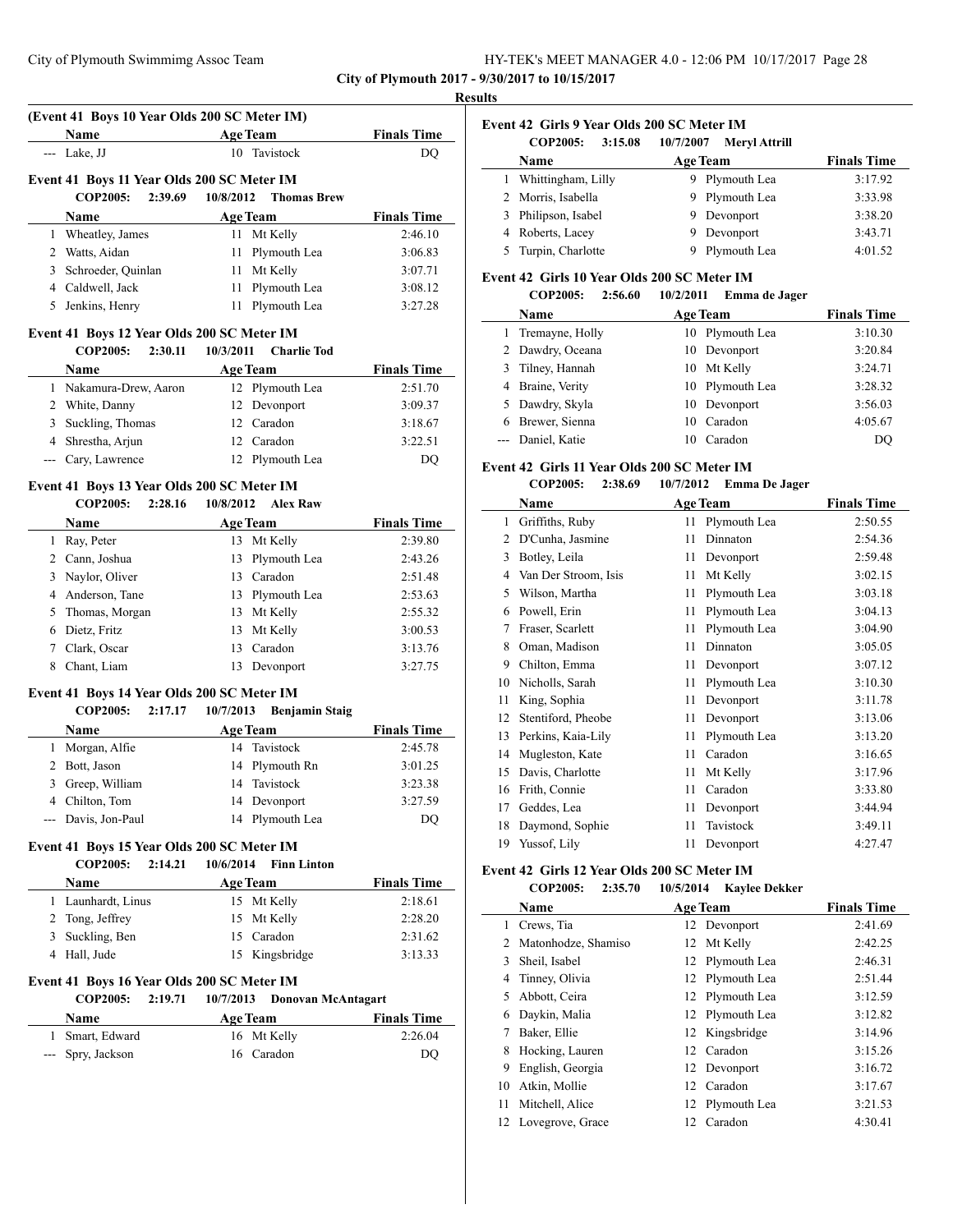| HY-TEK's MEET MANAGER 4.0 - 12:06 PM 10/17/2017 Page 29 |  |
|---------------------------------------------------------|--|
|---------------------------------------------------------|--|

# **Results (Event 42 Girls 12 Year Olds 200 SC Meter IM) Name Age Team Finals Time** --- Seddon, Ella 12 Caradon DQ **Event 42 Girls 13 Year Olds 200 SC Meter IM COP2005: 2:32.67 10/5/2014 Sydney Wood Name Age Team Finals Time** 1 Chalk, Ellie 13 Plymouth Lea 2:44.43 2 Dennis, Alexandra 13 Mt Kelly 3:03.70 3 Tilney, Charlotte 13 Mt Kelly 3:06.09 4 Windrum, Talia 13 Caradon 3:16.05 5 Nichol-Garcia, Isabel 13 Mt Kelly 3:23.38 **Event 42 Girls 14 Year Olds 200 SC Meter IM COP2005: 2:32.04 10/6/2013 Daisy Thomas Name Age Team Finals Time** 1 D'Cunha, Ella 14 Dinnaton 2:45.91 2 Gautier, Maddie 14 Kingsbridge 2:48.78 3 Prescott, Chloe 14 Kingsbridge 2:51.92 4 Rainford, Kate 14 Devonport 3:06.78 **Event 42 Girls 15 Year Olds 200 SC Meter IM COP2005: 2:28.80 10/6/2013 Lucy Rowland Name Age Team Finals Time** 1 Bramley, Aegean 15 Caradon 2:35.65 2 Dolton, Laura 15 Plymouth Lea 2:37.02 3 Lawrence, Rosie 15 Kingsbridge 2:38.85 4 Langman, Ellie 15 Kingsbridge 2:47.22 5 Cramp, Rebecca 15 Mt Kelly 2:47.49 6 Oerlemans, Tonya 15 Plymouth Lea 2:49.34 7 Dunn, Nicole 15 Mt Kelly 2:53.82 **Event 42 Girls 16 Year Olds 200 SC Meter IM COP2005: 2:30.16 10/5/2014 Molina Smalley Name Age Team Finals Time** 1 Teague, Sarah 16 Tavistock 2:38.37 2 McGowan, Lily 16 Caradon 2:48.74 3 Prescott, Aimee 16 Kingsbridge 3:01.22 **Event 45 Girls 12 Year Olds 1500 SC Meter Freestyle COP2005: 20:09.19 10/2/2017 Niamh Hutchinson Name Age Team Finals Time** 1 Hutchinson, Niamh 12 Plymouth Lea 20:09.19 **Event 45 Girls 14 Year Olds 1500 SC Meter Freestyle COP2005: 19:38.20 10/2/2017 Megan Cragg Name Age Team Finals Time** 1 Cragg, Megan 14 Dinnaton 19:38.20 **Event 45 Boys 11 Year Olds 1500 SC Meter Freestyle COP2005: 18:11.10 10/7/2013 Adam Davies Name Age Team Finals Time** 1 Broekhoven, Finn 11 Plymouth Lea 19:36.21 2 Woodhouse, Kieran 11 Plymouth Lea 23:51.83 **Event 45 Boys 12 Year Olds 1500 SC Meter Freestyle COP2005: 18:35.07 10/3/2011 Jack Northmore Name Age Team Finals Time** 1 Ellis, Samuel 12 Plymouth Lea 19:43.46 2 George, Scott 12 Plymouth Lea 22:21.83

3 Shrestha, Arjun 12 Caradon 23:39.42

**Event 45 Boys 13 Year Olds 1500 SC Meter Freestyle COP2005: 18:09.28 10/20/2015 Hayden Ah Wan Name Age Team Finals Time** 

|   |                             | 1.1.2.1                                            |                    |
|---|-----------------------------|----------------------------------------------------|--------------------|
| 1 | Philipson, Ethan            | 13 Plymouth Lea                                    | 19:04.07           |
| 2 | Brent, Shay                 | 13 Devonport                                       | 19:12.25           |
| 3 | Cann, Joshua                | Plymouth Lea<br>13                                 | 19:25.27           |
|   |                             | Event 45 Men 16 Year Olds 1500 SC Meter Freestyle  |                    |
|   | <b>COP2005:</b><br>17:43.90 | $10/2/2017$ Jackson Spry                           |                    |
|   | Name                        | <b>Age Team</b>                                    | <b>Finals Time</b> |
| 1 | Spry, Jackson               | 16 Caradon                                         | 17:43.90           |
| 2 | Carnell, Zachary            | 16 Mt Kelly                                        | 17:44.28           |
|   |                             | Event 46 Girls 11 Year Olds 800 SC Meter Freestyle |                    |
|   | COP2005: 10:04.50           | 10/20/2015 Olivia Lee                              |                    |
|   | Name                        | <b>Age Team</b>                                    | <b>Finals Time</b> |
| 1 | Murphy, Fiona               | 11 Mt Kelly                                        | 10:49.46           |
| 2 | Griffiths, Ruby             | Plymouth Lea<br>11                                 | 10:51.15           |
| 3 | Murphy, Louise              | Mt Kelly<br>11                                     | 10:54.87           |
| 4 | D'Cunha, Jasmine            | Dinnaton<br>11.                                    | 11:28.17           |

# **Event 46 Girls 12 Year Olds 800 SC Meter Freestyle**

# **COP2005: 9:49.11 10/6/2014 Duru Tanir**

|   | Name                |    | <b>Age Team</b> | <b>Finals Time</b> |
|---|---------------------|----|-----------------|--------------------|
|   | Wright, Elizabeth   |    | 12 Plymouth Lea | 10:34.32           |
|   | 2 Hall, Angelean    |    | 12 Plymouth Lea | 10:42.87           |
| 3 | Bain, Jemma         |    | 12 Plymouth Lea | 10:51.15           |
| 4 | Dolton, Katie       |    | 12 Plymouth Lea | 10:52.34           |
|   | 5 Cowling, Morenwyn |    | 12 Caradon      | 11:02.76           |
| 6 | Walker, Hannah      |    | 12 Tavistock    | 11:15.93           |
|   | Mitchell, Alice     |    | 12 Plymouth Lea | 12:23.60           |
| 8 | Abbott. Ceira       | 12 | Plymouth Lea    | 12:29.05           |

5 Mugleston, Kate 11 Caradon 12:33.33

# **Event 46 Girls 13 Year Olds 800 SC Meter Freestyle**

|   | <b>COP2005:</b><br>9:33.32 | 10/6/2014<br><b>Sydney Wood</b> |                    |
|---|----------------------------|---------------------------------|--------------------|
|   | <b>Name</b>                | <b>Age Team</b>                 | <b>Finals Time</b> |
|   | Cowling, Bryluen           | 13 Caradon                      | 10:23.57           |
| 2 | Botley, Yana               | 13 Devonport                    | 10:33.62           |
|   | Hine, Caitlin              | 13 Plymouth Lea                 | 10:38.92           |
| 4 | Chalk, Ellie               | 13 Plymouth Lea                 | 10:49.40           |
|   | Dennis, Alexandra          | 13 Mt Kelly                     | 10:54.71           |
| 6 | Thorp, Lily                | Caradon<br>13                   | 11:09.90           |
|   | Whitehead, Abigail         | 13 Tavistock                    | 12:30.78           |
|   |                            |                                 |                    |

## **Event 46 Girls 14 Year Olds 800 SC Meter Freestyle**

### **COP2005: 9:33.67 10/20/2015 Sydney Wood**

| <b>Name</b>         | <b>Age Team</b> | <b>Finals Time</b> |
|---------------------|-----------------|--------------------|
| 1 Rickards, Ashley  | 14 Caradon      | 10:46.71           |
| 2 D'Cunha, Ella     | 14 Dinnaton     | 10:53.25           |
| 3 Cusack, Charlotte | 14 Kingsbridge  | 11:16.18           |

## **Event 46 Women 15 Year Olds 800 SC Meter Freestyle**

# **COP2005: 9:31.11 10/4/2010 Nia Kennedy**

| <b>Name</b>              | <b>Age Team</b> | <b>Finals Time</b> |
|--------------------------|-----------------|--------------------|
| 1 Dolton, Laura          | 15 Plymouth Lea | 9:55.67            |
| 2 Garland-Tsirka, Thanae | 15 Tavistock    | 10:18.75           |
| --- Fatti, Cecilia       | 15 Plymouth Lea | DO                 |